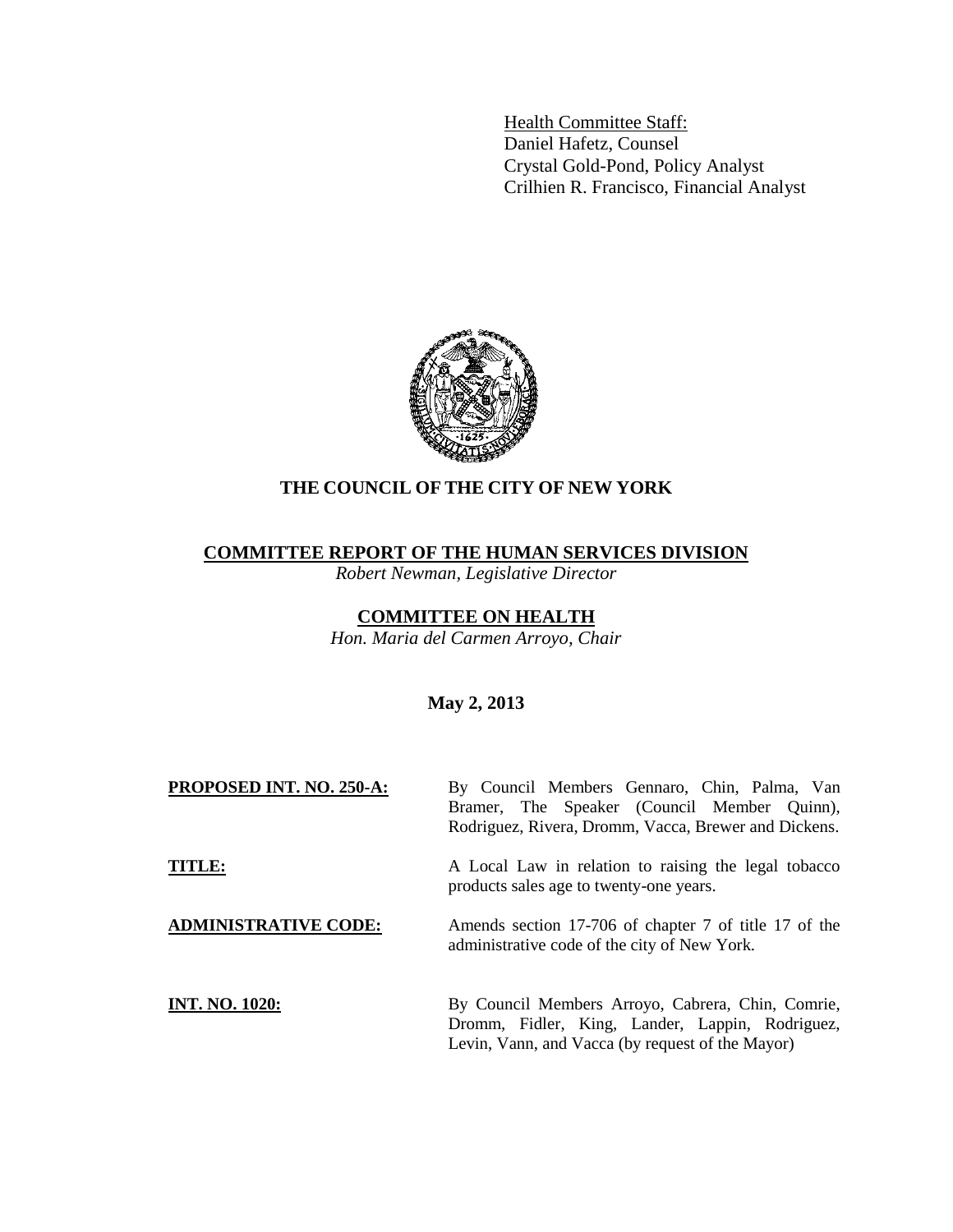**TITLE:** A Local Law in relation to the display of cigarettes and tobacco products by retail dealers of cigarettes and age restrictions on entry to retail tobacco stores. **ADMINISTRATIVE CODE:** Amends chapter 7 of title 17 of the administrative code of the city of New York by adding a new section 17- 705.1 and a new subchapter 3. **INT. NO. 1021:** By Council Members Arroyo, Cabrera, Chin, Comrie, Dromm, Fidler, King, Lander, Lappin, Rodriguez, Levin, Vann, and Vacca (by request of the Mayor) **TITLE:** A Local Law in relation to the sale of cigarettes and tobacco products, the regulation of retail dealers and wholesale dealers of cigarettes, and repealing subdivision c of section 17-176 of the administrative code of the city of New York, relating to an exemption from such section, and repealing section 17-707 of the administrative code of the city of New York, relating to requiring public health messages where tobacco advertisements appear.

## **ADMINISTRATIVE CODE:** Amends subdivision 7 of section 11-1301; amends section 11-1304 by adding a new subdivision d; amends chapter 40 of title 11 by adding new sections 11-4023 and 11-4024; repeals subdivision c of section 17-176; amends title 17 by adding a new section 17-176.1; amends subdivision r of section 17-702; amends section 17-702 by adding new subdivisions w, x, and y; amends section 17-703; amends title 17 to add a new section 17- 703.1; amends title 17 to add a new section 17-703.2; amends section 17-704; amends section 17-705; amends section 17-706; repeals section 17-707; amends section 17-709; amends subchapter 1 of title 17 of by adding a new section 17-709.1; amends subdivisions a, b, c and e of section 17-710; amends section 17-710 by adding a new subdivision g; amends subdivisions a and j of section 17-713; amends section 17-715; amends section 17-716; amends section 17-717; amends section 17-718; amends subdivision f of section 20-201; amends subdivision d of section 20-202, subparagraph C of paragraph 1 of subdivision d and paragraph 4 of subdivision d; amends section 20-207, and adds a new subdivision c.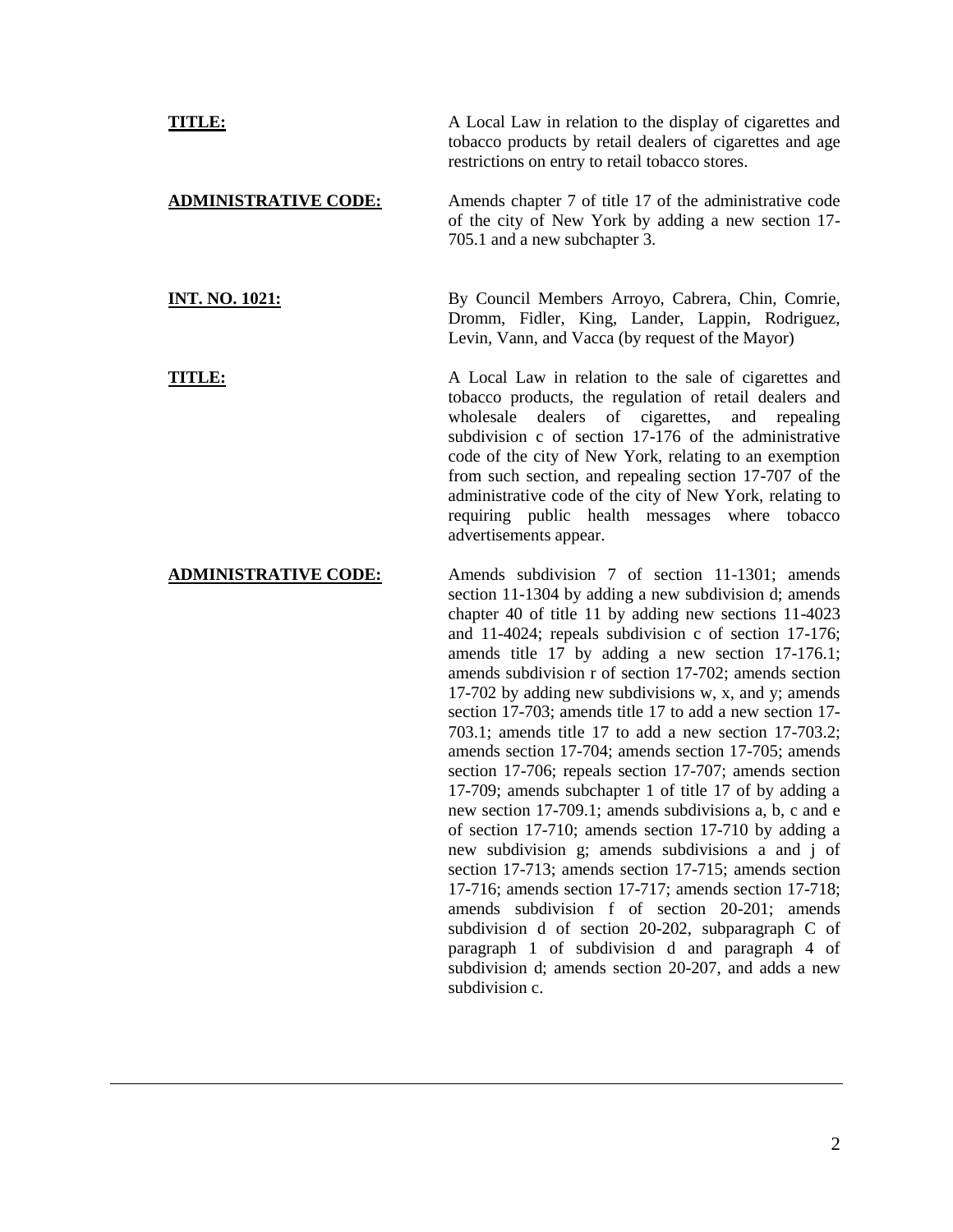#### **I. INTRODUCTION**

On May 2, 2013, the Committee on Health, chaired by Council Member Maria del Carmen Arroyo, will hold a hearing on Proposed Int. No. 250-A, a local law to amend the Administrative Code of the City of New York (the Code), in relation to raising the legal tobacco products sales age to twenty-one years; Int. No. 1020, a local law to amend the Code in relation to the display of cigarettes and tobacco products by retail dealers of cigarettes and age restrictions on entry to retail tobacco stores; Int. No. 1021, a local law to amend the Code, in relation to the sale of cigarettes and tobacco products, the regulation of retail dealers and wholesale dealers of cigarettes, and repealing subdivision c of section 17-176, relating to an exemption from such section, and repealing section 17-707, relating to requiring public health messages where tobacco advertisements appear.

Witnesses invited to testify include representatives from the New York City Department of Health and Mental Hygiene (DOHMH), the New York City Department of Finance (DOF), the New York City Department of Consumer Affairs (DCA), public health advocates, representatives of the tobacco and cigarettes industries, representatives of small businesses and retailers, local chambers of commerce, and consumer advocates.

#### **II. BACKGROUND**

 $\overline{a}$ 

#### A. Smoking and Tobacco Use: Health and Economic Impact

Tobacco use is the leading cause of preventable, premature death in the United States and New York City.<sup>1</sup> In the United States, smoking is responsible for about one in five deaths

<sup>&</sup>lt;sup>1</sup> New York City Department of Health and Mental Hygiene. *Preventing Non-Communicable Diseases and Injuries:*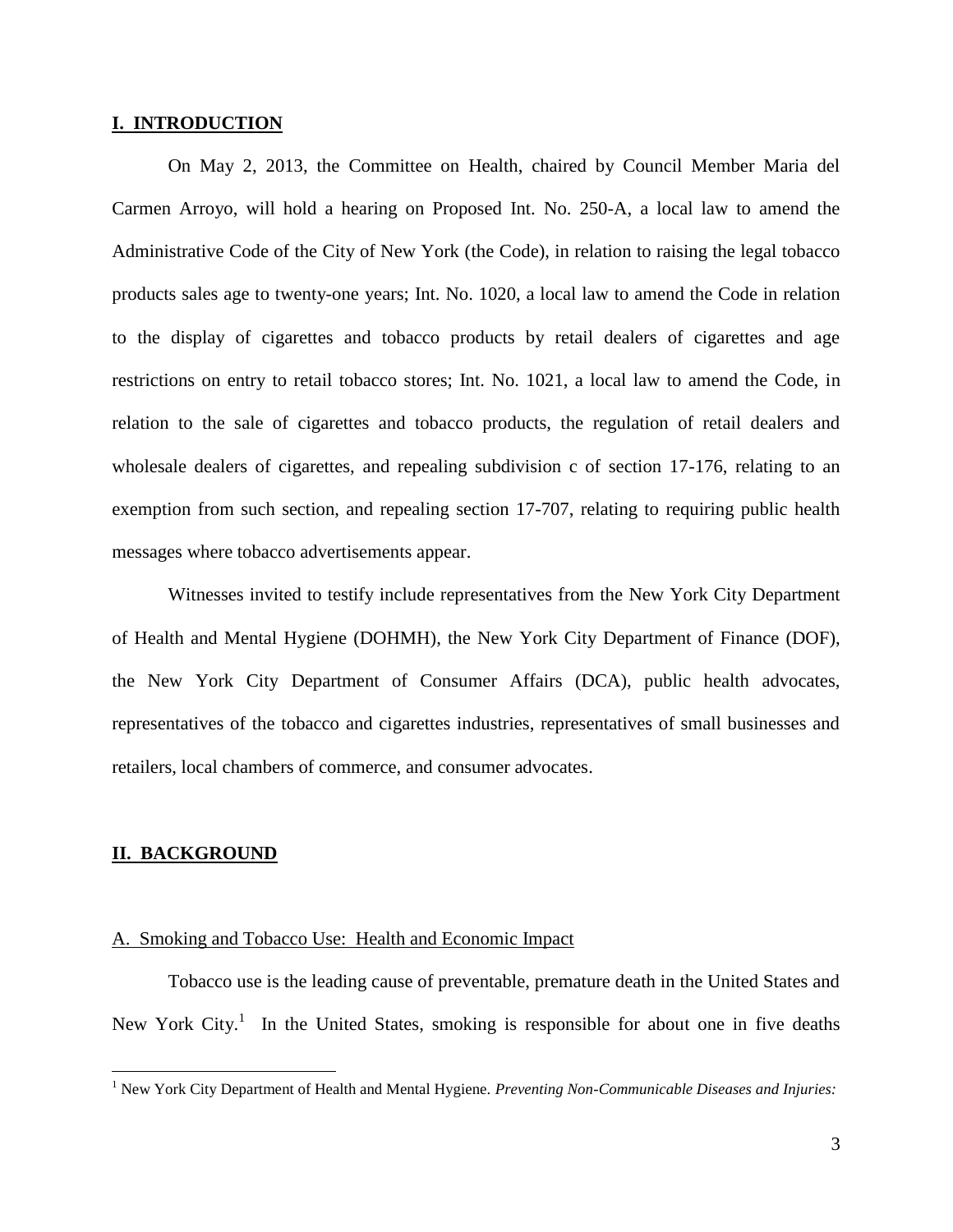annually or about  $443,000$  deaths per year.<sup>2</sup> In New York City, smoking claims the lives of approximately 7,000 New Yorkers ages 30 years and older and approximately 2,200 premature deaths each year.<sup>3</sup> According to the Centers for Disease Control and Prevention (CDC), tobacco use causes more deaths each year than the total number of deaths combined from the human immunodeficiency virus (HIV), illegal drug use, alcohol use, motor vehicle injuries, suicides and murders.<sup>4</sup> As the American Cancer Society underscores, because "cigarette smoking and tobacco use are acquired behaviors—activities that people choose to do—smoking is the most preventable cause of death in our society."<sup>5</sup>

Smoking causes the overwhelming majority of lung cancer deaths—an estimated 90% of all lung cancer deaths in men and 80% of all lung cancer deaths in women<sup>6</sup>—and causes many other types of cancer, including cancers of the throat, mouth, nasal cavity, esophagus, stomach,

*Innovative Solutions from New York City. New York,* New York City Department of Health and Mental Hygiene, 2011. *See also* Goodarz Danaei, Eric L. Ding, Dariush Mozaffarian, Ben Taylor, Jürgen Rehm, Christopher J. L. Murray, and Majid Ezzati1, *The preventable causes of death in the United States: comparative risk assessment of dietary, lifestyle, and metabolic risk factors,* PLoS Med 2009;6(4): e1000058.

<sup>2</sup> Centers for Disease Control and Prevention, *Smoking & Tobacco Use*,

http://www.cdc.gov/tobacco/data\_statistics/fact\_sheets/fast\_facts/ (last accessed April 29, 2013).

<sup>3</sup> New York City Department of Health and Mental Hygiene. *Preventing Non-Communicable Diseases and Injuries: Innovative Solutions from New York City. New York,* New York City Department of Health and Mental Hygiene, 2011.

<sup>4</sup> Centers for Disease Control and Prevention, *Health Effects of Cigarette Smoking*,

http://www.cdc.gov/tobacco/data\_statistics/fact\_sheets/health\_effects/effects\_cig\_smoking/ (last accessed April 29, 2013).

<sup>5</sup> American Cancer Society, *Cigarette Smoking,* 

http://www.cancer.org/cancer/cancercauses/tobaccocancer/cigarettesmoking/cigarette-smoking-who-and-howaffects-health (last accessed April 29, 2013).

<sup>6</sup> Centers for Disease Control and Prevention, *Health Effects of Cigarette Smoking*,

http://www.cdc.gov/tobacco/data\_statistics/fact\_sheets/health\_effects/effects\_cig\_smoking/ (last accessed April 29, 2013).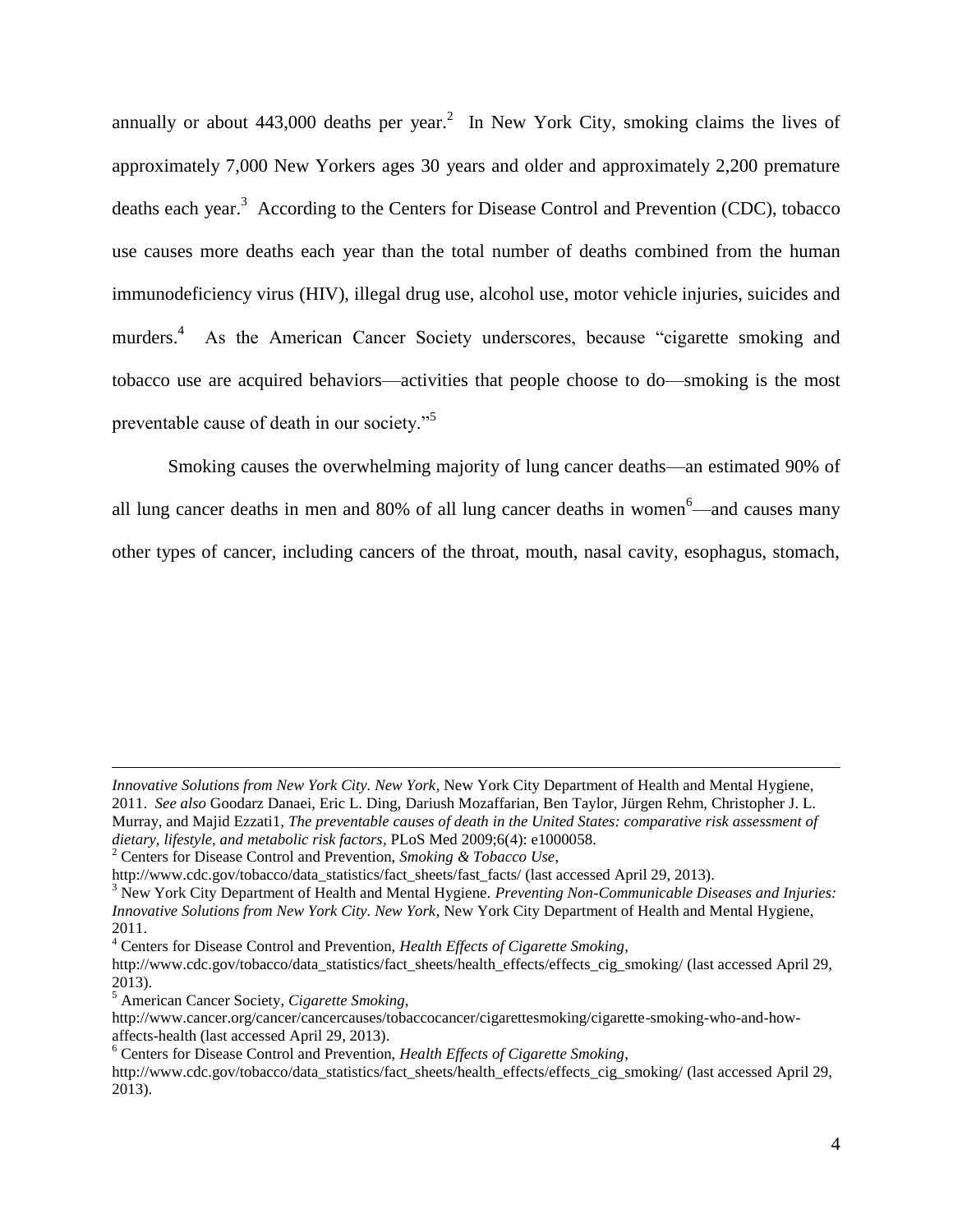pancreas, kidney, bladder, and cervix, and acute myeloid leukemia.<sup>7</sup> Smoking also increases the risk of other diseases, including coronary heart disease, stroke and lung disease.<sup>8</sup>

Smoking claims more than just lives; it causes substantial economic impact. The American Cancer Society reports that smoking causes more than \$193 billion in health-related costs each year, including both medical costs and the cost of lost productivity due to smoking.<sup>9</sup> Between 2000 and 2004, productivity losses due to smoking among workers cost the US economy an average of almost \$97 billion per year.<sup>10</sup> Smoking-related illnesses cost New Yorker state residents billions of dollars annually in health care costs and lost productivity.<sup>11</sup>

### B. Recent Initiatives to Combat Smoking & Tobacco Use

Over the past decade, New York City has taken significant steps to combat smoking and tobacco use, from initiatives aimed at reducing tobacco use among adults to those designed to prevent youth from starting to use cigarettes and tobacco products*.* Such initiatives have included (1) the imposition of high cigarette excise taxes<sup>12</sup>; (2) educational media campaigns on

<sup>7</sup> National Cancer Institute, *Tobacco Facts,* http://www.cancer.gov/cancertopics/tobacco/statisticssnapshot#1 (last accessed April 29, 2013).

<sup>8</sup> Centers for Disease Control and Prevention, *Health Effects of Cigarette Smoking*,

http://www.cdc.gov/tobacco/data\_statistics/fact\_sheets/health\_effects/effects\_cig\_smoking/ (last accessed April 29, 2013).

<sup>9</sup> American Cancer Society, *How Does Tobacco Use Affect the Economy?,* 

http://www.cancer.org/cancer/cancercauses/tobaccocancer/questionsaboutsmokingtobaccoandhealth/questionsabout-smoking-tobacco-and-health-tob-and-economy (last accessed April 29, 2013). <sup>10</sup> *Id.*

<sup>&</sup>lt;sup>11</sup> NYS Dept. of Health Tobacco Control Program, The costs of tobacco on NY State,

http://www.nysmokefree.com/EMP/EMPsubpage.aspx?p=60&p1=6020, (last accessed April 30, 2013).

 $12$  New York City has the highest combined excise tax on cigarettes. New York State has a tax of \$4.35 per pack, and New York City imposes a local excise tax of \$1.50 per pack, bringing the combined tax rate in New York City to \$5.85. Campaign for Tobacco-Free Kids, *Top Combined State-Local Cigarette Tax* Rates, http://www.tobaccofreekids.org/research/factsheets/pdf/0267.pdf.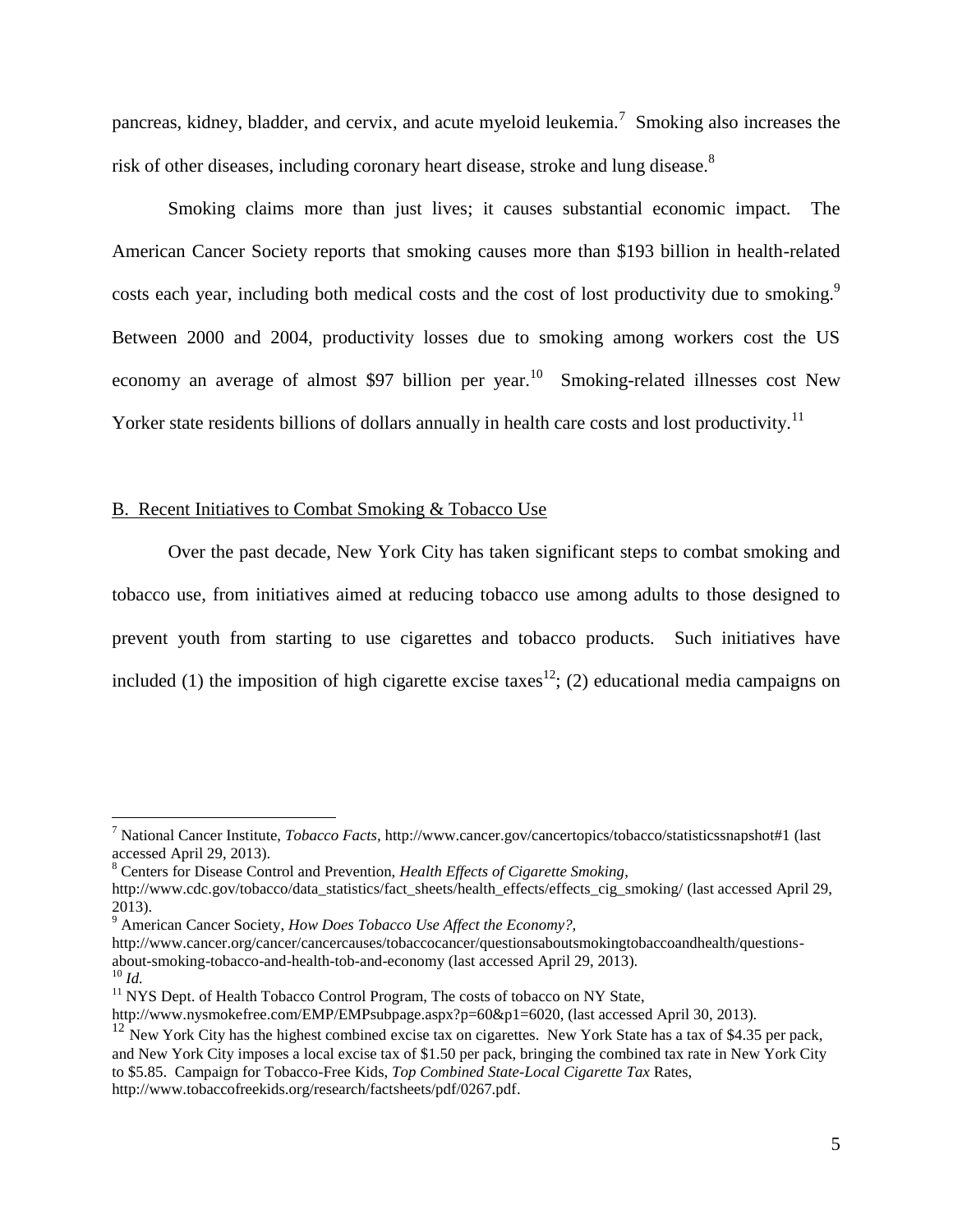the risks of tobacco use<sup>13</sup>; (3) cessation programs designed to help people quit<sup>14</sup>; and (4) restrictions and regulations on the sale and use of tobacco products.<sup>15</sup>

Between 2002 and 2010, the prevalence of adult smoking in the City decreased from 21.5% in 2002 to 14.8% in 2011, a 31% reduction.<sup>16</sup> The prevalence of smoking among youth has also declined dramatically, from 17.6% in 2001 to 8.5% in 2007.<sup>17</sup> However, despite the significant drop in smoking among youth, youth smoking rates have plateaued since 2007, and remain at 8.5 percent as of  $2011.^{18}$ 

# C. Smoking Among Young Persons: Prevalence, Transition to Life-Long Smoking and Availability of Tobacco Products through Social Means

Currently, hundreds of thousands of New Yorkers smoke, including approximately 930,000 adults.<sup>19</sup> However, the problem of youth smoking is acute. Of young persons between eighteen and twenty-four years of age, approximately  $100,000$  currently smoke.<sup>20</sup> Additionally, an estimated 19,000 New York City public high school students smoke.<sup>21</sup>

<sup>13</sup> New York City Dept. of Health and Mental Hygiene, *Health Department Launches New Smoking Cessation Campaign, Suffering Every Minute, Which Depicts the Health Consequences of Smoking: City Announces Free Nicotine Patch and Gum Giveaway through September 20th* , http://www.nyc.gov/html/doh/html/pr2012/pr023- 12.shtml, (last accessed April 30, 2013).

<sup>14</sup> *Id.*

<sup>&</sup>lt;sup>15</sup> In 2002, New York City passed the Smoke-Free Air Act to prohibit smoking in virtually all workplaces and indoor recreational venues. In 2009, the act was expanded to prohibit smoking within 15 feet of entrances, exits and grounds of New York City's hospitals. *See* Local Law 50 of 2009. In 2011, the Act was expanded again to include City parks, beaches, boardwalks, public golf courses, sports stadiums and pedestrian plazas. *See* (Local Law 11 of 2011. The City also restricted the sale of flavored non-cigarette tobacco products in 2009. *See* Local Law 69 of 2009.

<sup>16</sup> New York City Dept. of Health and Mental Hygiene, *EPI Data Brief*,

http://www.nyc.gov/html/doh/downloads/pdf/epi/databrief19.pdf, (last accessed April 30, 2013).

<sup>&</sup>lt;sup>17</sup> New York City Dept. of Health and Mental Hygiene, *Youth Risk Behavior Survey 2007, 2011*. <sup>18</sup> *Id.*

<sup>19</sup> New York City Dept. of Health and Mental Hygiene,, *EPI Research Report: Methodology Updates to the New York City Community Health Survey,* http://www.nyc.gov/html/doh/downloads/pdf/epi/epiresearchchsmethods.pdf.

<sup>&</sup>lt;sup>20</sup> New York City Dept. of Health and Mental Hygiene, Community Health Survey, 2011.

<sup>&</sup>lt;sup>21</sup> New York City Dept. of Health and Mental Hygiene, Youth Risk Behavior Survey, 2011.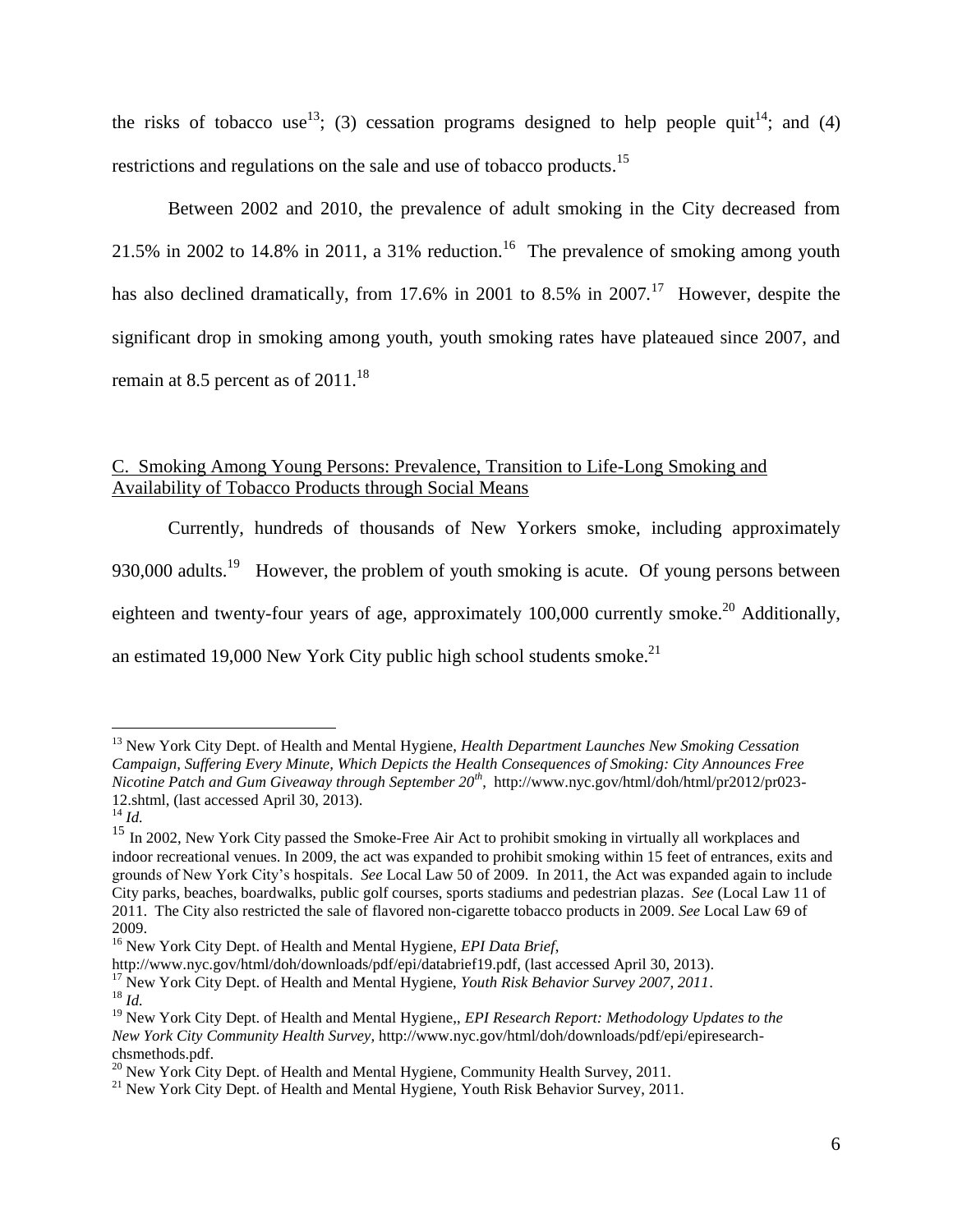There is overwhelming scientific evidence that life-long smokers start young. In the City, 80% of smokers started smoking before they turned twenty-one.<sup>22</sup> Nationally, the percentage of smokers who start young are similar: according to the United States Surgeon General, approximately 90% of current smokers started by the age of 18, and 99% started by age  $26<sup>23</sup>$  The Surgeon General has found that almost no one starts smoking after age  $25<sup>24</sup>$ Moreover, the transition from experimental to regular smoking typically occurs around twenty years old.<sup>25</sup> 

Evidence also suggests that young persons are more susceptible to becoming addicted to smoking. According to the American Lung Association, people who begin smoking at an early age are more likely to develop a severe addiction to nicotine than those who start at a later age.<sup>26</sup> Another study concludes that the onset of tobacco addiction among youth is rapid, noting that "a young cigarette smoker can begin to feel powerful desires for nicotine within two days of first inhaling . . . and about half of children who become addicted report symptoms of dependence by the time they are smoking only seven cigarettes a month.<sup>27</sup> These findings contradict previously held conceptions that people have to smoke at least five cigarettes a day over a long period of time before they become addicted to nicotine.<sup>28</sup> The consequences of starting smoking

<sup>&</sup>lt;sup>22</sup> New York City Dept. of Health and Mental Hygiene, New York City Community Health Survey 2004-2007.

<sup>23</sup> United State Department of Health and Human Services, United States Surgeon General, *Preventing Tobacco Use Among Youth and Young Adults Fact Sheet*, http://www.surgeongeneral.gov/library/reports/preventing-youthtobacco-use/factsheet.html (last accessed April 29, 2013).

<sup>24</sup> *Id.*

<sup>&</sup>lt;sup>25</sup> Hammond D. (2005). Smoking behavior among young adults: Beyond youth prevention. Tob Ctrl14:181-185.

<sup>26</sup> American Lung Association, *Children and Teens,* http://www.lung.org/stop-smoking/about-smoking/factsfigures/children-teens-and-tobacco.html (last accessed April 29, 2013).

<sup>&</sup>lt;sup>27</sup> Nicholas Bakalar, *Nicotine Addiction Is Quick in Youths, Research Finds*, N.Y. TIMES (July 21, 2007) (reporting on a study published in The Archives of Pediatrics and Adolescent Medicine). <sup>28</sup> *Id.*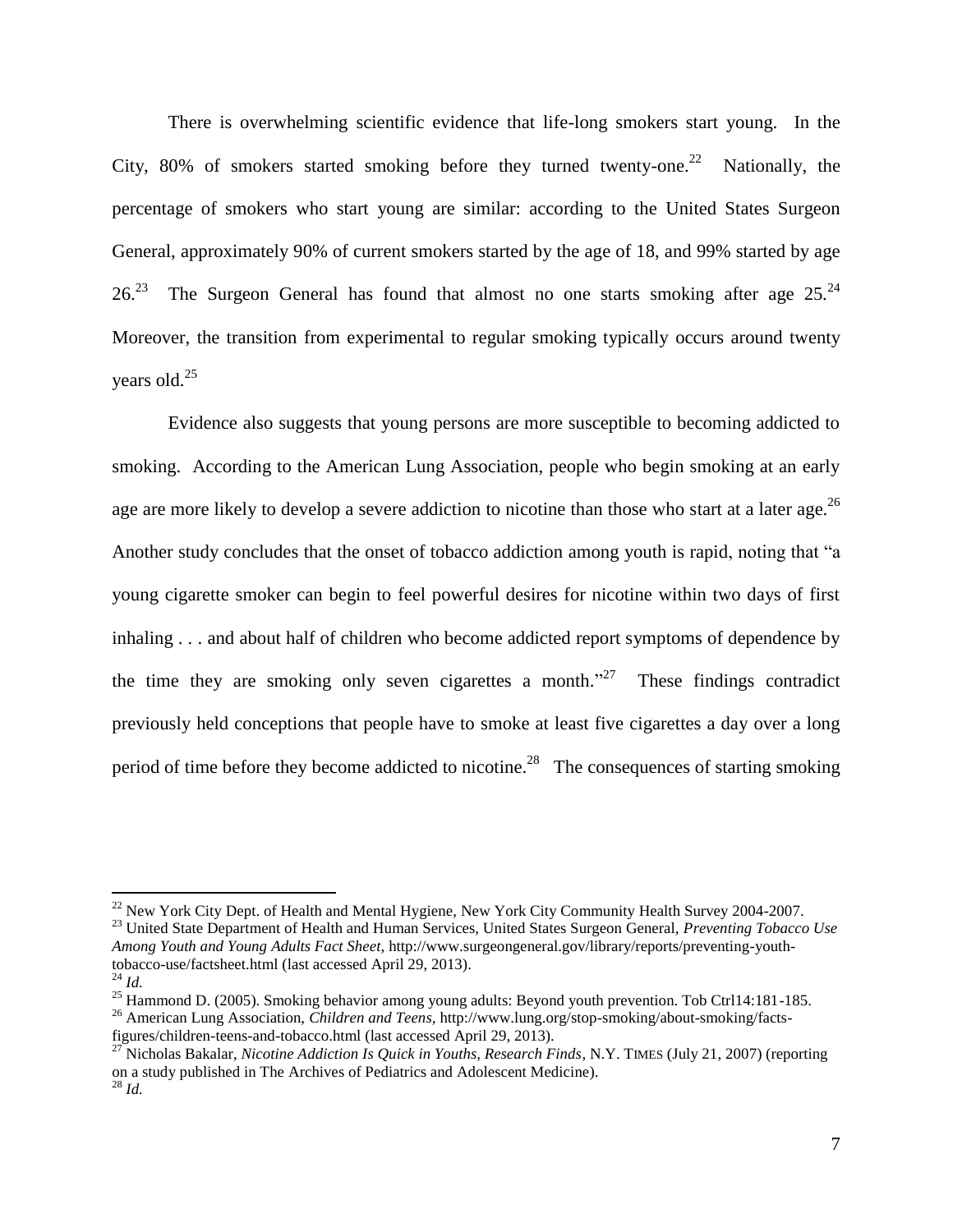young are profound: roughly one third of all youth who become regular smokers before adulthood will eventually die from smoking.<sup>29</sup>

Currently, it is illegal for persons under 18 to purchase cigarettes or other tobacco products in New York State.<sup>30</sup> Nevertheless, studies suggest that friends are a common source of tobacco among underage youth.<sup>31</sup> According to data from DOHMH, while the proportion of public high school students buying their own cigarettes from stores dropped between 1997 and 2011, the percentage of those who obtained cigarettes from someone else jumped from 40% to  $52\%$ <sup>32</sup> Often, the social sources of cigarettes for underage smokers are individuals who are just over the legal age: one study found that 90% of people purchasing cigarettes for minors were between 18 and 20 years of age.<sup>33</sup> Another study evaluating the potential efficacy of raising the legal purchase age of tobacco products to 21 found that high school students are less likely to come into contact with 21-year olds than 18-year olds in their social circles, which reduces the opportunity to access tobacco from legal buyers.<sup>34</sup>

## D. Taxes and Enforcement: Contraband Cigarettes & Illegal Sales of Cigarettes

Cigarette trafficking and illegal sales of cigarettes are a major problem in New York City.

Cigarette trafficking costs New York City and State hundreds of millions of dollars annually in

<sup>29</sup>Campaign for Tobacco Free Kids, *The Path to Tobacco Addiction Starts at Very Young Ages*, *available at*  http://www.tobaccofreekids.org/research/factsheets/pdf/0127.pdf (last accessed April 29, 2013).

<sup>30</sup> N.Y.S. Pub. Health L. §1399-cc.; N.Y.C. Admin. Code § 17-706.

<sup>31</sup> *See, e.g.,* DiFranza J, and Coleman M (2001). Sources of tobacco for youths in communities with strong enforcement of youth access laws. Tob Ctrl 2001;10:323-328.

<sup>&</sup>lt;sup>32</sup> New York City Dept. of Health and Mental Hygiene,. Epiquiery: NYC Interactive Health Data System -New York City Youth Risk Behavior Survey 1997-2011, http://nyc.gov/health/epiquery (last accessed April 19, 2013).

<sup>&</sup>lt;sup>33</sup> DiFranza J, and Coleman M (2001). Sources of tobacco for youths in communities with strong enforcement of youth access laws. Tob Ctrl 2001;10:323-328.

 $34$  Ahmad, S. (2005). Closing the youth access gap: The projected health benefits and cost savings of a national policy to raise the legal smoking age to 21 in the United States. Health Policy 75:74-84.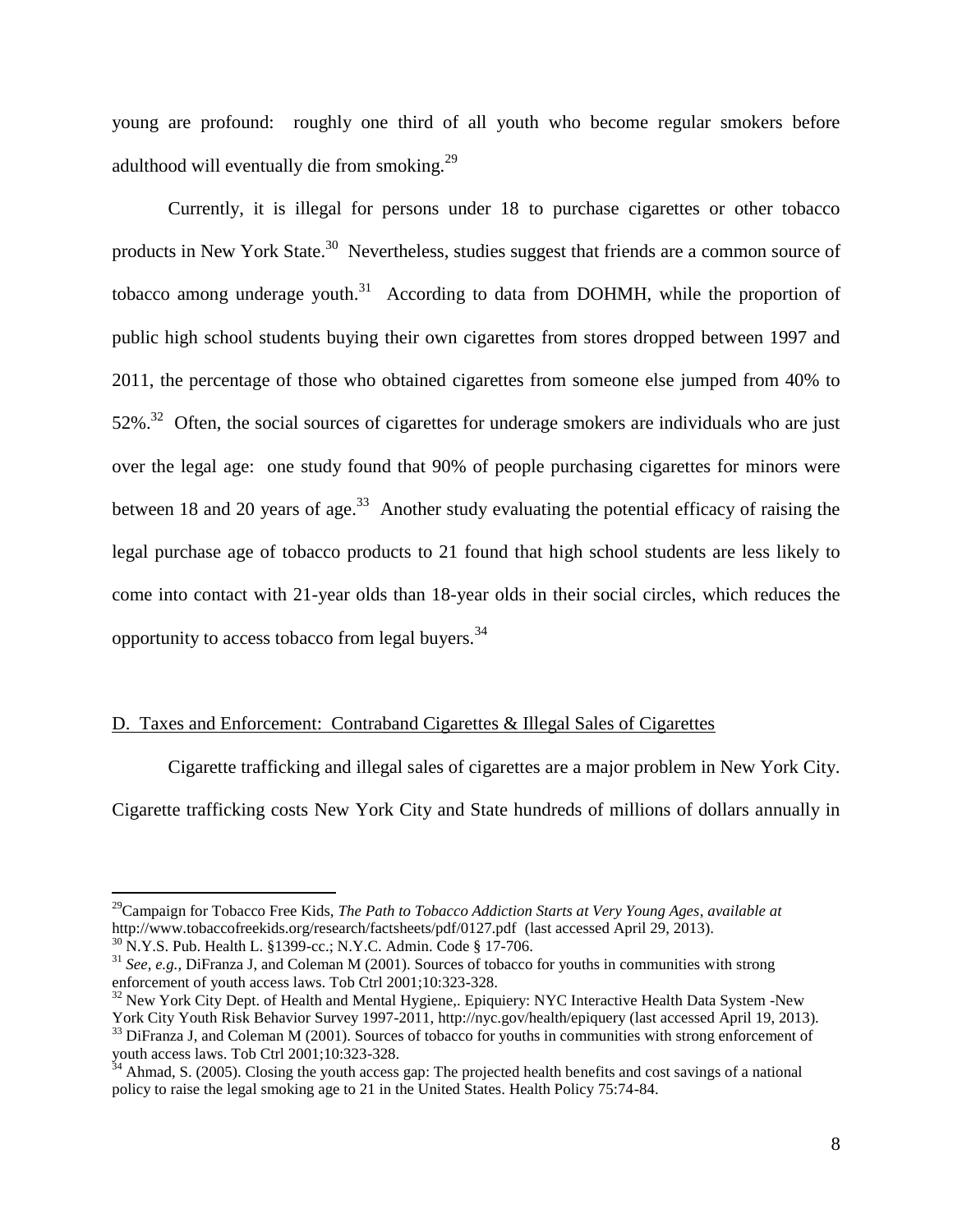foregone tax revenue*.* <sup>35</sup> Criminal actors take advantage of the disparities in cigarette prices among states along the East Coast by trafficking cigarettes from low-tax jurisdictions like Virginia to high-tax jurisdictions like New York City, violating numerous laws in the process.<sup>36</sup> For example, the state excise tax on a pack of cigarettes in Virginia is \$0.30; in New York City, the combined excise tax is \$5.85, including the \$4.35 State tax and the \$1.50 City tax.<sup>37</sup> A trafficker smuggling 10,000 packs of cigarettes purchased legally in Virginia could make a profit of approximately \$55,500 by reselling them in New York City, earning more than double the initial outlay.<sup>38</sup> Several studies suggest the widespread availability of trafficked cigarettes. In a 2011 study of littered cigarette packs in New York City, only 39% of littered packs bore the proper New York City tax stamp; and among packs with out-of-state stamps, 71.4% were from Virginia.<sup>39</sup> 

Targeted investigations of 877 licensed retailers in 2012 by the New York City Department of Finance's Sheriff's Office found that 52% of the retailers possessed cigarettes without the required New York City tax stamp.<sup>40</sup> In a 2010 survey, approximately 11% of New York City smokers reported purchasing their last pack of cigarettes from another person or on the street, presumably without payment of the City excise tax. $41$ 

<sup>35</sup> Brett Loomis, et al., *Implications of the June 2008 \$1.25 Cigarette Tax Increase,* NYS Dept. of Health, Nov. 2010, http://www.health.ny.gov/prevention/tobacco\_control/docs/2010-11-12\_tax\_increase\_topical\_report.pdf.

<sup>36</sup> Joseph Henchman, Scott Drenkard, *Cigarette Taxes and Cigarette Smuggling by State*, The Tax Foundation, http://taxfoundation.org/article/cigarette-taxes-and-cigarette-smuggling-state.

<sup>37</sup> Campaign for Tobacco-Free Kids, *Top Combined State-Local Cigarette Tax* Rates, http://www.tobaccofreekids.org/research/factsheets/pdf/0267.pdf.

<sup>38</sup> U.S. Government Accountability Office, *Report to Congressional Committees, Illicit Tobacco: Various Schemes Are Used to Evade Taxes and Fees*, GAO-11-313 at 14. (Mar. 2011)

<sup>39</sup> David Merriman and Howard Chernick, *Using Littered Pack Data to Estimate Cigarette Tax Avoidance in NYC*, http://papers.ssrn.com/sol3/papers.cfm?abstract\_id=2192169.

 $^{40}$  DOF inspects more than 8,000 retailers annually. Information provided by the New York City Department of Finance.

<sup>&</sup>lt;sup>41</sup> New York City Dept. of Health and Mental Hygiene, Community Health Survey. 2010.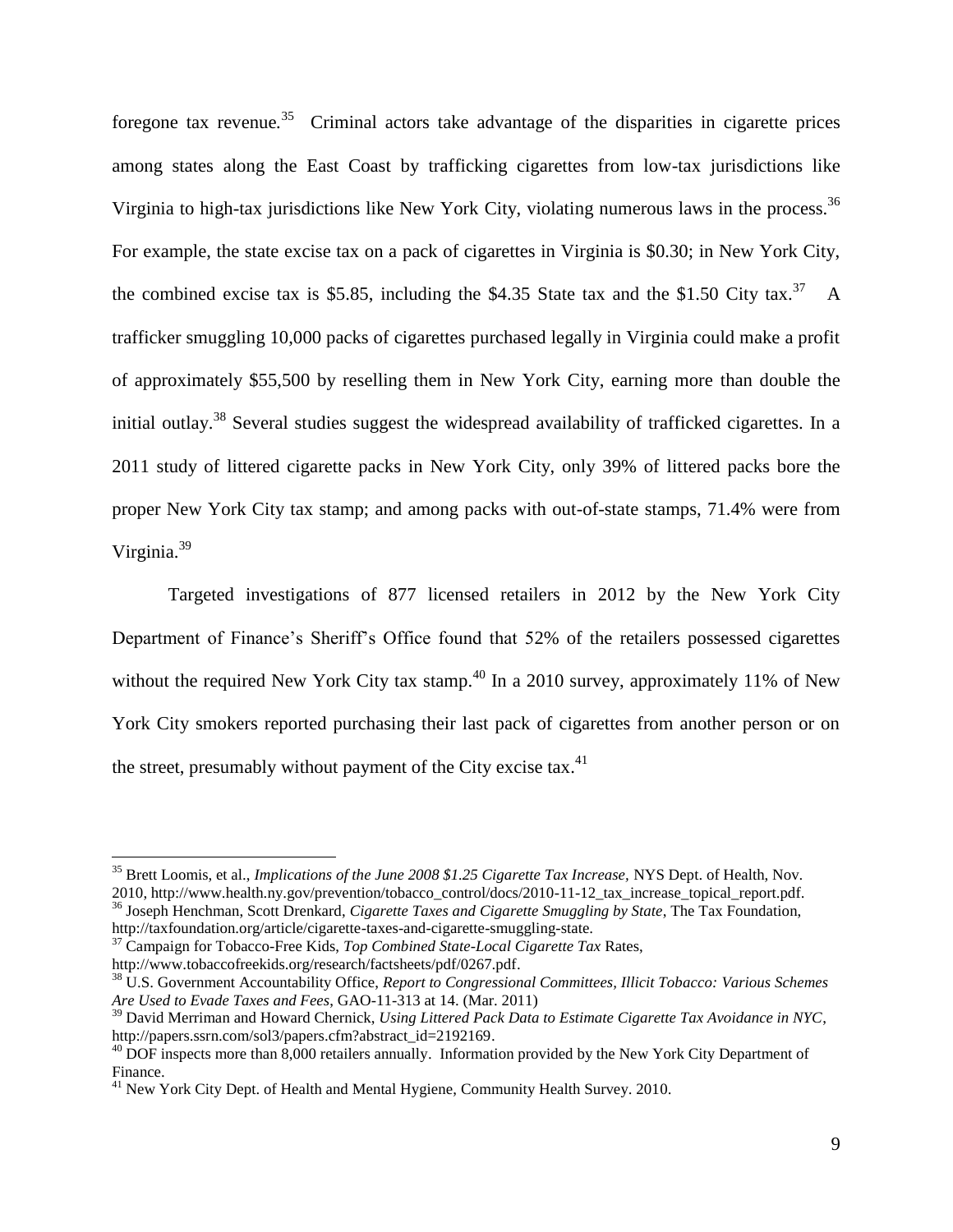On a broader level, New York State's Department of Health estimated that cigarette excise tax evasion deprived the State of \$500 million in 2009.<sup>42</sup> New York City's cigarette tax revenue losses amount to a substantial portion of New York State's losses. Available evidence suggests the extent of cigarette tax revenue losses has likely increased since 2009. 43 

Illegal sales to underage youth also remain a substantial problem. In NYC, 25% of public high school students under 18 who smoke reported purchasing cigarettes in stores.<sup>44</sup>

## **III. EFFORTS TO COMBAT TOBACCO USE**

## "Tobacco 19" & "Tobacco 21" Laws

In an effort to combat youth smoking, several states and localities around the country have passed laws raising the legal tobacco products sales age to 19—which are sometimes known as "Tobacco 19" laws. Alabama,  $45$  Alaska,  $46$  New Jersey  $47$  and Utah<sup>48</sup> are among the states that have raised the legal tobacco products sales age to 19. In New York State, Nassau, <sup>49</sup> Onondaga<sup>50</sup> and Suffolk<sup>51</sup> counties all have also raised the legal sales age to 19. Among other

<sup>42</sup> Brett Loomis, et al., *Implications of the June 2008 \$1.25 Cigarette Tax Increase,* NYS Dept. of Health, Nov. 2010, http://www.health.ny.gov/prevention/tobacco\_control/docs/2010-11-12\_tax\_increase\_topical\_report.pdf.

<sup>&</sup>lt;sup>43</sup> David Merriman and Howard Chernick, Using Littered Pack Data to Estimate Cigarette Tax Avoidance in NYC, http://papers.ssrn.com/sol3/papers.cfm?abstract\_id=2192169; Marin K Kurti, Klaus von Lampe, Douglas E Thompkins. *The illegal cigarette market in a socioeconomically deprived inner-city area: the case of the South Bronx.* Tobacco Control, 2013.

<sup>&</sup>lt;sup>44</sup> New York City Dept. of Health and Mental Hygiene, Youth Risk Behavior Survey, 2011.

<sup>45</sup> Ala. Code § 28-11-13 (2011).

<sup>46</sup> Alaska Stat. §§ 11.76.100 & 11.76.105 (2011).

<sup>47</sup> N.J. Stat. Ann. § 2A:170-51.4 (2011).

<sup>48</sup> Utah Code Ann. §§ 76-10-104 et seq. & 76-10-105 (2011).

 $^{49}$  Nassau County, N.Y., Local Law No. 5-2006 (Apr. 26, 2006).

<sup>50</sup> Onondaga County, N.Y., Local Law No. 2-2009 (Jan. 12, 2009).

<sup>&</sup>lt;sup>51</sup> Suffolk County, N.Y., Regulatory Local Laws ch. 792.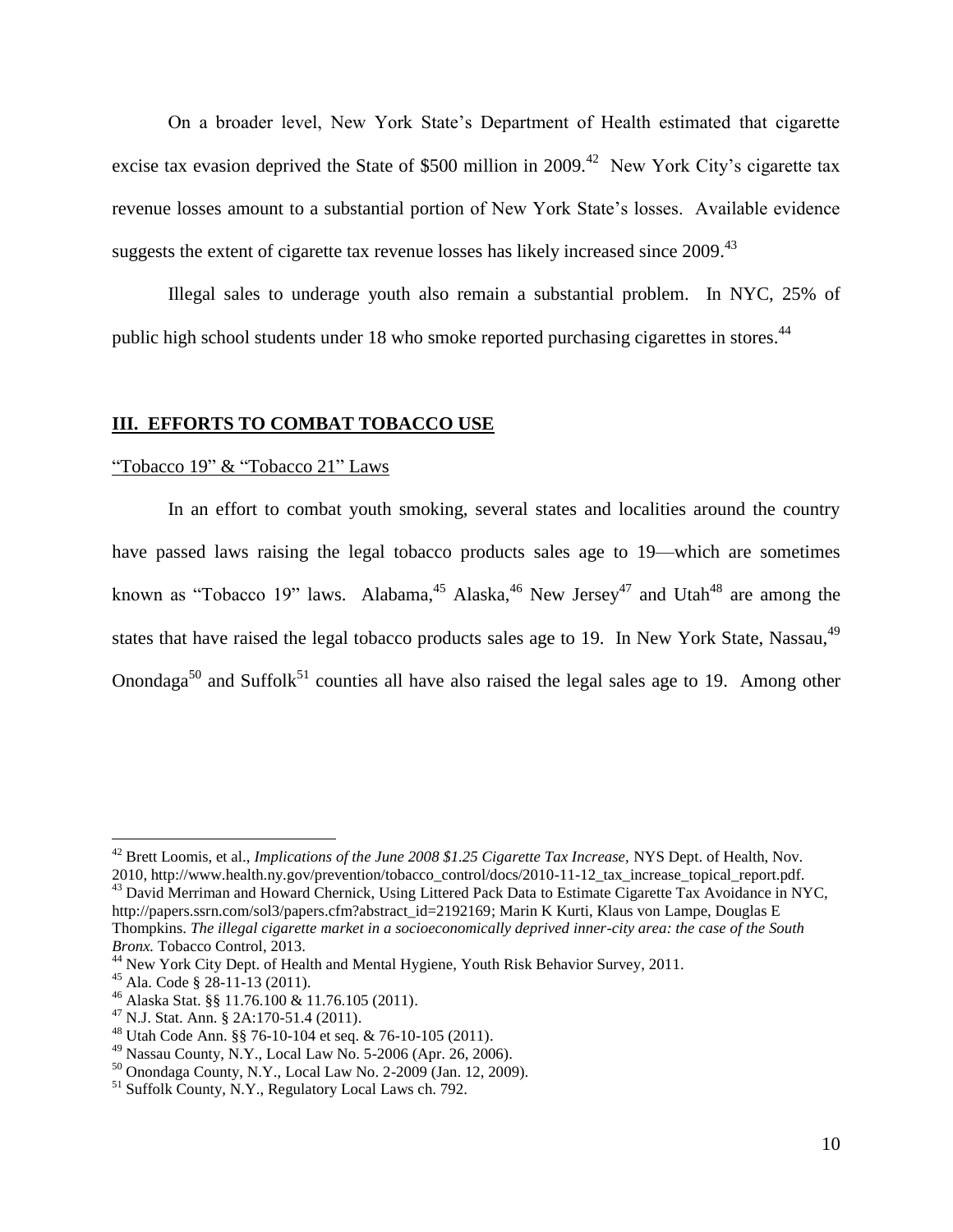goals, these laws aim to combat youth smoking and to limit the indirect sale of tobacco products to underage smokers who obtain the products from their older peers. $52$ 

Currently no state in the country has a "Tobacco 21" law, although at least one town in New England, Needham, Massachusetts, has passed such a law. In 2005, the Town of Needham increased the legal sales age from eighteen to twenty-one.<sup>53</sup> Needham's experience suggests the measure worked in reducing the prevalence of young smokers. Between 2006 and 2012, high school students in Needham who reported smoking declined from 13% to 5.5%, a decrease of over  $50\%$ .<sup>54</sup> Other jurisdictions that have raised the minimum sales age have also experienced drops in youth smoking. In 2007, England raised the minimum sales age from 16 to 18, and within two years, there was a 30% decline in smoking among youth between the ages of sixteen and seventeen.<sup>55</sup> Also, younger students—those between eleven and fifteen—were one-third less likely to be regular smokers than they had been previously.<sup>56</sup> Finally, a computer simulated study predicted that raising the legal sales age to 21 would reduce the smoking prevalence of adults by 30% and 82% among 14-17 year olds over a 50-year period.<sup>57</sup>

Some critics have argued that studies demonstrating the efficacy of raising the minimum purchase age in reducing youth smoking are inconclusive.<sup>58</sup> In addition, opponents of laws that raise the minimum sales age also cite lost profits and ineffectiveness as reasons against these

<sup>52</sup> *See, e.g.,* Press Release, Nassau County Legislature, *Abrahams and Majority Legislators Approve Law Raising Legal Age to 19 to Purchase Tobacco,* 

http://www.nassaucountyny.gov/agencies/Legis/LD/01/NewsRelease/2006/042606tobacco19ka.html (last accessed on April 29, 2013).

<sup>53</sup> Associated Press, *NYC Proposes Raising Age For Cigarette Purchases, available at*

http://www.npr.org/templates/story/story.php?storyId=178413124 (last accessed April 29, 2013). <sup>54</sup> *Id.*

<sup>55</sup> Millett C, Lee JT, Gibbons DC, Glantz SA. Increasing the age for the legal purchase of tobacco in England: impacts on socio-economic disparities in youth smoking. Thorax 2011;66(10):862-865. <sup>56</sup> *Id.*

<sup>&</sup>lt;sup>57</sup> Ahmad, S. (2005). Closing the youth access gap: The projected health benefits and cost savings of a national policy to raise the legal smoking age to 21 in the United States. Health Policy 75:74-84.

<sup>58</sup> Nicholas Bakalar, *Debating Age Limits on Tobacco,* N.Y. TIMES (April 29, 2013) *available at*  http://well.blogs.nytimes.com/2013/04/29/debating-age-limits-on-tobacco/.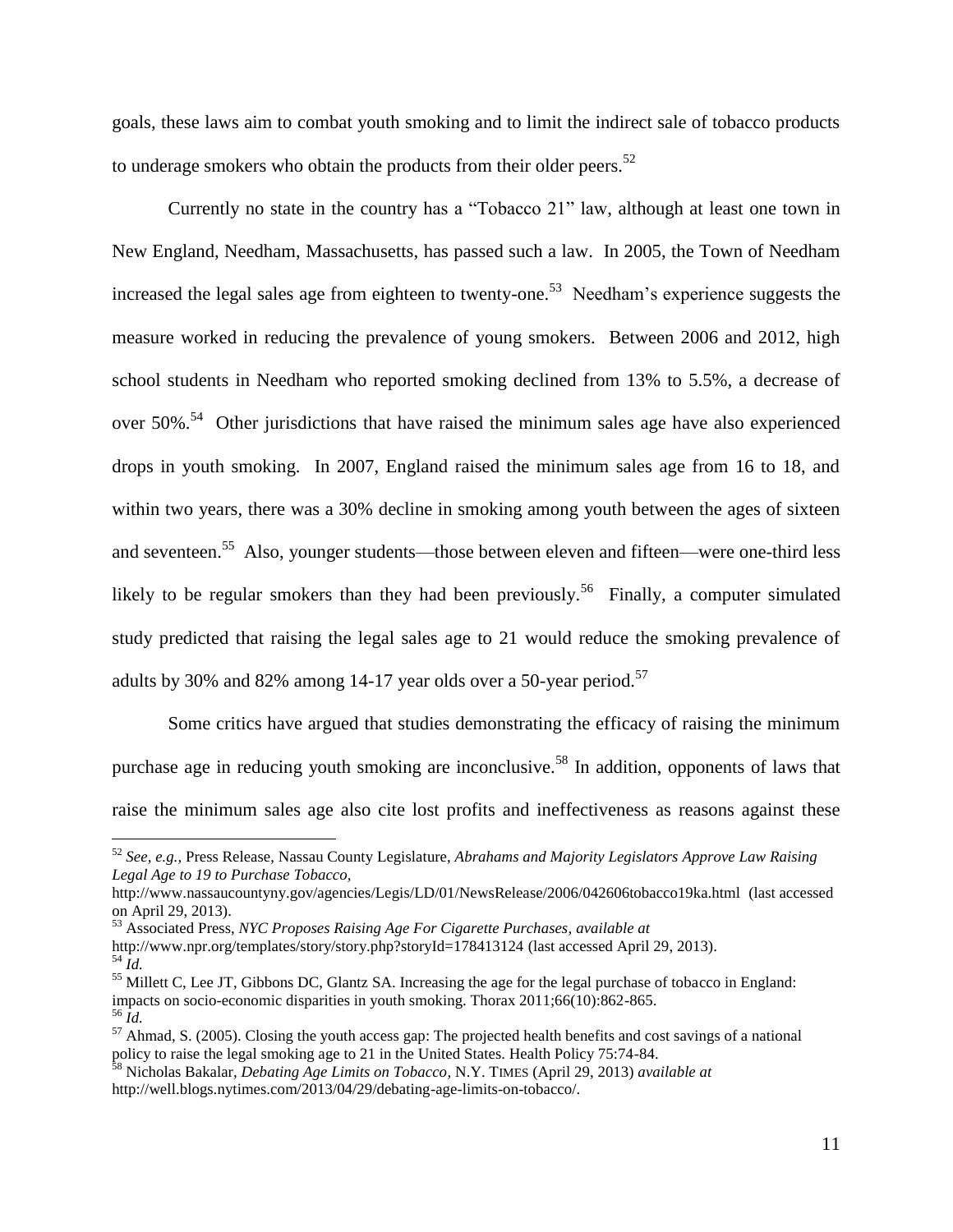laws. A representative of the National Association of Convenience Stores stated that a higher minimum tobacco purchase age could cut into sales that make up 40% of gross revenues for the average convenience store.<sup>59</sup> Furthermore, this representative argued, the law's effectiveness might be undercut by younger smokers who travel outside the City to lower-age jurisdictions to purchase tobacco products.<sup>60</sup>

In the past week, New York State Senator Diane Savino and Assemblywoman Linda Rosenthal announced the introduction of a bill that would raise the legal age to purchase tobacco products to 21 across New York State.<sup>61</sup>

### Price Floors and Coupon Bans

In recent years, legislatures have sought to combat the sale of cigarettes and marketing to youth through regulations that limit the use of discounts in the sale of tobacco products. According to a recent New York Times article, a Federal Trade Commission report issued in 2012 indicates that the tobacco industry spent \$6.5 billion on discounts in 2010.  $62$  Experts have argued that discounts on cigarettes are one of the major ways cigarette makers "encourage priceconscious customers like teenagers and low-income smokers to buy.<sup>563</sup> Based on numerous studies, high tobacco prices reduce tobacco consumption among both youth, who are especially price-sensitive, as well as adults.<sup>64</sup> According to the Campaign for Tobacco Free Kids, the

<sup>59</sup> Associated Press, *NYC Proposes Raising Age For Cigarette Purchases, available at*

http://www.npr.org/templates/story/story.php?storyId=178413124 (last accessed April 29, 2013).

 $60$   $\tilde{I}$ *d*.

<sup>61</sup> *See* Senate Bill S.4863, 2013 Regular Session (NY 2013); Assembly Bill A-7105, 2013 Regular Session (NY 2013).

<sup>62</sup> Vivian Lee, *Bloomberg Seeks End to Cheap Cigarettes*, N.Y. TIMES (March 26, 2013).

<sup>63</sup> *Id.*

<sup>64</sup> Campaign for Tobacco-Free Kids, *Raising Cigarette Taxes Reduces Smoking, Especially Among Kids (and the Cigarette Companies Know It)*, http://www.tobaccofreekids.org/research/factsheets/pdf/0146.pdf. (last accessed April 30, 2013).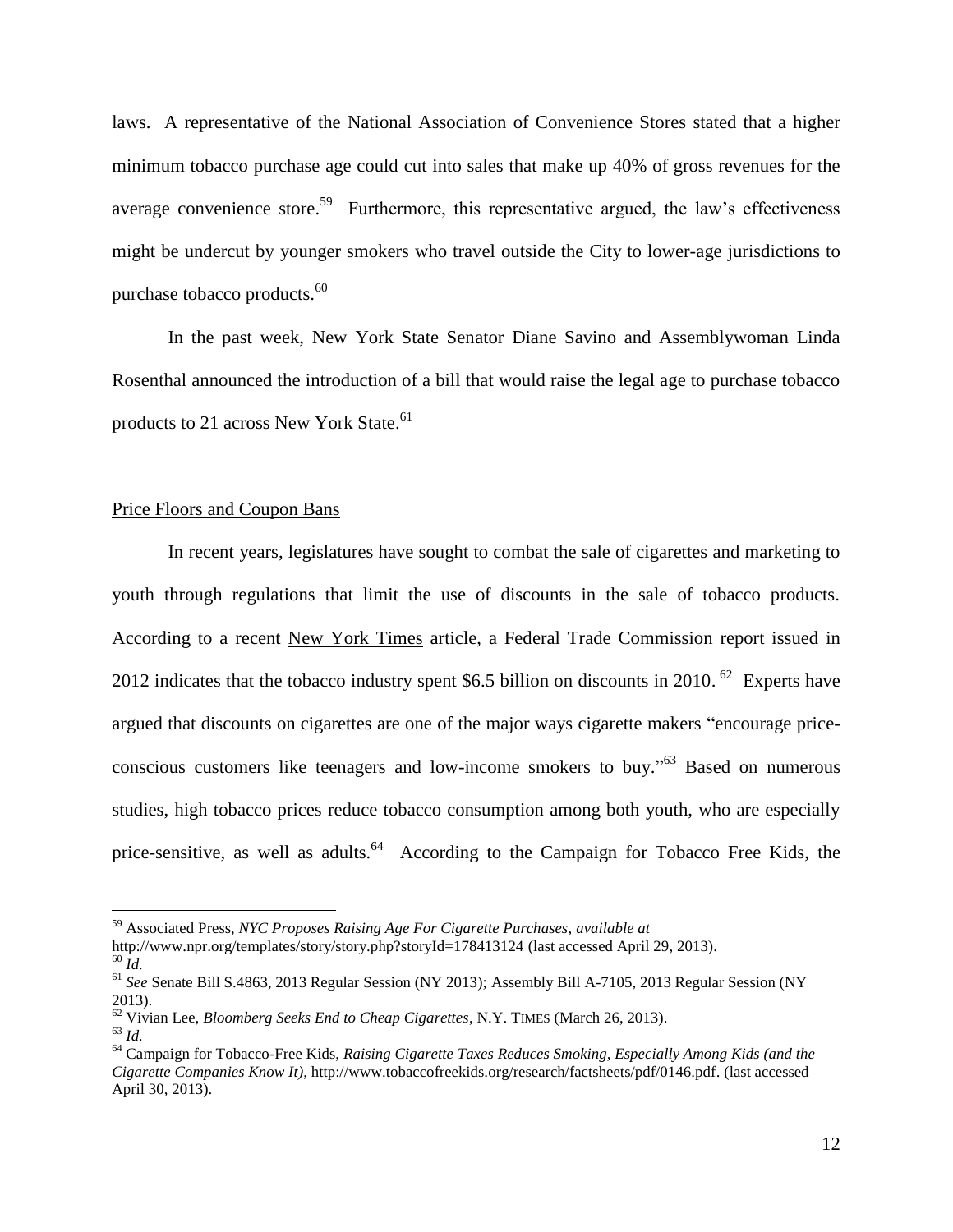―general consensus is that every 10 percent increase in the real price of cigarettes reduces overall cigarette consumption by approximately three to five percent, reduces the number of young-adult smokers by 3.5 percent, and reduces the number of kids who smoke by six or seven percent."<sup>65</sup> Cheap tobacco products may also be a barrier to quitting: In a 2011 study of New York City smokers attempting to quit, 25% reported using a coupon or other discount on their last purchase, saving an average \$1.25 per package of cigarettes.<sup>66</sup>

A recent ordinance in Providence, Rhode Island bars retailers from accepting coupons for tobacco products or selling such items at a discount, for example, through multi-pack deals.<sup>67</sup> This law went into effect in January 2013. Members of the tobacco industry challenged this law, but a federal district judge ruled in favor of Providence, defending the city's right to regulate sales and prices. $68$  One of the goals of the law was to combat youth smoking by prohibiting discounts that make cigarettes cheap.<sup>69</sup>

Requiring price increases on packs of cigarettes is not new around the country; about half of all states, including New York, require wholesalers and retailers to increase the price of cigarettes by a certain percentage.<sup>70</sup> These laws are generally intended to protect small retailers of tobacco products from competition by large chains which sell cigarettes below cost—a tactic referred to as "loss leading," whereby a business sells a product at low price in order to draw in more business and stimulate demand of other products.<sup>71</sup> Int. No. 1021, however, is distinguished from such "price formula" measures in both function and purpose: First, Int. No.

<sup>65</sup> *Id.*

<sup>&</sup>lt;sup>66</sup> Survey of 2011 Nicotine Patch and Gum Program Participants, NYC Retail Advertising Tobacco Survey, 2011.

<sup>67</sup> *See Nat'l Ass'n of Tobacco Outlets, Inc. v. City of Providence*, 2012 WL 6128707 (D.R.I. Dec. 10, 2012).

<sup>68</sup> *Id.*

<sup>69</sup> City of Providence, Rhode Island, *Providence Highlighted as a National Leader in Youth Tobacco Control*, http://www.providenceri.com/mayor/providence-highlighted-as-a-national-leader-in.

<sup>70</sup> Vivian Lee, *Bloomberg Seeks End to Cheap Cigarettes*, N.Y. TIMES (March 26, 2013).

<sup>71</sup> *Id.*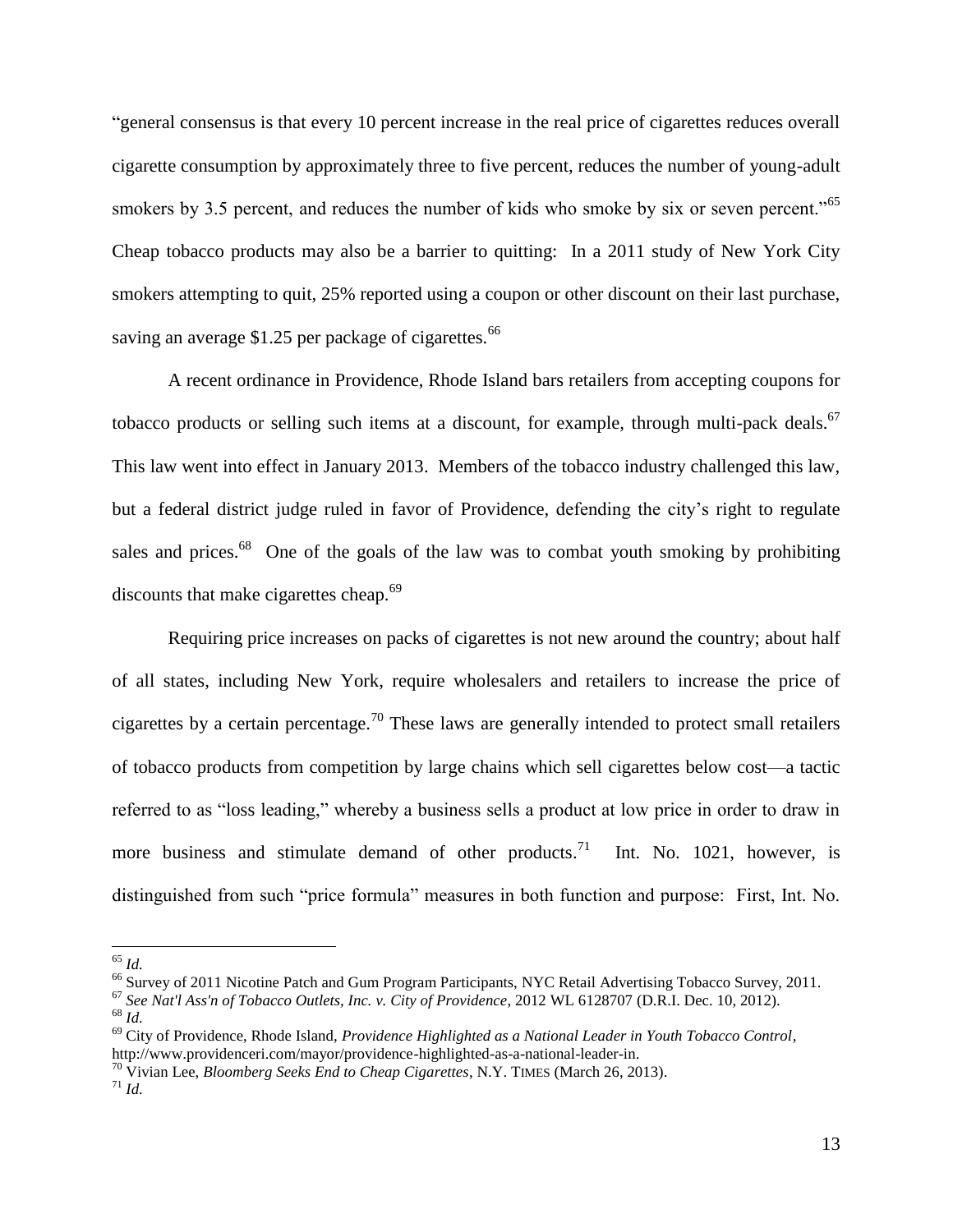1021 would specify a minimum price (\$10.50) for all packs of cigarettes—rather than creating a formula that raises the cost of the pack by a certain percentage; and second, it is designed to hinder sales to "low-income and minority smokers," as opposed to protecting small business.<sup>72</sup>

Finally, the increase in the price of cigarettes has arguably caused youth and young adults to migrate to cheaper tobacco products. Little cigars, for example, appear virtually identical to cigarettes and cost substantially less. Manufactured cigarillos, cigars and smokeless tobacco are also less expensive alternatives. These products are not subject to New York City excise taxes and are often sold individually for one to two dollars. Despite well-documented risks, smokers of all ages – especially youth and young adults in low-income urban areas – erroneously perceive cigars as less harmful than cigarettes, and increasingly opt for inexpensive cigars.<sup>73</sup>

#### Product Display

Another new tool in combatting the sale of tobacco products is a "product display" restriction, which limits the display of tobacco products to consumers except at the time of sale. The Village of Haverstraw in Rockland County passed a ban on cigarette displays in retail stores in April 2012,<sup>74</sup> which was subsequently repealed.<sup>75</sup> In addition to limiting the display of the product, the Haverstraw ordinance also prohibited the display of listing of prices, advertising and signage related to the products.

<sup>72</sup> *Id.*

<sup>73</sup> *See* Nyman AL, Taylor TM, Biener L., *Trends in cigar smoking and perceptions of health risks among Massachusetts adults*, Tobacco Control, June 2002; Fabian LA, Canlas LL, Potts J, Pickworth WB, *Ad lib smoking of Black & Mild cigarillos and cigarettes*, Nicotine & Tobacco Research, March 2012; Jolly DH, *Exploring the use of little cigars by students at a historically black university*, Preventing Chronic Disease, July 2008; Richter PA, Pederson LL, O'Hegarty MM, *Young adult smoker risk perceptions of traditional cigarettes and nontraditional tobacco products, American Journal of Health Behavior,* May-Jun. 2006; Malone RE, Yerger V, Pearson C., *Cigar risk perceptions in focus groups of urban African American youth*, Journal of Substance Abuse, 2001.

<sup>74</sup> Anemona Hartocollis, *Bloomberg's Plan Would Make Stores Conceal Cigarettes*, N.Y. TIMES (March 26, 2013). <sup>75</sup> *Id.*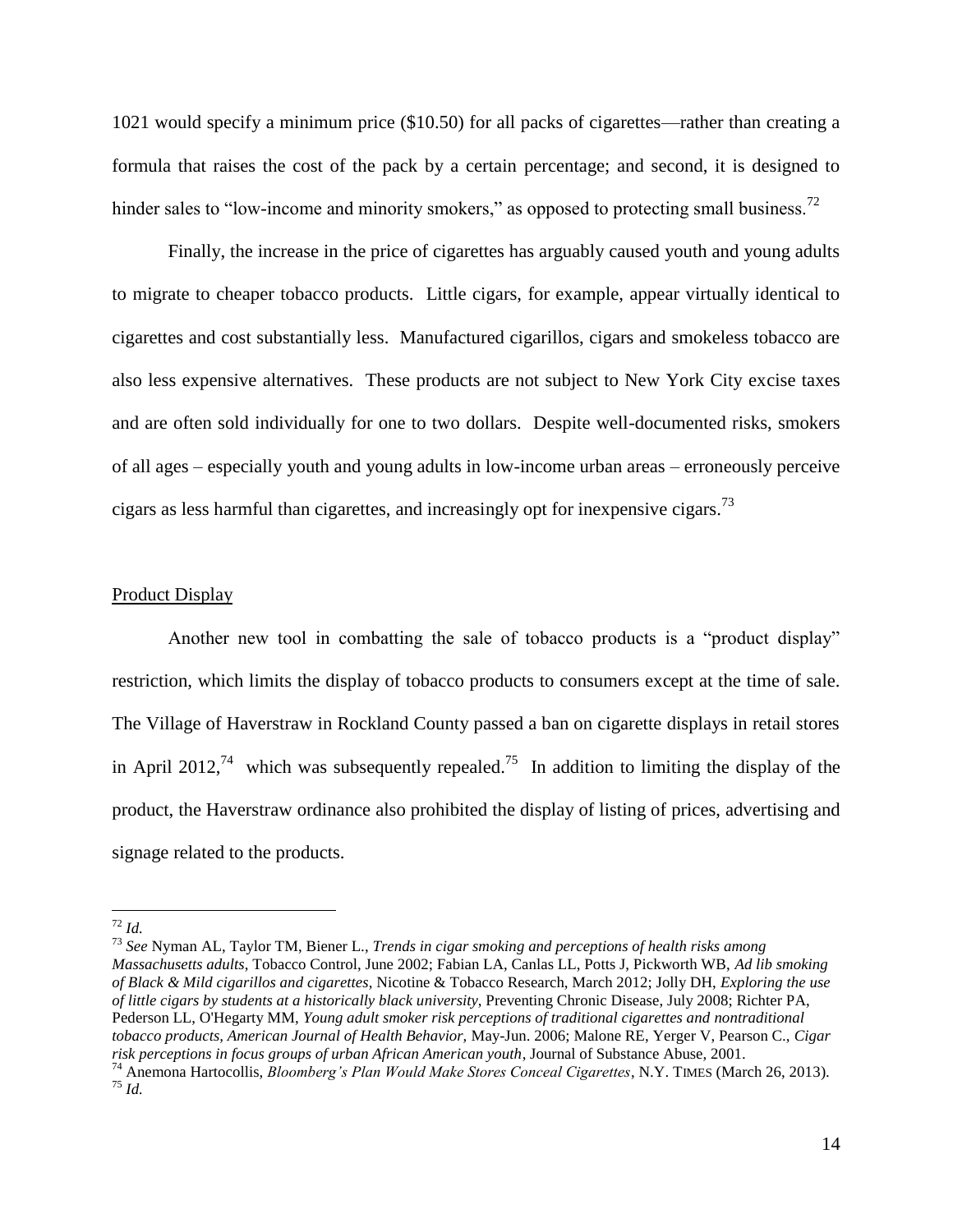Studies suggest that restrictions on product display are effective in reducing youth smoking. One recent study indicates that restricting the display of tobacco products is one of the most important factors in deterring youth from attempting to purchase tobacco products in retail stores.<sup>76</sup> Exposure by youth to tobacco product displays is significantly associated with increases in youth smoking. $77$ 

Bodegas, convenience and grocery stores and other retailers of tobacco products have opposed Int. No. 1021, arguing that compliance with Int. No. 1020 would be onerous.<sup>78</sup> Others are concerned that a display ban will harm business.<sup>79</sup>

#### **IV. ANALYSIS**

 $\overline{a}$ 

#### **A. Proposed Int. No. 250-A**

Section one of Proposed Int. No. 250-A explains the intent of the bill, including findings on the human costs associated with tobacco use, the prevalence youth smoking despite steps taken in New York City over the past decade to reduce adult tobacco use and prevent youth from starting to use tobacco, statistics on when youth start smoking, the susceptibility of youth to nicotine addiction, and the effectiveness of laws in other jurisdictions that have raised the legal sales age. The bill finds that increasing the legal purchase age to twenty-one years will reduce smoking and tobacco use among eighteen to twenty year-olds, increase the likelihood that this

<sup>&</sup>lt;sup>76</sup> Annice E. Kim, et al., Influence of Tobacco Displays and Ads on Youth: A Virtual Store Experiment, Pediatrics 2013: 131:1-8.

<sup>&</sup>lt;sup>77</sup> Paynter J, Edwards R, Schluter PJ, McDuff I. Point of sale tobacco displays and smoking among 14-15 year olds in New Zealand: a cross-sectional study. Tob Control 2009;18(4):268-74.

 $^{78}$  Lisa Colangelo, Kerry Burke & Erin Durkin, Mayor Bloomberg Bids to Ban Cigarettes and Tobacco from Being Displayed in Any Stores, DAILY NEWS (March 18, 2013).

<sup>79</sup> Associated Press, *Bodega Owners Fear 'Hide The Cigs' Legislation Would Hurt Business*, CBS News, Mar. 19,

<sup>2013,</sup> http://newyork.cbslocal.com/2013/03/19/bodega-owners-fear-hide-the-cigs-legislation-would-hurt-business/.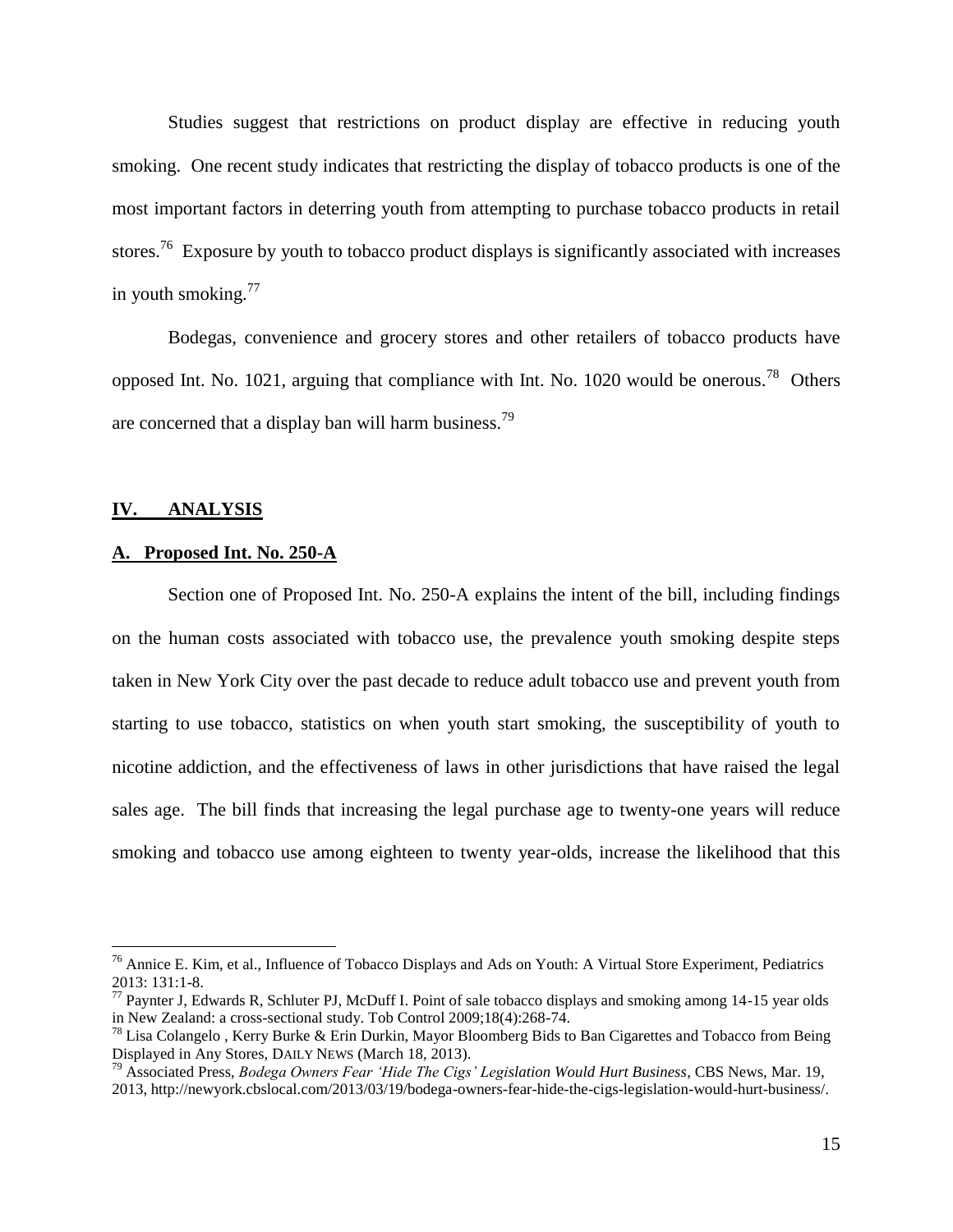age group will not become smokers later in life, reduce high school students' ability to access tobacco from current legal buyers, and improve the general health of all New Yorkers.

Section 2 of this bill would raise the legal sales age of tobacco products from 18 years of age to 21 years of age, and substitute all references to eighteen years of age to twenty-one years of age. This bill section would also substitute the term "minor" with "young person." Additionally, this section would raise the age—from twenty-five to thirty years of age—at which an individual is not required to show identification in order to purchase tobacco products if the individual reasonably appears to be at least that age. Finally, this section would maintain the requirement that businesses post a sign pertaining to the prohibition on the sale of tobacco products, but would require that the business posts a sign, in accordance with the rules of DOHMH, which advises persons on the minimum age requirements for the purchase of tobacco products.

Proposed Int. No. 250-A would take effect 180 days after its enactment, provided that the Commissioner of DOHMH shall take such actions as are necessary for its implementation, including the promulgation of rules, prior to such effective date.

### **B. Int. No. 1020**

Section one of Int. No. 1021 would amend chapter 7 of title 17 of the Code by adding a new §17-705.1. This section would

• Use the term "retail tobacco store," which would have the same definition as the term in  $§17-502(u)$ , which defines "retail tobacco store" as "a retail store devoted primarily to the sale of any tobacco product, including but not limited to cigarettes, cigars, pipe tobacco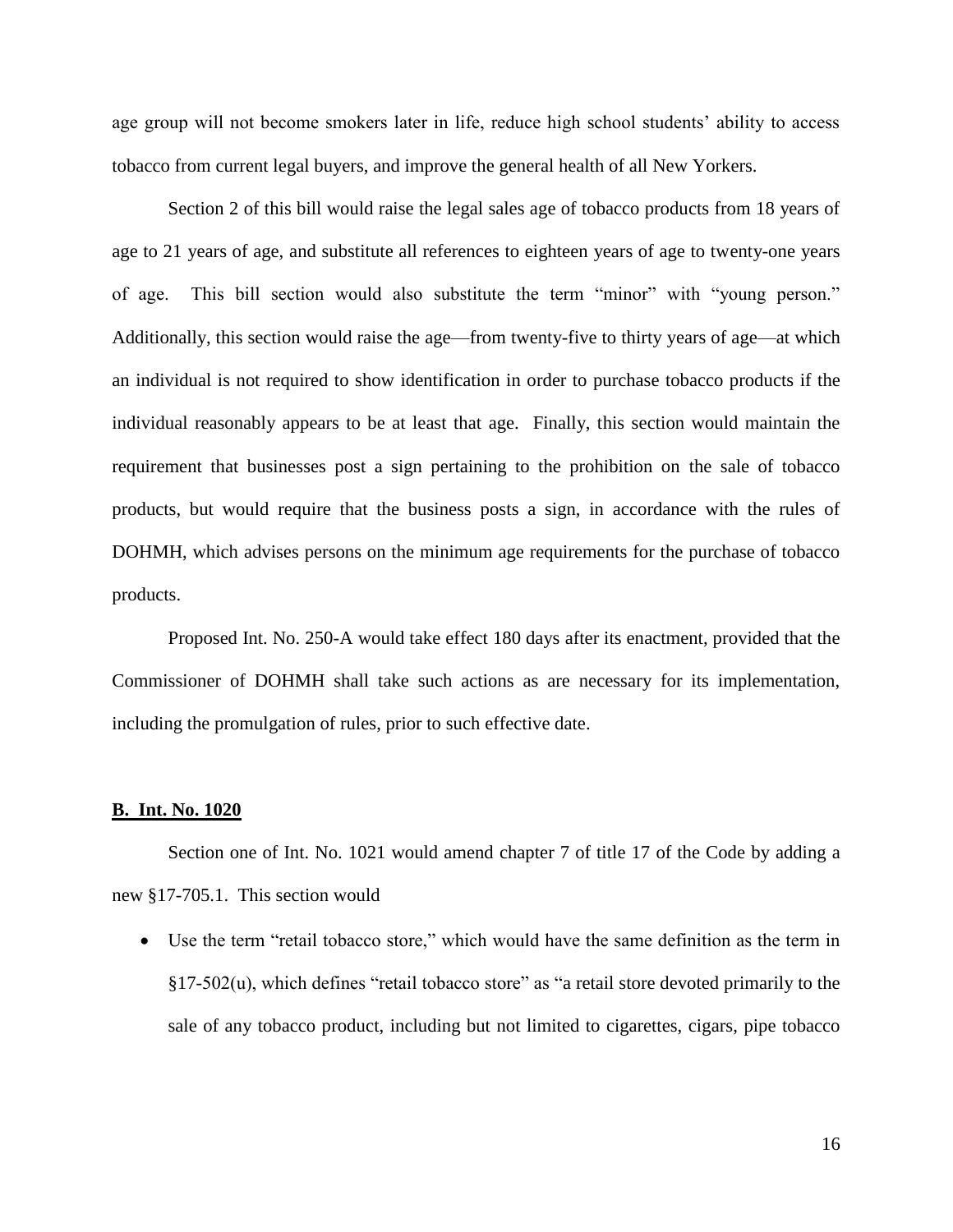and chewing tobacco, and accessories and in which the sale of other products is merely incidental."

- Prohibit a retail tobacco store from employing a person under the age of 18 where such person's duties would require or permit him/her to handle cigarettes or tobacco products or work in an area where such products are on display, absent consent from such person's parent or guardian.
- Prohibit a person under the age of 18 from entering a retail tobacco store unless such person is accompanied by his/her parent or guardian.
- Require retail tobacco stores to post a sign in a conspicuous place at any public entrance of the store that "NO PERSON UNDER THE AGE OF 18 IS PERMITTED TO ENTER THIS STORE, unless accompanied by a parent or guardian."

Section 2 of the bill would amend chapter 7 of title 17 of the Code by adding a new subchapter 3 relating to the display of cigarettes and tobacco products.

- Section 17-719 of the new subchapter 3 relating to definitions would include the following definitions:
	- $\circ$  "Cigarette": any roll for smoking made wholly or in part of tobacco or any other substance, regardless of its size or shape or whether or not such tobacco or substance is flavored, but the paper of which does not consist of any tobacco.
	- o ―Tobacco Product‖: any product made or derived from tobacco intended for human consumption, as well as any component, part or accessory of such product. The definition excludes cigarettes or any product that has been approved by the United States Food and Drug Administration (FDA) for sale as a tobacco cessation product or for other medical purposes and that is being marketed and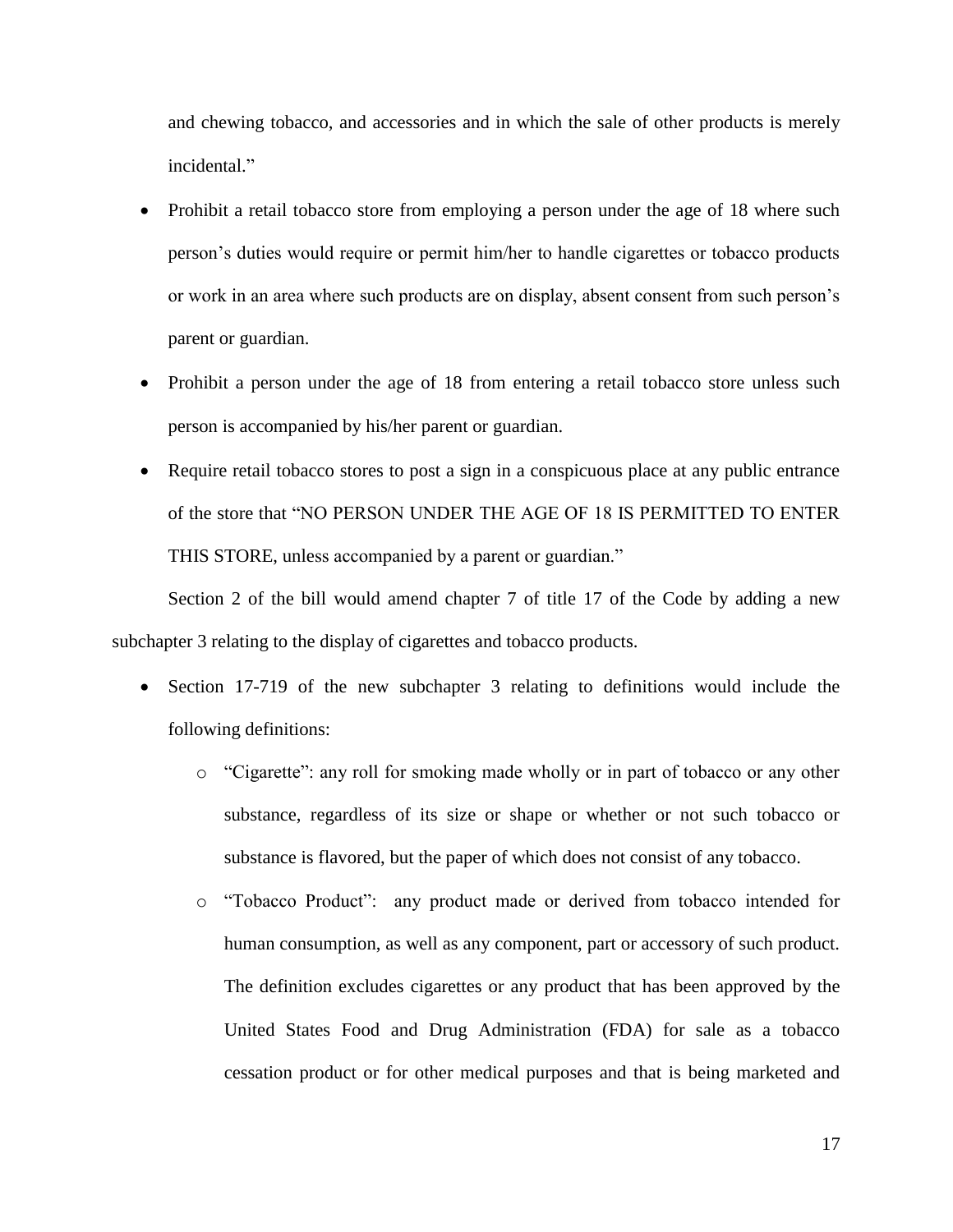sold solely for such purpose. Tobacco product would include, but not be limited to any cigar, little cigar, chewing tobacco, pipe tobacco, roll-your-own tobacco, snus, bidi, snuff or dissolvable tobacco product.

- $\circ$  "Retail dealer": anyone licensed to sell cigarettes pursuant to §20-202 of the Code, which relates to the licensure of retail dealers.
- o "Legal tobacco customer": a person who is at least 18 years of age.
- $\circ$  "Retail tobacco store": would have the same definition as the term used in section one of the bill.
- Section 17-720 under the new subchapter 3 relating to the prohibition of the display of cigarettes and tobacco products would
	- o Prohibit retail dealers from displaying any cigarettes, cigarettes packaging, tobacco products or tobacco products packaging in a manner that allows a person to view such items prior to purchase at any place of business operated by such dealer.
	- o Create the following exceptions to the display prohibition, permitting retail dealers to display cigarette packaging or other tobacco product packaging during:
		- the sale to a legal tobacco customer; or
		- the restocking of cigarettes or tobacco products.
	- o Provide that the prohibition on display of cigarettes, cigarettes packaging, tobacco products or tobacco products packaging contained in section 2 of the bill would not apply to retail tobacco stores.
	- o Provide that the prohibition on display of cigarettes, cigarettes packaging, tobacco products or tobacco products packaging contained in section 2 of the bill would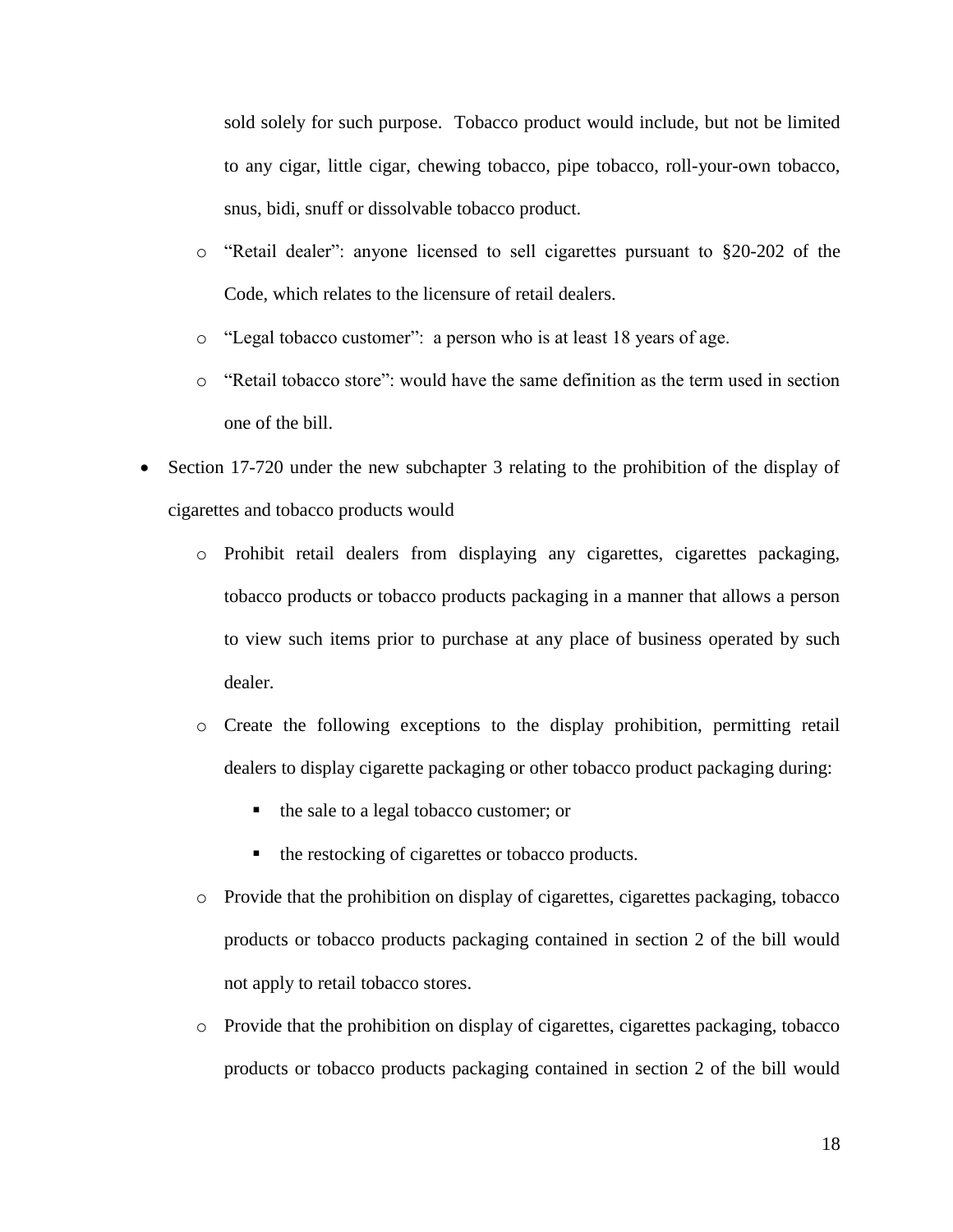not apply to any place of business operated by a retail dealer that is not a chain store until 180 days after this bill's enactment.

- $\circ$  Define "chain store" as a retail establishment within New York City that is one of a group of fifteen or more retail establishments doing business nationally, operating under common ownership or control, or as franchised outlets of a parent business, or do business under the same name.
- o Provide that the provisions of §17-720 may be enforced by any authorized agent or employee of DOHMH or DCA, or the successor of either such agency.
- o Provide the following civil penalties for any person who violates the provisions of §17-720:
	- **51,000.00** for a first violation within a five year period;
	- **52,000.00 for a second violation within a five year period; and**
	- **55,000.00 for a third or subsequent violation within a five year period.**
- o Provide that notice of violation of the provisions of §17-720 may be adjudicated by a tribunal of the issuing agency.

Int. No. 2010 would take effect 90 days after its enactment, provided that the Commissioner of DOHMH shall take such actions as are necessary for its implementation, including the promulgation of rules, prior to such effective date.

## **C. Int. No. 1021**

Section one of Int. No. 1021 explains the findings and intent of the bill, including findings on the prevalence of adult and youth smoking, the human and economic costs associated with tobacco use, the steps taken in New York City over the past decade to reduce adult tobacco use and prevent youth from starting to use tobacco, and the need for additional measures to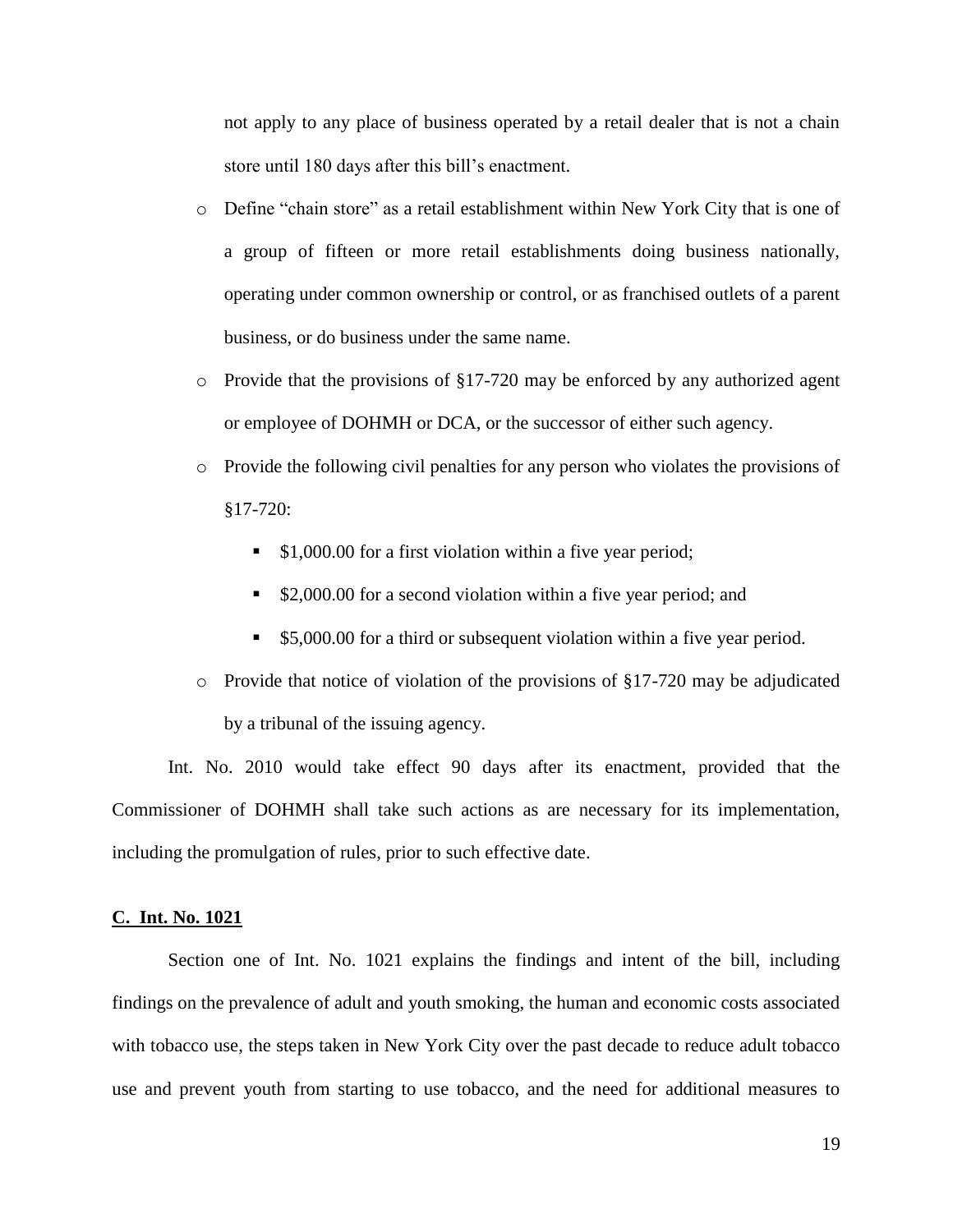combat tobacco use among youth and adults, among which is the need to increase the prices of tobacco products in order to lower the demand for such products. The bill's findings note that low-priced tobacco products remain widely available throughout the City through a number of sources, including through the sale of contraband cigarettes, the use of coupons and other price discounts on the sale of cigarettes and tobacco products, and the increasing migration from cigarettes to cheaper tobacco products. The bill's intent is to reduce the persistent availability of low-priced cigarettes and tobacco products by (1) reducing the illegal evasion of cigarette excise taxes; (2) banning the redemption of coupons and other price reduction instruments in the sale of cigarettes and tobacco products; (3) requiring retailers to disclose to consumers complete and accurate pricing information, including all applicable taxes; (4) creating a price floor for a package of cigarettes and little cigars; and (5) requiring inexpensive cigars to be sold in packages of four.

Section two of Int. No. 1021 would amend §11-1301 of the Code to change the basis on which an individual is presumed to be a retail dealer. This bill section changes such basis from the possession or transportation at one time of 5,000 or more cigarettes to the possession or transportation at one time of 400 or more cigarettes.

Section 3 would amend section 11-1304 of the Code by adding a new subdivision d. New subdivision d would make it illegal for any person to sell, offer for sale, possess or transport any affixed or unaffixed false, altered or counterfeit cigarette tax stamps, imprints or impressions (hereinafter "illegal tax stamps"), but would not apply to  $(1)$  a person, other than a retail dealer, in possession of twenty or fewer affixed stamps, (2) public officers or employees in performance of their official duties requiring possession of illegal tax stamps, or (3) any person authorized by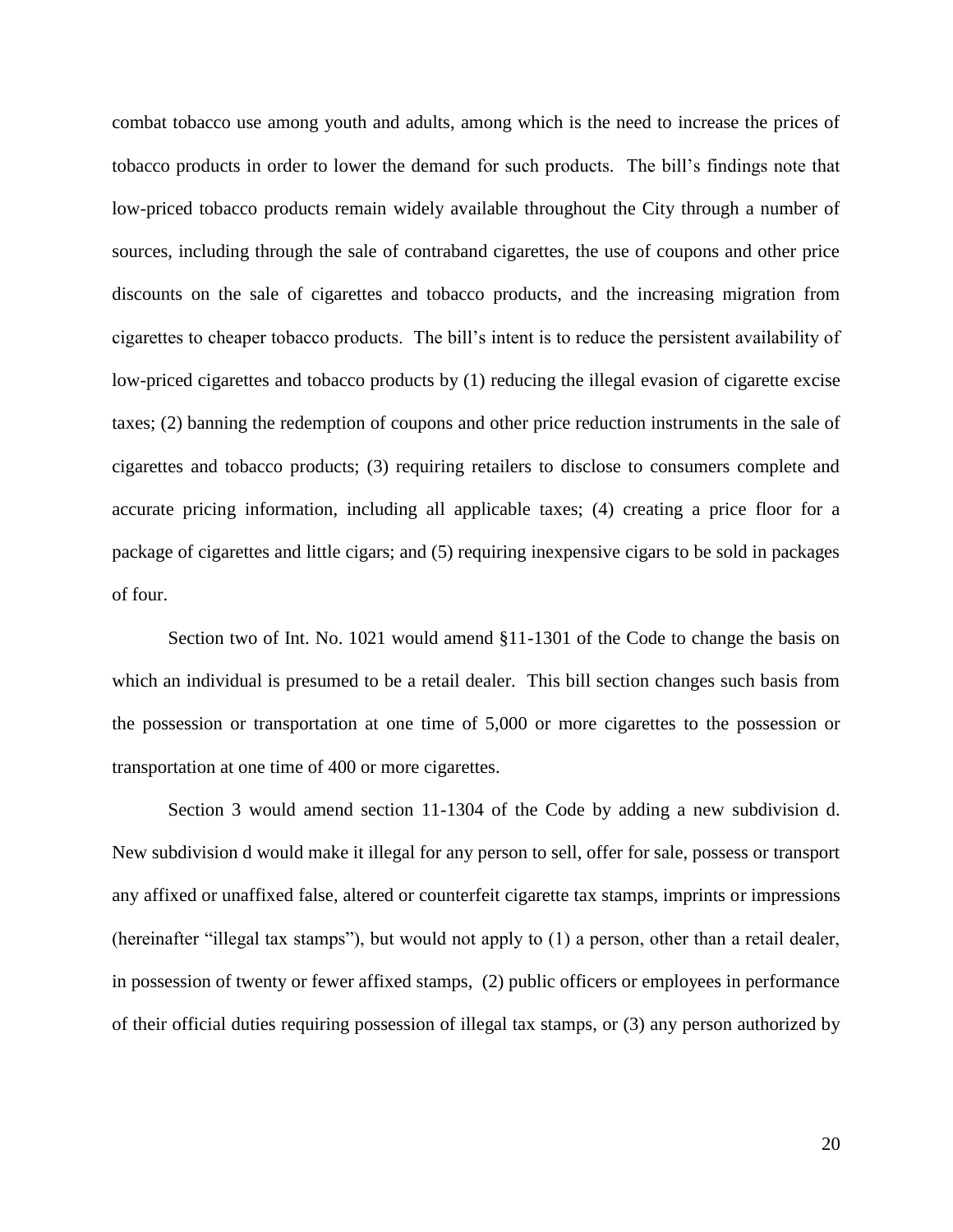the Commissioner of DOF or the Commissioner of the New York State Department of Taxation and Finance to perform law enforcement functions.

Section 4 would amend chapter 40 of title 11 of the Code by adding new sections 11- 4023 and 11-4024.

- Section 11-4023 would grant the Commissioner of DOF authority to seal the premises of any person determined to have committed certain violations, and to remove, seal or make inoperable devices, items or good used in connection with such acts. Specifically, the bases for sealing consist of:
	- $\circ$  the violation of §11-1303(a) or (b) of the Code (relating to relating to licensure of wholesale and retail dealers), §17-703 of the Code (relating to license required for any person engaging in acts of a wholesale or retail dealer, and as amended by bill section 9) or §20-202 of Code (relating to licensure of retail dealers, and as amended by bill section 26), on at least two occasions within a two-year period; or
	- o the violation of any provision of chapter 13 of title 11 of the Code or any of sections §17-703 of the Code (relating to license required for any person engaging in acts of a wholesale or retail dealer, and as amended by bill section 9), §17- 703.1 of the Code (requiring the posting of a sign that cigarettes sold must bear a valid tax stamp, as created by bill section 10), §17-703.2 of the Code (containing provisions relating to tax stamps, as created by bill section 11), §17-704 of the Code (relating to the prohibition on out-of-package sales, and as amended by bill section 12), §17-705 of the Code (relating to age and photo identification requirements of individuals handling the sale of tobacco products, and as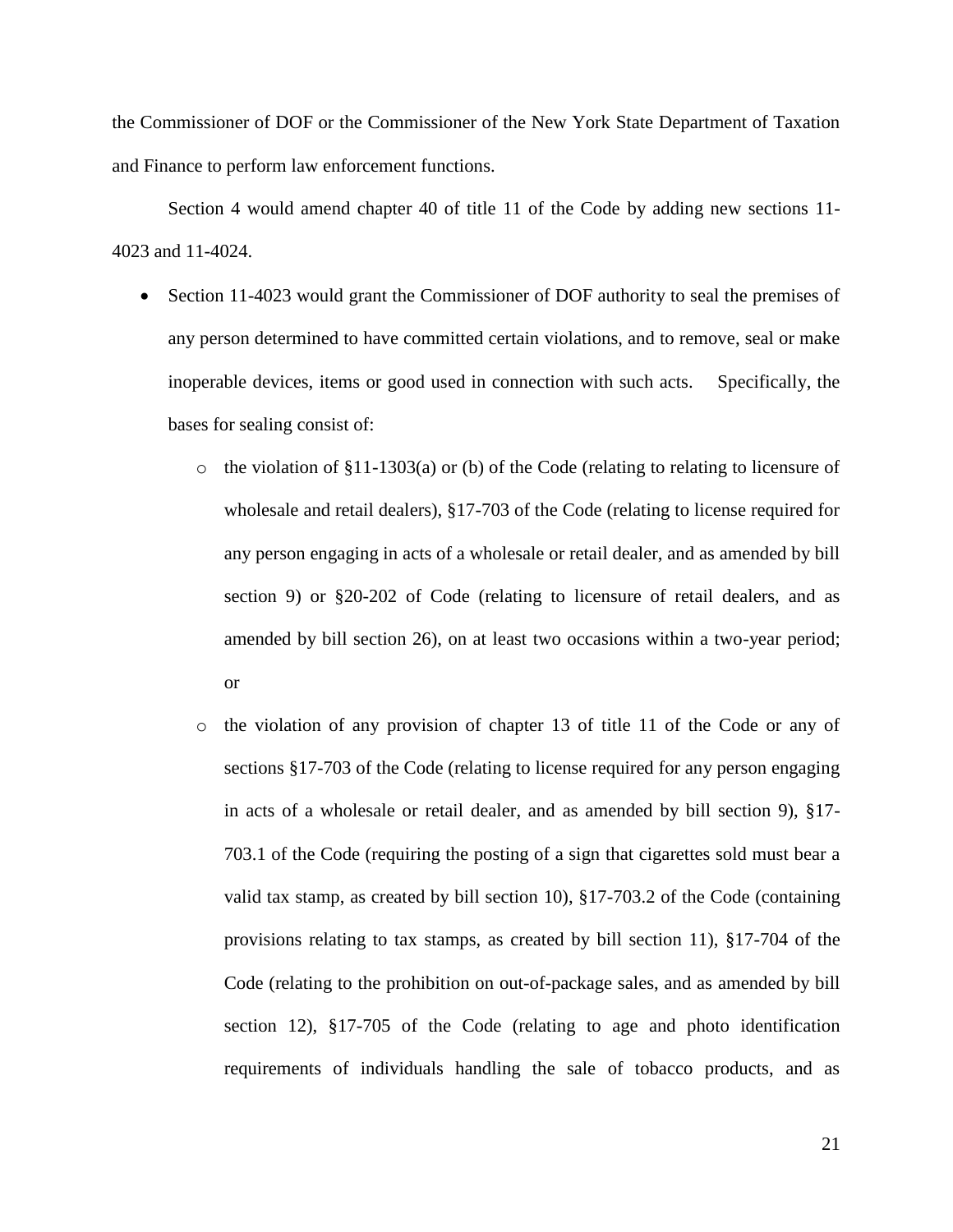amended by bill section 13), 17-706 of the Code (pertaining to the sale of tobacco products to minors, and as amended by bill section 14), §17-715 of the Code (relating to prohibiting the sale of flavored tobacco products to minors, and as amended by bill section 21) or §20-202 of the Code (relating to licensure of retail dealers, and as amended by bill section 26) on at least three occasions within a three-year period.

This section also provides for the procedures for sealing premises, including: the posting requirement of a sealing order; the authorities empowered to enforce such an order; the storage of items removed from a sealed premises; costs for removal or storage payable prior to the release of such removed items; the process for reclaiming such removed items; provisions for a public sale of such removed items; the provisions for having a sealing order removed; the adjudicative procedure for challenging a sealing order; and the criminal penalty for violating a sealing order.

 Section 11-4024 relates to the seizure and forfeiture of taxed and lawfully stamped cigarettes sold or possessed by unlicensed retail or wholesale dealers and flavored tobacco products. This section empowers authorities to seize such products together with any vending machine or receptacle in which such products are held for sale. Additionally, this section describes the procedures for such seizure, the forfeiture of certain seized products, legal review of such seizure by an aggrieved party, a public sale of any vending machine or receptacles seized or their redemption by the owner, and the destruction of seized cigarettes or flavored tobacco products.

Section 5 of the legislation would repeal subdivision c of §17-176 of the Code, which prohibits the distribution of tobacco products for commercial purposes at less than the basic cost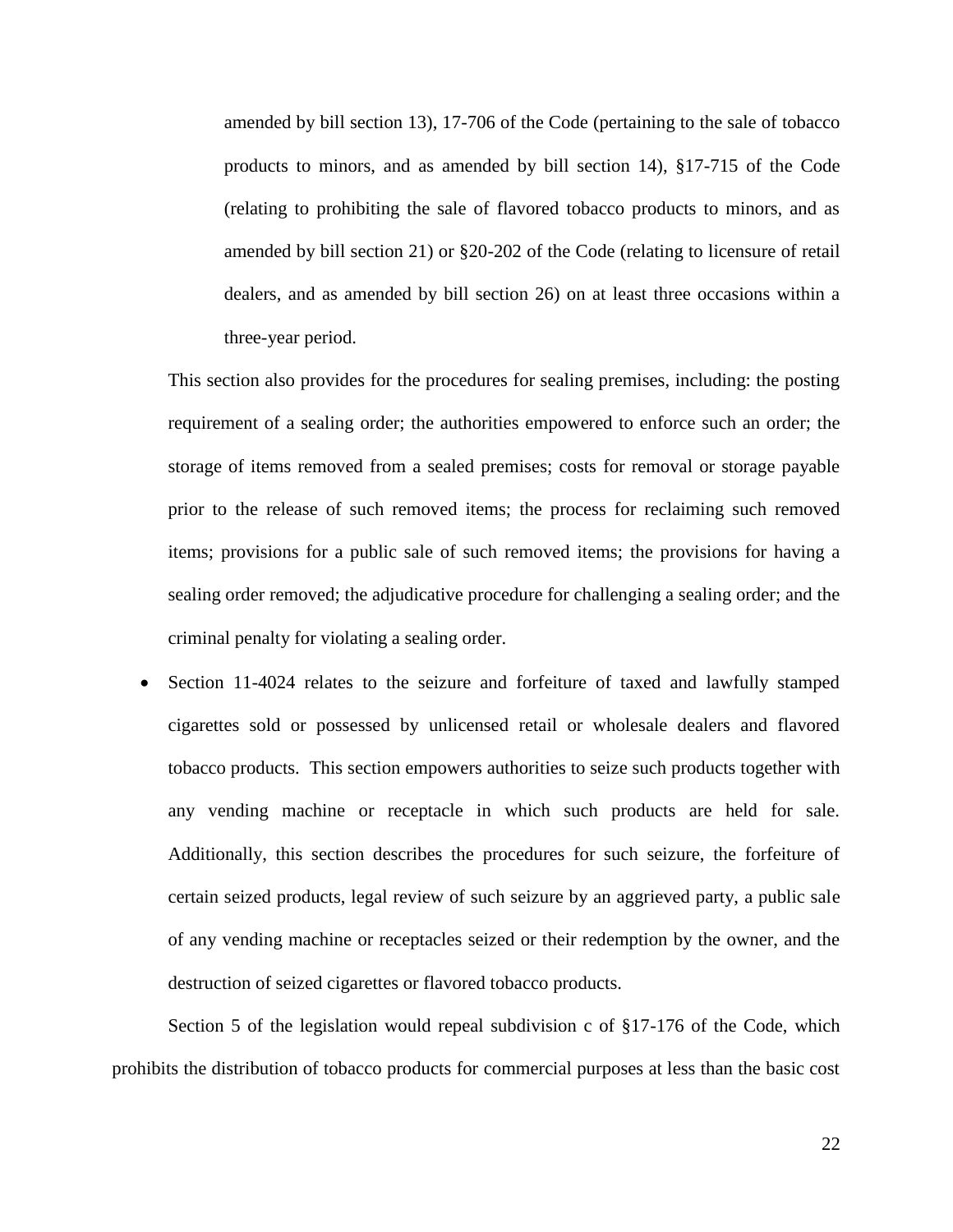of such products to members of the general public in public places or at public events, but contains an exemption that permits the serving of free promotional samples of smoking tobacco or smokeless tobacco to persons of legal age in stores that sell tobacco products to the general public, and also exempts the distribution of tobacco products at less than basic cost by retailers, manufacturers or distributors to any employees of such companies.

Section 6 adds a new section 17-176.1 to the Code, pertaining to the prohibition on the sale of discounted cigarettes and tobacco products. This section

- Adds the following definitions:
	- $\circ$  "Cigar": a roll of tobacco for smoking that is wrapped in leaf tobacco or any substance containing tobacco. The term excludes the term "little cigar."
	- $\circ$  "Cigarette": any roll for smoking made wholly or in part of tobacco or any other substance, regardless of its size or shape or whether or not such tobacco or substance is flavored, but the paper of which does not consist of any tobacco.
	- o ―Cigarette price floor‖: the minimum price, including all applicable taxes, for which one package of twenty cigarettes may be sold.
	- $\circ$  "Listed price": the price listed on packages or any related, shelving, ad or display at the place where the cigarettes or tobacco products are sold and which includes all applicable taxes.
	- $\circ$  "Little cigar": a roll of tobacco for smoking that is wrapped in leaf tobacco or any substance containing tobacco and that weighs no more than four pounds per thousand or has a cellulose acetate or other integrated filter.
	- o ―Little cigar price floor‖: the minimum price, including all applicable taxes, for which one package of twenty little cigars may be sold.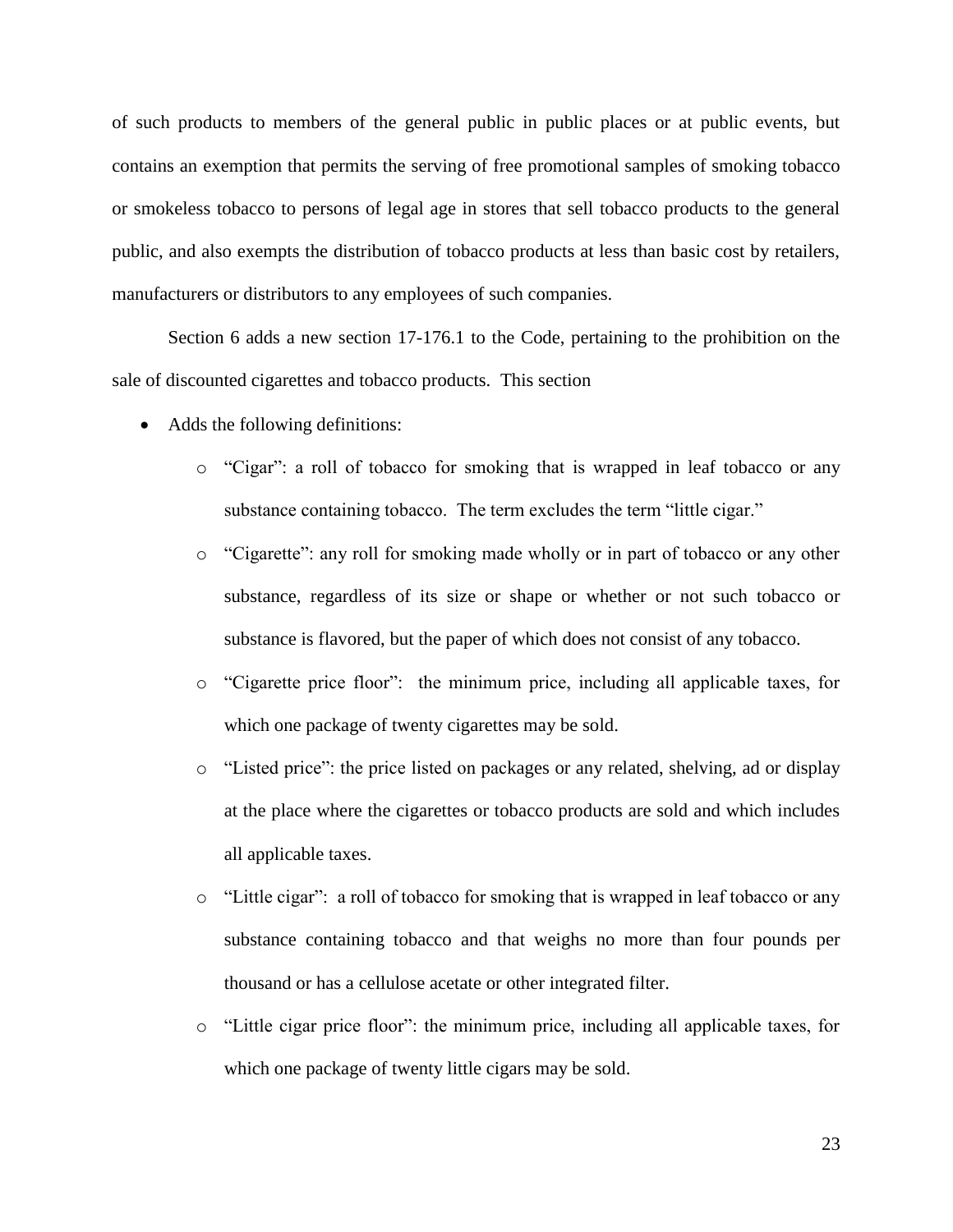- $\circ$  "Person": any natural person, corporation, partnership, firm, organization or other legal entity. This is the same definition as is already provided in §17-176(a) of the Code.
- $\circ$  "Price reduction instrument": any coupon, voucher, rebate, card, paper, note, form, statement, ticket, image, or other issue used to receive an article, product, service or accommodation without charge or at a discounted price.
- o "Retail dealer": any person other than a wholesale dealer engaged in selling cigarettes or such person's employee or agent.
- o ―Tobacco Product‖: this definition redefines tobacco product as it is currently defined in §17-176(a) of the Code. The current definition of tobacco product in  $§17-176(a)$  is "any substance which contains tobacco, including but not limited to cigarettes, cigars, smoking tobacco and smokeless tobacco.‖ Under bill section 6, the new definition of tobacco product expands the current definition of tobacco product to include any product made or derived from tobacco intended for human consumption, as well as any component, part or accessory of such product. The definition excludes cigarettes or any product that has been approved by the United States Food and Drug Administration (FDA) for sale as a tobacco cessation product or for other medical purposes and that is being marketed and sold solely for such purpose. This bill section adds "little cigar," "chewing tobacco," "pipe tobacco," "roll-your-own tobacco," "snus," "bidi," "snuff," or "dissolvable tobacco product‖ to the examples of tobacco products in this definition, and removes "cigarettes," "smoking tobacco" and "smokeless tobacco" from the list of examples.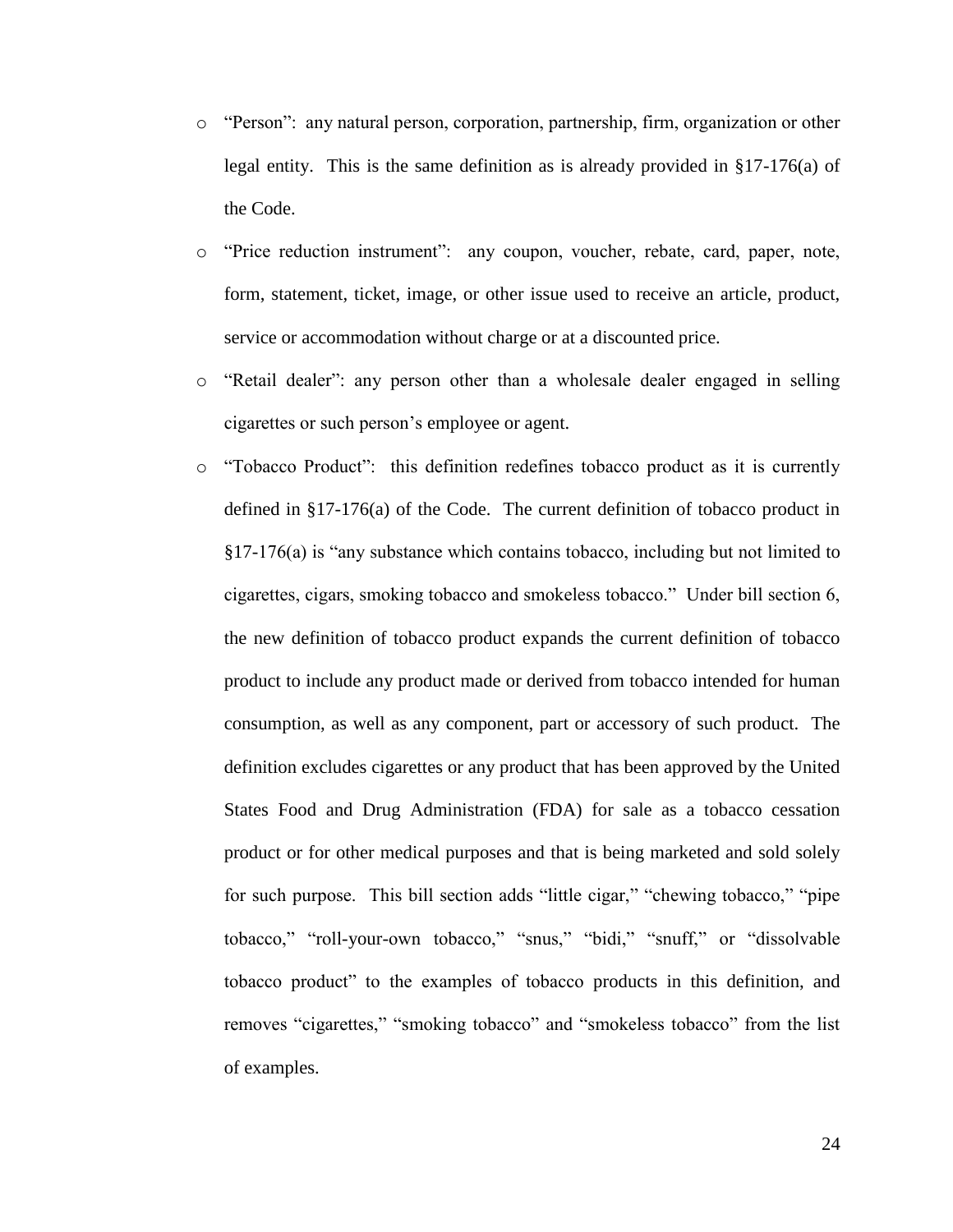- Requires that the "listed price" be displayed for any cigarettes or tobacco products which are on display.
- Prohibits the sale of cigarettes or tobacco products for less than the listed price, and prohibits: the acceptance of a price reduction instrument in any transaction related to the sale of cigarettes or tobacco products to a consumer; the sale of cigarettes or tobacco products through a multi-package discount; and the sale of any product other than cigarettes or tobacco products for less than the listed price in exchange for the purchase of cigarettes.
- Creates a price floor for cigarettes and little cigars of \$10.50 and prohibits the sale of cigarettes or little cigars for less than the price floor. The cigarette and little cigar price floors may be modified to account for the consumer price index, inflation and changes in taxes.
- Provides that DOHMH shall promulgate rules as may be necessary for the purpose of carrying out the new the provisions contained in this new bill section.
- Provides that any person who violates the provisions relating to the prohibition on the sale of cigarettes or tobacco products for the less than the listed price or the prohibition on the sale of cigarettes or little cigars for less than the price floor, or any rule promulgated pursuant to such provisions, shall be liable for a civil penalty in the following amounts:
	- o \$1,000.00 for the first violation within a 5-year period;
	- o \$2,000.00 for the second violation within a 5-year period; and
	- o \$5,000.00 for the third violation within a 5-year period;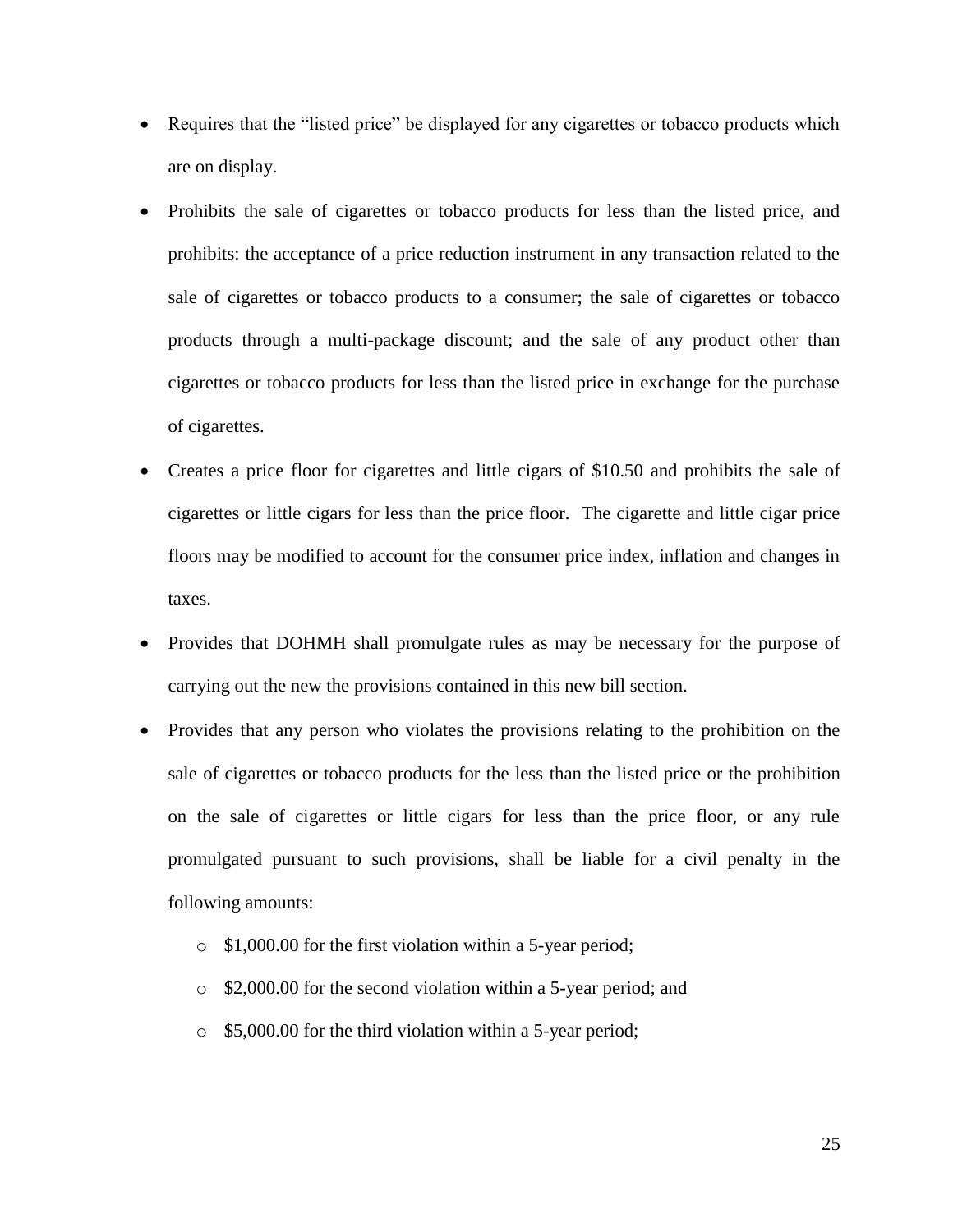- Provides that any person who violates the requirement to display the "listed price" shall be liable for a civil penalty of not more than \$250.00.
- Provides that no person shall be liable for more than one violation during a single day of the provisions relating to the prohibition on the sale of cigarettes or tobacco products or the prohibition on sale of cigarettes or little cigars for less than the listed price.
- Provides that a violation of the provisions relating to the prohibition on the sale of cigarettes or tobacco products or the prohibition on the sale of cigarettes or little cigars for less than the listed price shall constitute a basis, pursuant to §20-206 of the Code (relating to the revocation and suspension of a retail dealer's license), for the suspension or revocation of the license issued to the retail dealer's place of business.
- Provides that DOHMH, DCA and DOF shall enforce the provisions of this new section.

Section 7 of the legislation would amend subdivision r of §17-702 of the Code, to redefine the term "tobacco product." The changes to the definition of tobacco product are the same as those provided in bill Section 6 of the legislation.

Section 8 would amend §17-702 of the Code by adding new subdivisions w, x, and y, which contain the terms "Cigarette," "Cigar," and "Little cigar." These terms would be given the same definition as those provided in Section 6 of the legislation.

Section 9 would amend §17-703 of the Code by broadening what would be required for licensure as a wholesale dealer or retail dealer. Section 9 would make it illegal to engage in "any act" as a wholesale dealer without licensure pursuant to  $$11-1303$  of the Code or as a retail dealer without licensure pursuant to §20-202 of the Code.

Section 10 would add a new §17-703.1 to the Code, which would require retail dealers to post a sign in a conspicuous place at the point of sale of cigarettes or where cigarettes are

26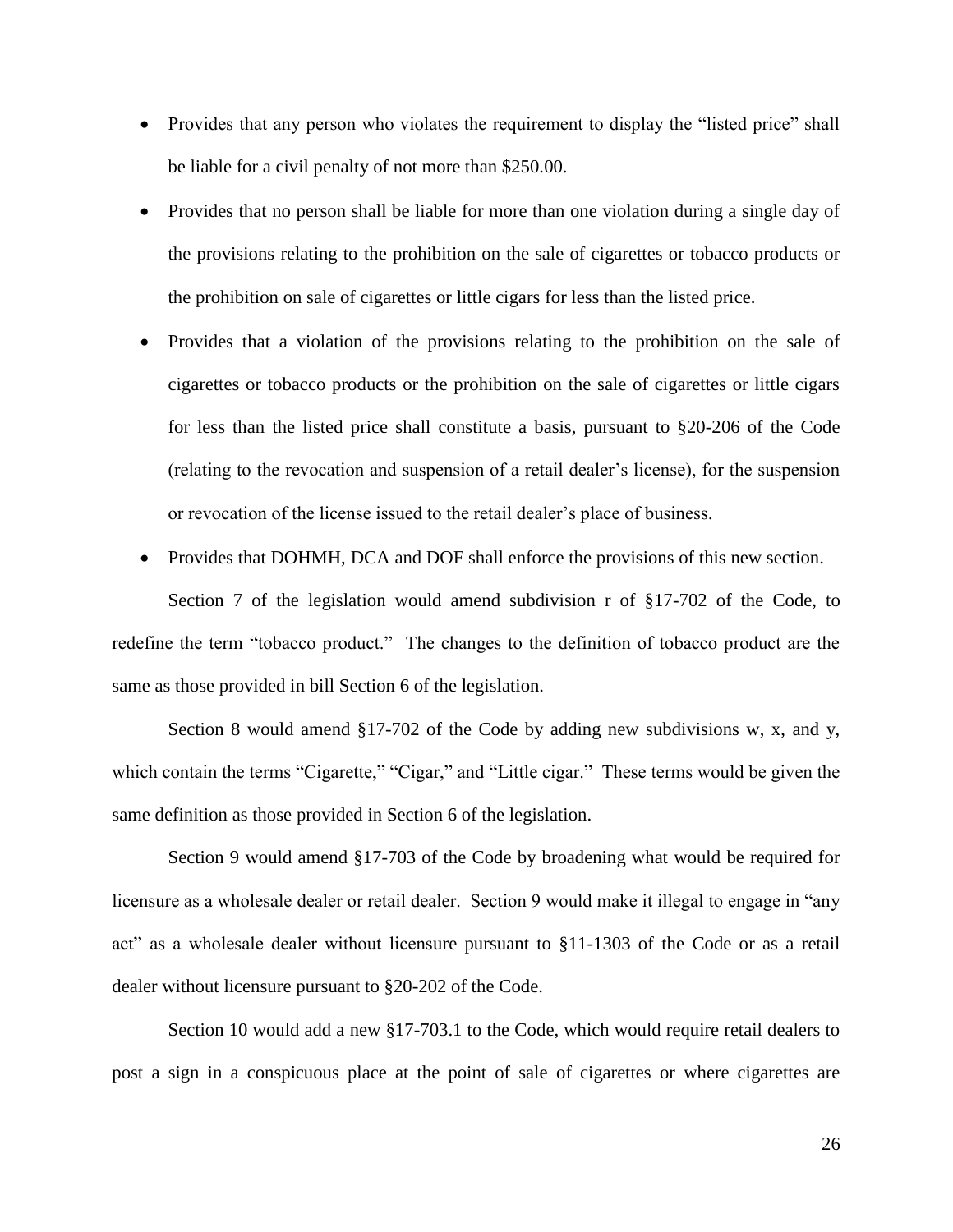displayed or offered for sale stating that the cigarettes sold in New York City must be in packages bearing valid tax stamps.

Section 11 would add a new §17-703.2 to the Code, which would require:

- That any package containing cigarettes sold or offered for sale by a retail dealer shall bear a valid tax stamp as is required by §11-1302 of the Code.
- No retail dealer shall engage in a sale or purchase prohibited by §11-1303(e) or §20-205. Section 20-205 prohibits agents or dealers from selling cigarettes to an unlicensed dealer, or to a dealer whose license has been suspended or revoked, and prohibits dealers from purchasing cigarettes from any person other than a manufacturer or licensed wholesale dealer. Section 11-303(e) prohibits agents or dealers from selling cigarettes to an unlicensed wholesale or retail dealer, or to a wholesale or retail dealer whose license has been suspended or revoked, and prohibits dealers from purchasing cigarettes from any person other than a manufacturer or licensed wholesale dealer.
- No retail dealer shall sell, offer for sale, possess or transport any illegal tax stamps.
- No retail dealer shall engage in any act to hide or conceal
	- o any cigarettes in unstamped or unlawfully stamped packages;
	- o any illegal tax stamps; or
	- o any cigarettes that are outside of a package in violation of the provision of the bill that would require that any package containing cigarettes sold or offered for sale by a retail dealer bear a valid tax stamp.

Section 12 would amend §17-704 of the Code pertaining to the prohibition of "out-ofpackage" sales by: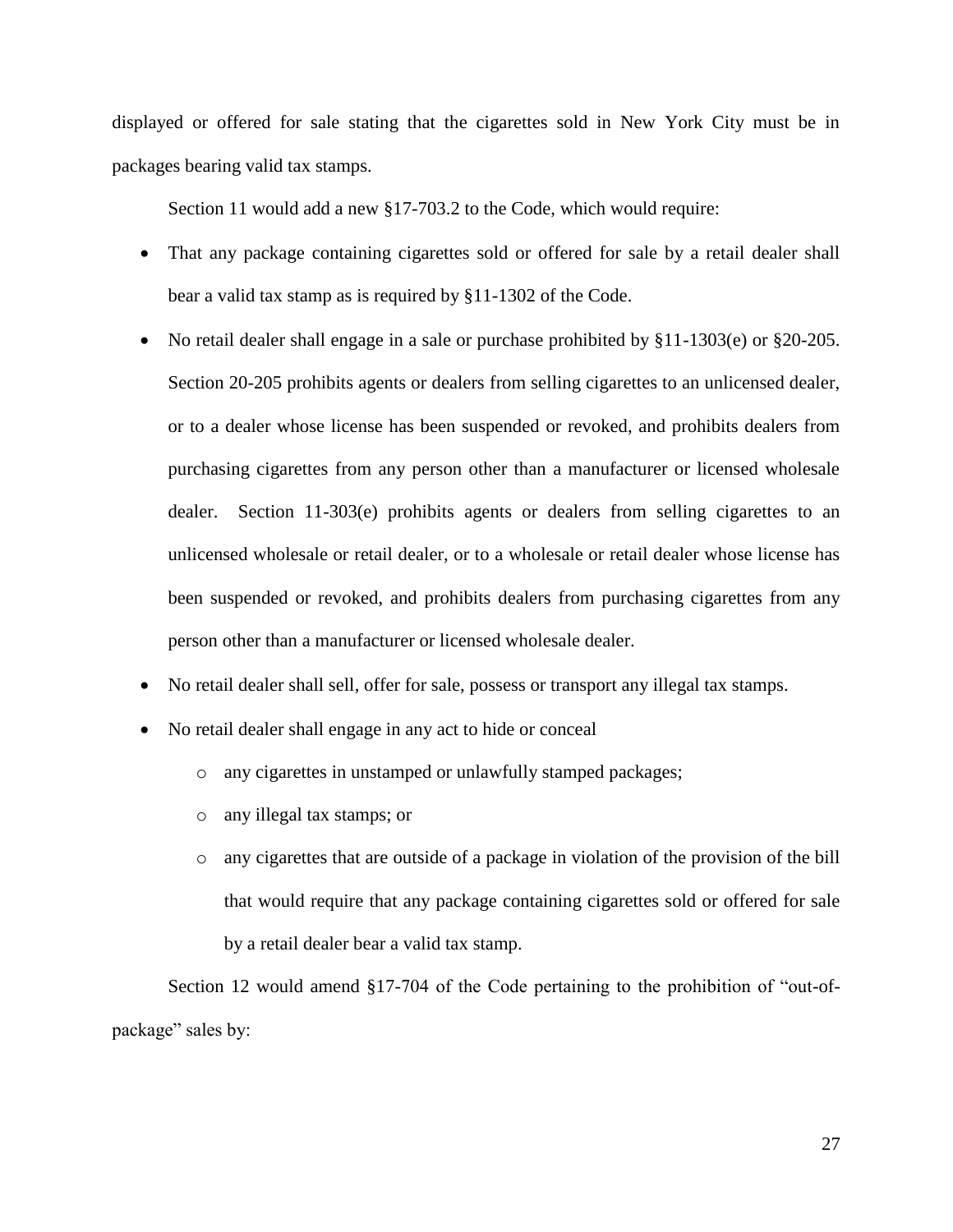- Adding the term "cigarettes and" before the term "tobacco products" in  $\S 17-704(a)$  which prohibits such products from being sold out of the packages provided by the manufacturer, importer or packager.
- Adding a new subdivision b, which requires that cigars be sold in packages of four, unless the listed price of the individual cigar is greater than \$3.00.
- Adding a new subdivision c, which prohibits the sale of little cigars unless the little cigar is sold in a package of at least 20.

Section 13 would amend §17-705 of the Code pertaining to the age restriction on handling the sale of tobacco products by:

- Adding the term "cigarettes or" before the term "a tobacco product" in  $\S 17-705(a)$ . This section would also require that a retail dealer's employee or agents must be at least 18 years of age or must be under the direct supervision of someone 18 or older in order to handle the sale of "cigarettes or a tobacco product."
- Adding a new subdivision b which would require that an individual handling the sale of cigarettes or a tobacco product must have a valid driver's license or other government- or educational institution-issued photo identification.

Section 14 would amend §17-706 of the Code which pertains to the sale of tobacco products to minors. This bill section would add the term "cigarettes or" before each instance of the terms "tobacco products" or "a tobacco product" in §17-706. This bill section would maintain the requirement that businesses post a sign pertaining to the prohibition on the sale of tobacco products to minors, but would substitute the requirement specifying the exact content of the sign with a requirement that the business post the sign required by  $\S 1399 - cc(2)$  of the New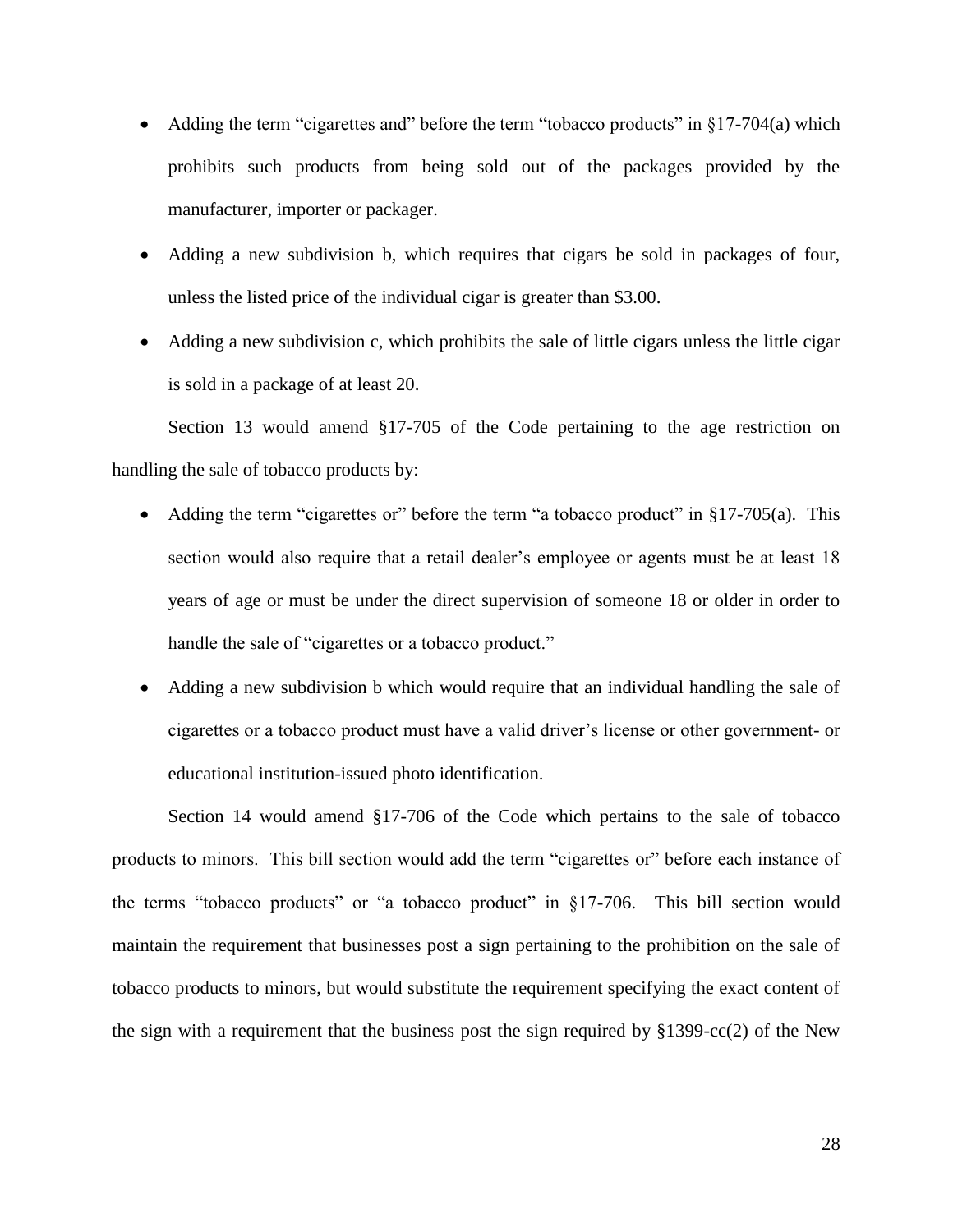York State Public Health Law, which specifies the exact content of the sign businesses are required to have.

Section 15 would repeal §17-707 of the Code, which relates to requiring public health messages to appear alongside tobacco advertisements.

Section 16 would amend §17-709 of the Code, which pertains to enforcement of subchapter 1 of chapter 7 of title 17. This section of the bill would remove DCA from enforcement of this subchapter, and add DOF to enforcement. This section would also add that DCA shall enforce the following sections of the Code as amended by

- §17-703.1 which requires the posting of a sign that cigarettes sold must bear a valid tax stamp;
- §17-704, relating to the prohibition on out-of-package sales;
- §17-705(a), requiring that a retail dealer's employee or agents must be 18 years or older or under the direct supervision of someone 18 years or older in order to handle the sale of cigarettes or a tobacco product; and
- $$17-706$ , pertaining to the sale of tobacco products to minors.

Finally, this section would empower designated enforcement employees of authorizing agencies that have the power to enforce the provisions of this chapter to enforce such provisions.

Section 17 would add a new §17-709.1 to the Code, which would provide that the Commissioner of DOHMH and the Commissioner of DOF shall promulgate any rules necessary for the purposes of carrying out the provisions of chapter 7 of title 17 of the Code.

Section 18 would amend  $\S$ §17-710(a)-(c) & (e) of the Code. Amendments include:

• Amending  $\S17-710(a)$ , amending the civil penalties for a violation of the provisions of this subchapter by: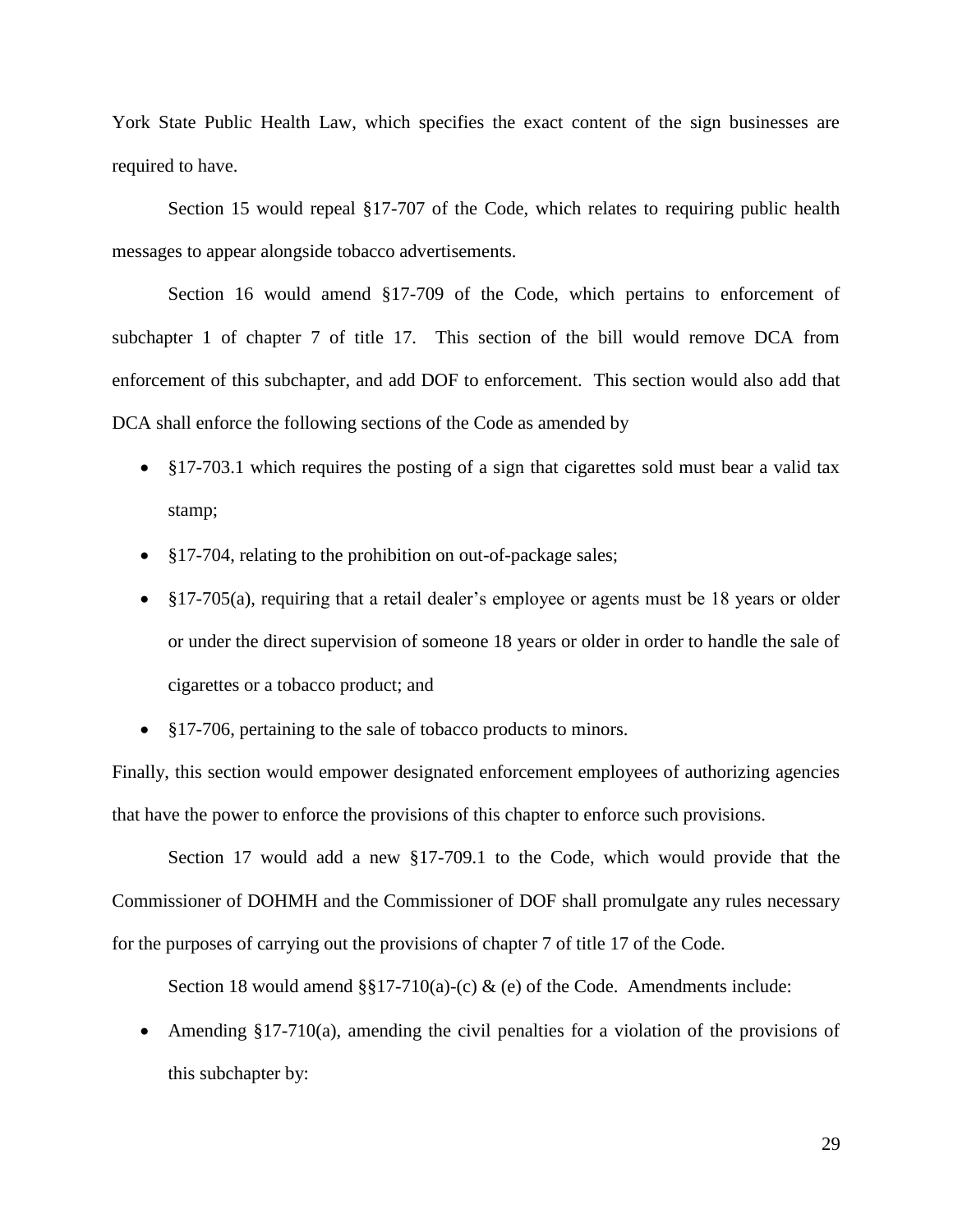- o Adding the following penalties for any person found to be in violation of the requirement contained in section 9 of the bill (§17-703 of the Code, relating to license required for any person engaging in acts of a wholesale or retail dealer):
	- Not more than \$5,000.00 for the first violation;
	- Not more than \$5,000.00 for each additional violation found on that day; and
	- Not more than \$10,000.00 for the second violation and each subsequent violation by that person.
- o Adding a penalty of not more than \$250.00 in any single day for a violation of the requirement contained in section 10 of the bill (§17-703.1 of the Code, requiring the posting of a sign that cigarettes sold must bear a valid tax stamp).
- $\circ$  In addition to penalty that may be imposed pursuant to §11-1317 of the Code (relating to penalties and interest of any person failing to pay a tax), adding the following penalties for any person found to be in violation of the requirements contained in section 11 of the bill (§17-703.2 of the Code, containing provisions relating to tax stamps):
	- Not more than \$2,000.00 for the first violation;
	- Not more than \$2,000.00 for each additional violation found on that day; and
	- Not more than \$5,000.00 for the second violation and each subsequent violation at the same place of business within a three-year period.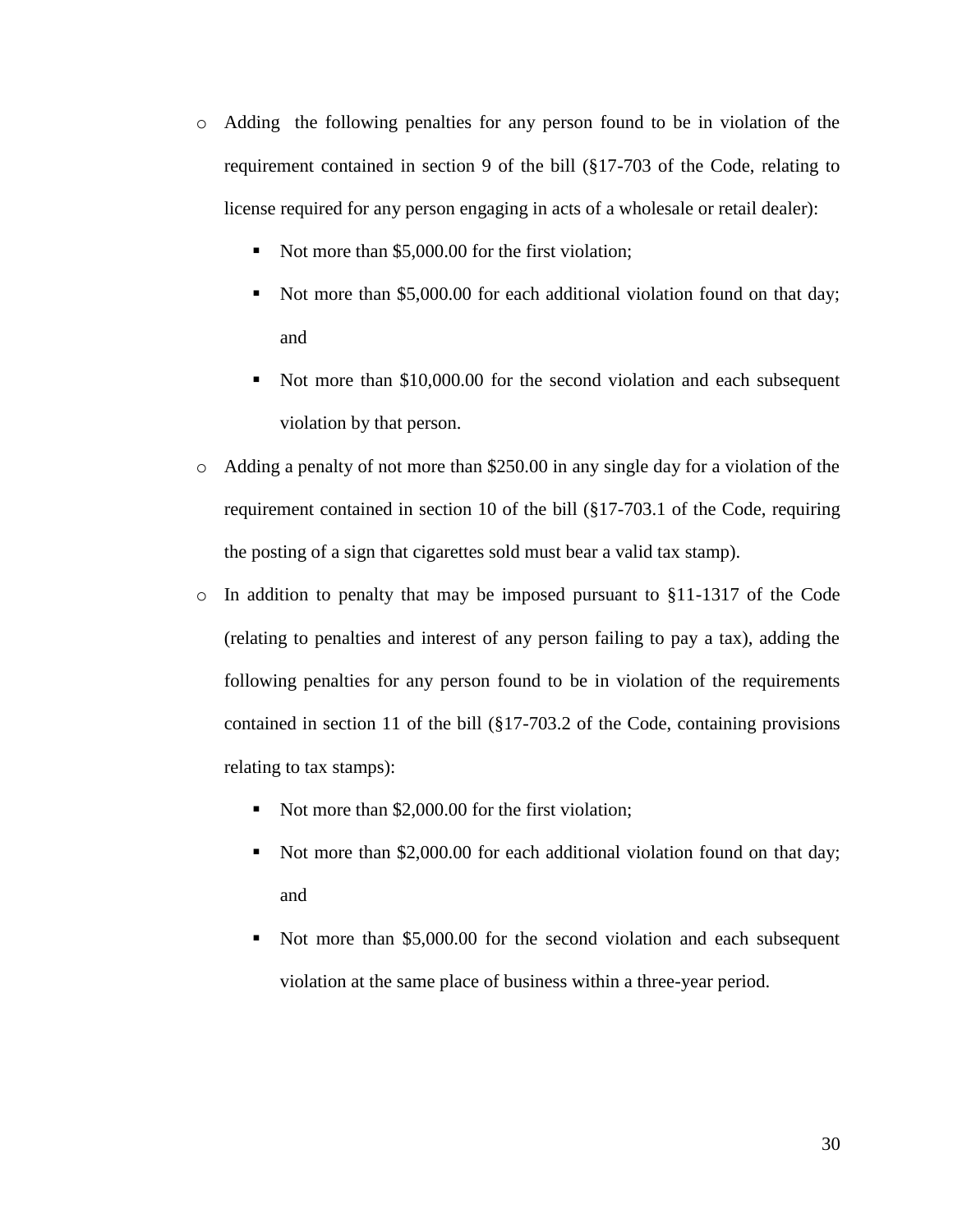- o Increasing the time period for which persons who commit violations contained in sections 12, 13 and 14 of the bill are subject to increased fines for subsequent violations.
- o Makes changes to which violations can result in the revocation or suspension of a dealer's license, the time period within which such subsequent violations are counted towards revocation or suspension of a dealer's license, and which violations by a license holder shall be included in determining the total number of violations of that license holder or any subsequent license holder at the same place of business.
- o Deletes provisions pertaining to violations and penalties for knowingly making any false statements pursuant to §17-707 of the Code, which would be repealed by section 15 of the bill.
- Amending §17-710(b) to provide for administrative and adjudication procedures pertaining to violations of the provisions contained in sections 9, 10, 11, 12, 13 and 14 of the bill.
- Amending  $$17-710(c)$  to provide that the penalties provided in  $$17-710(a)$ , as amended by this section 18 of the bill, shall be in addition to any other provision of law or rule promulgated.
- Amending §17-710(e) which relates to arm's length transactions in the sale or transfer of businesses. This amendment would add a transaction conducted while violations are pending against the licensed dealer to the types of transactions that are presumed not to be at arm's length.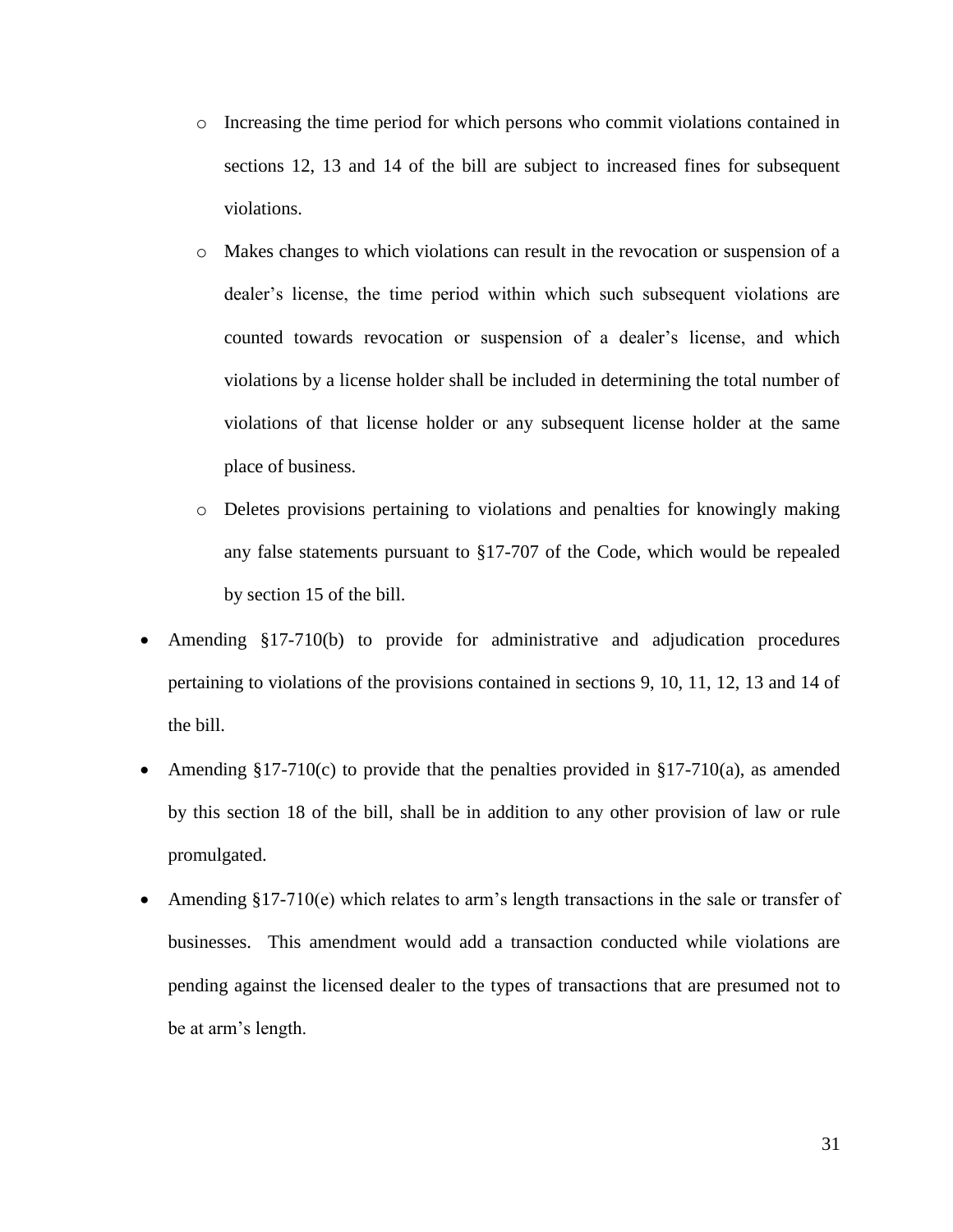Section 19 would amend §17-710 of the Code by adding new subdivision g. This new subdivision would provide for the procedures relating to the suspension of a retail dealer's license for failure to pay civil penalties under chapter 13 of title 11 of the Code (relating to taxes on cigarettes), or any penalties imposed under any provision of chapter 7 of title 17 of the Code, §17-176.1 of the Code (prohibition on the sale of discounted cigarettes or tobacco products), or §17-177 of the Code (relating to penalties for distribution of tobacco products through vending machines).

Section 20 would amend subdivisions a and j of §17-710 of the Code by amending the definitions of "cigarette" and "tobacco products," so that they match the definitions contained in section 6 of the bill.

Section 21 would amend §17-715 of the Code. This section would make it illegal to "possess with the intent to sell or offer for sale" any flavored tobacco product, except in a tobacco bar. This bill section would also add a new subdivision b which would provide a presumption that a retail dealer in possession of four or more flavored tobacco products possesses such products with the intent to sell.

Section 22 would amend §17-716 of the Code, and would raise the penalty from not less than \$200.00 to not less than \$500.00 for a violation of §17-714 of the Code (prohibiting the sale of herbal cigarettes to minors). This section would also raise the penalties as follows for violations of §17-715 of the Code (relating to prohibiting the sale of flavored tobacco products to minors):

- From not more than \$500.00 to not more than \$1,000.00 for the first violation;
- From not more than \$500.00 to not more than \$1,000.00 for each additional violation found on that day;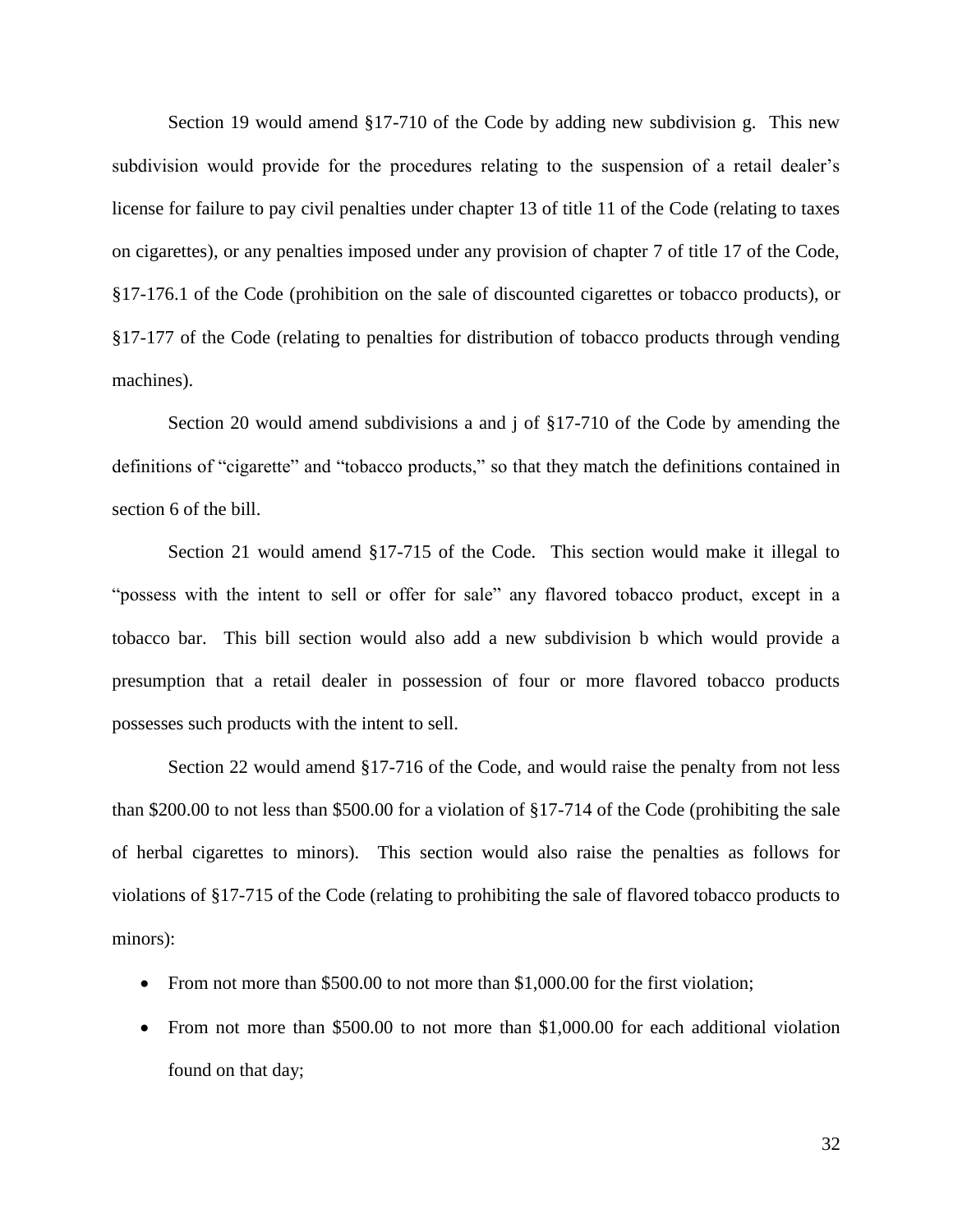- From not more than \$1,000.00 to not more than \$2,000.00 for the second violation at the same place of business;
- From not more than \$1,000.00 to not more than \$2,000.00 for the second violation at the same place of business found on that day;
- From not more \$2,000.00 to not more than \$5,000.00 for the third and all subsequent violations at the same place of business.

For the purpose of calculating penalties for subsequent violations under §17-715 of the Code, this section would increase the time period from two to three years, and would also increase the time period from two to three years for the purpose of calculating violations which would lead to the mandatory suspension of the dealer's license.

Section 23 of the bill would amend §17-717 of the Code by adding DOF to enforcement of provisions under subchapter 2 of chapter 7 of title 17, and add DOF to the administrative and adjudication procedures pertaining to violations of the provisions contained in sections 21 and 22 of the bill.

Section 24 would amend §17-718 of the Code by adding DOF to the agencies authorized to promulgate rules for carrying out the provisions under subchapter 2 of chapter 7 of title 17.

Section 25 would amend subdivision f of §20-201 of the Code to change the basis on which an individual shall be presumed to be a retail dealer in the same manner as provided in section 2 of the bill.

Section 26 would amend subdivision d of §20-202 of the Code. This section would remove the Commissioner of DCA's discretion in determining whether a retailer whose license has been revoked may be issued a new license within a two-year period following such revocation. This section would also add the provisions in sections 9, 10 and 11 of the bill as a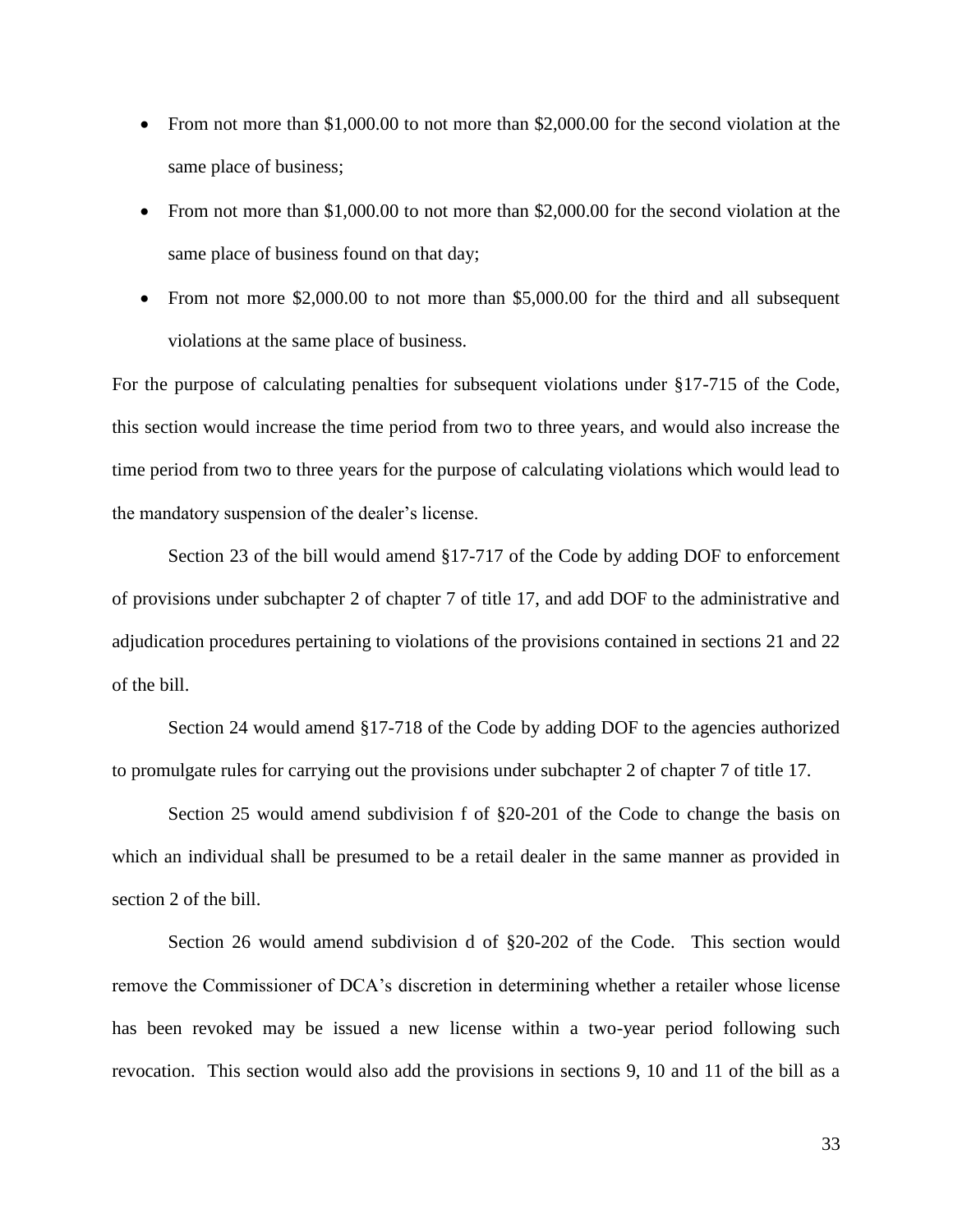basis for the revocation or suspension of a dealer's license pursuant to the provisions contained in bill section 22. This section would also amend the provisions relating to arm's length transactions in the sale or transfer of businesses, adding a transaction conducted while violations are pending against the licensed dealer to the types of transactions that are presumed not to be at arm's length.

Section 27 would amend §20-207 of the Code. This section would amend §20-207(a) by adding that civil penalties issued for violations of §20-202(a) of the Code (relating to the license required of retail dealers), shall be in lieu of penalties imposed under the provision contained in section 9 of the bill, and that civil penalties imposed for violations of §20-205 (prohibiting certain transactions with unlicensed dealer or non-wholesale dealers or manufacturers), shall be in lieu of penalties imposed under the provision contained in section 11 of the bill). Finally, this section would authorize the Commissioner of DCA to order the sealing of any premises where any person has been found:

- to have engaged in unlicensed activity in violation of subchapter 2 of chapter 7 of title 17 on at least two occasions within a two-year period;
- to have violated the provisions contained in bill sections 12, 13, 14 and 21 on at least three occasions within a three-year period.

Int. No. 1021 would take effect immediately, except that sections 2, 7, 8, 9, 11, 18, 19, 20, 21, 22, 25, 26 and 27 of the legislation would take effect 60 days after its enactment, and except that sections 5, 6, 10, 12 and 13 would take effect 120 days after its enactment, provided that the commissioners of DOF, DCA and DOHMH shall take such actions as are necessary for its implementation, including the promulgation of rules, prior to such effective dates.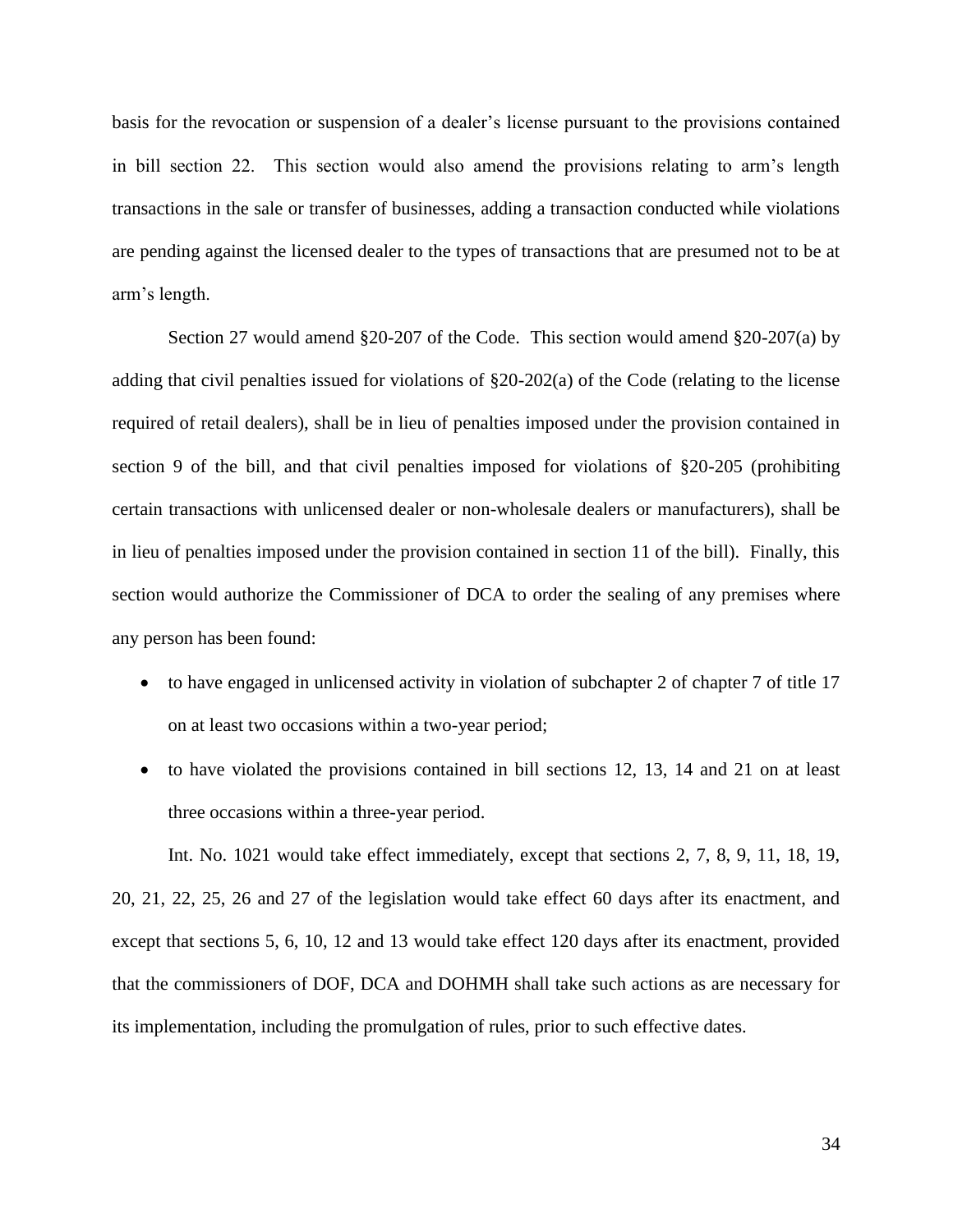#### Proposed Int. No. 250-A

By Council Members Gennaro, Chin, Palma, Van Bramer, The Speaker (Council Member Quinn), Rodriguez, Rivera, Dromm, Vacca, Brewer and Dickens.

## A LOCAL LAW

to amend the administrative code of the city of New York, in relation to raising the legal tobacco products sales age to twenty-one years.

#### Be it enacted by the Council as follows:

§1. Legislative intent. Tobacco use remains a leading cause of preventable, premature death in New York City, killing thousands of New Yorkers every year and increasing the risk of lung cancer, heart disease, stroke, asthma, emphysema, pre-term delivery, low birth weight, and many types of cancer. Furthermore, when used exactly as intended, tobacco kills one-third of its users. Beginning in 2002, the City launched a comprehensive program to reduce and prevent tobacco use. By implementing multiple strategies, including legislation restricting the use and sale of tobacco products, public education media campaigns, and the promotion of smoking cessation, and rigorously evaluating those efforts, the City has succeeded in reducing the prevalence of adult smoking by 31 percent, from 21.5 percent in 2002 to 14.8 percent in 2011. The prevalence of youth smoking has also declined substantially, from 17.6 percent in 2001 to 8.5 percent in 2007. Youth smoking rates, however, have plateaued since 2007, and remain at 8.5 percent as of 2011. Almost 100,000 young persons between eighteen and twenty-four years of age, as well as 20,000 New York City public high school students, currently smoke.

Most smokers start using tobacco as minors or young persons; in New York City, 80 percent of smokers started smoking before they turned twenty-one years old. Furthermore, according to the American Lung Association, there is strong evidence that people who begin

35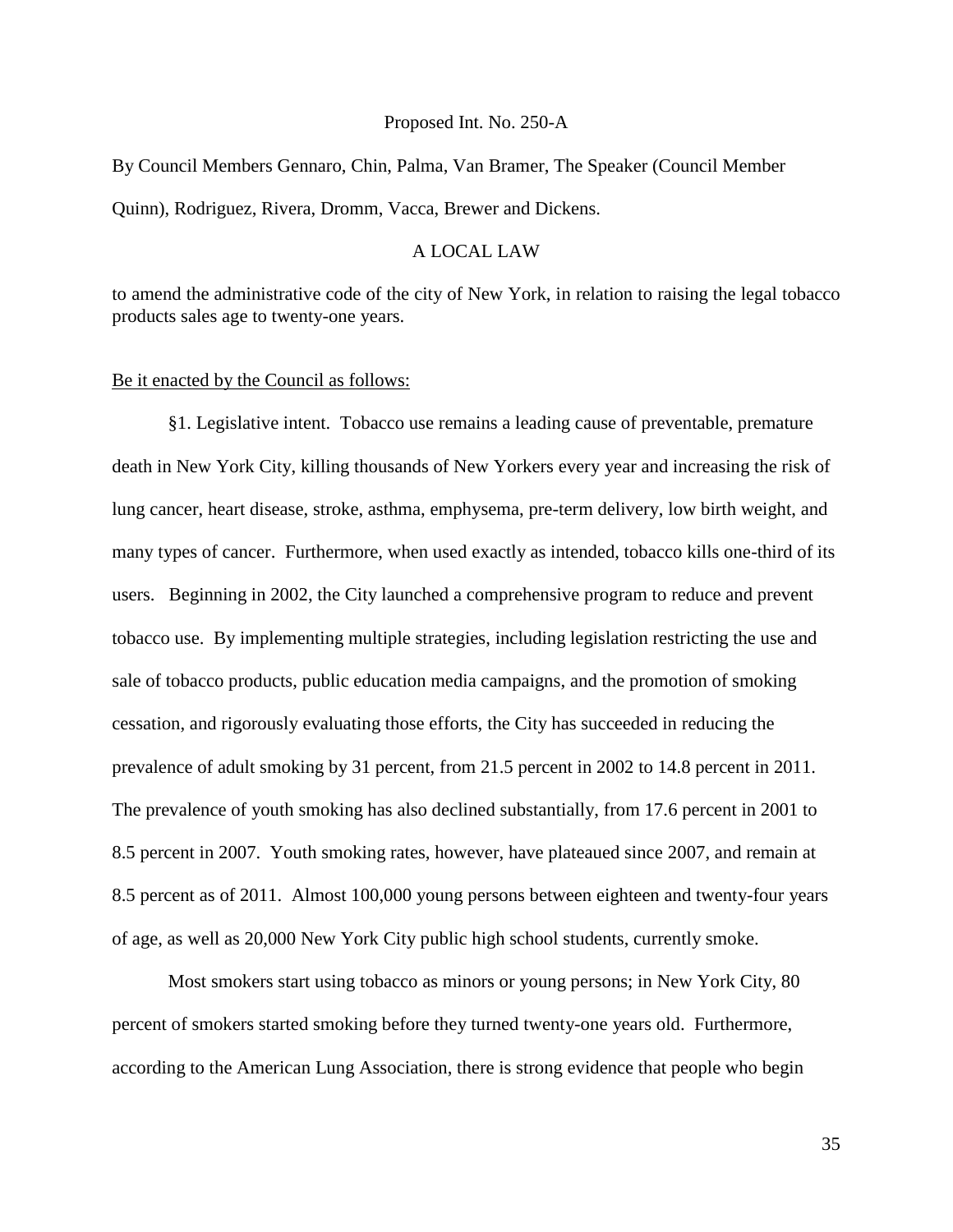smoking at an early age are more likely to develop a severe addiction to nicotine than those who start at a later age. The transition from experimental to regular smoking typically occurs around twenty years old. Most people who are not smokers by twenty-one years of age do not start smoking later in their lives.

Raising the legal sales age for tobacco products will reduce access to tobacco products in stores among young persons eighteen to twenty years old, and among minors. Currently, teenagers who look close in age to eighteen years are significantly more likely to succeed in a tobacco purchase attempt than those who look younger. Furthermore, raising the sales age will reduce access to tobacco products by minors because it reduces access to tobacco acquired from older friends. Ninety percent of people purchasing cigarettes for minors are between eighteen and twenty years old.

Other jurisdictions that have increased the minimum sales age for tobacco products have also seen decreases in tobacco use among young persons. In 2005, Needham, Massachusetts increased the legal sales age from eighteen to twenty-one years. Between 2006 and 2012, high school students in Needham who reported smoking declined from 12.9 percent to 5.5 percent, a decrease of over 50 percent.

England increased the minimum sales age from sixteen to eighteen years in 2007, and by 2009, there was a 30 percent decline in smoking among youth between the ages of sixteen and seventeen; and younger students, those between eleven and fifteen, were one-third less likely to be regular smokers than they had been previously. According to one study, raising the smoking age to twenty-one years of age could reduce the smoking rate over time among eighteen to twenty year olds by 55 percent and among fourteen to seventeen year olds by two-thirds.

36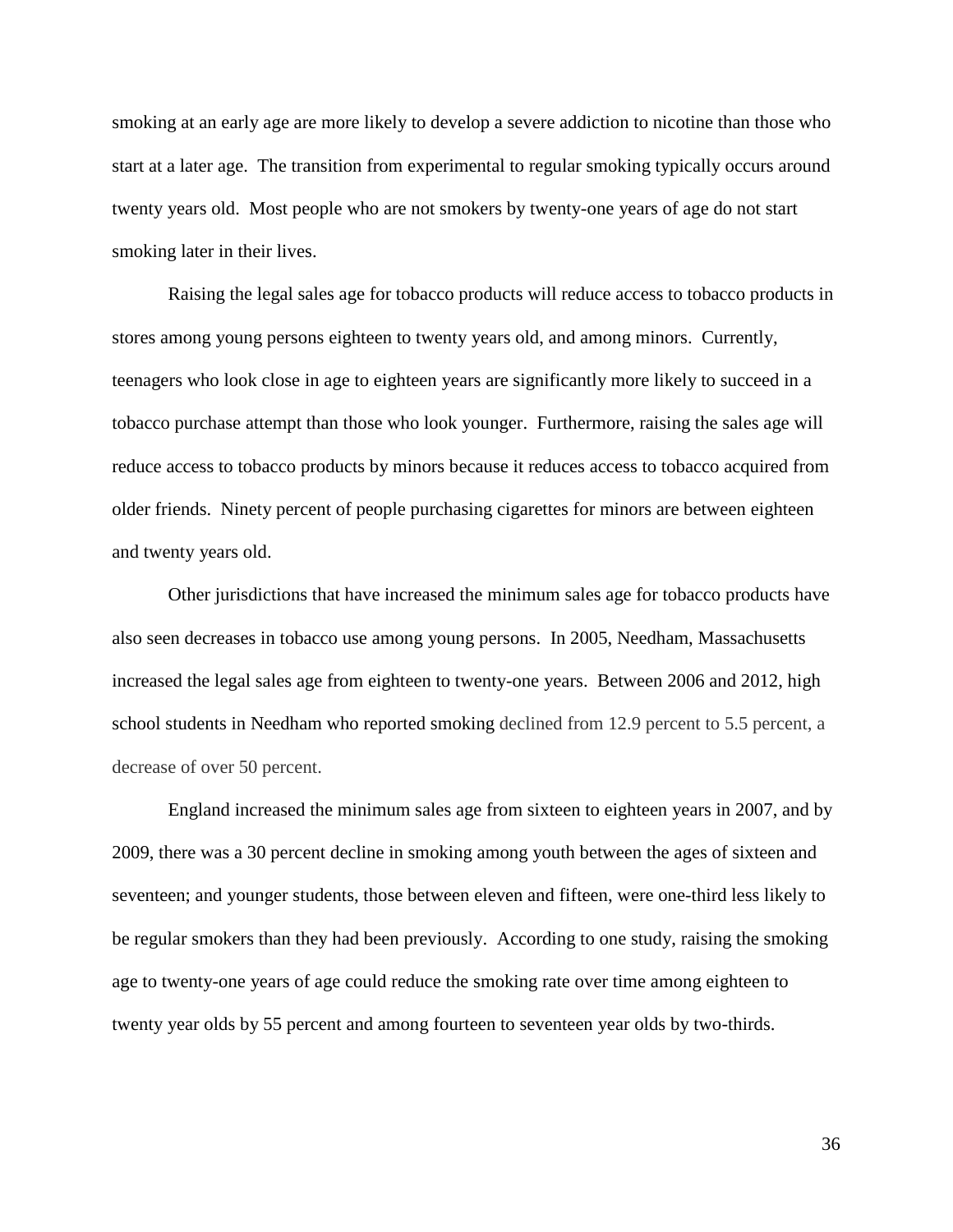The Council therefore finds that increasing the tobacco purchase age to twenty-one years of age will reduce smoking and tobacco use by eighteen to twenty year olds, and increase the likelihood that people in this cohort will not become smokers later in life. This increase in the minimum age to buy cigarettes and tobacco will also reduce high school students' opportunities to access tobacco from current legal buyers, as well as simplify enforcement for retailers selling tobacco products because New York State driver's licenses conspicuously indicate when a licensee is less than twenty-one years of age. In addition, raising the legal age to buy tobacco to twenty-one years will augment existing tobacco prevention and control programs, help prevent the initiation of smoking by young persons and improve the general health of all New Yorkers.

§2. Section 17-706 of the administrative code of the city of New York, as renumbered and amended by local law number 69 for the year 2009, is hereby amended to read as follows:

§ 17-706 Sale of tobacco products to [minors] young persons prohibited. Any person operating a place of business wherein tobacco products are sold or offered for sale must be licensed as required by section 17-703 of this code and is prohibited from selling such products to individuals under [eighteen] twenty-one years of age, and shall post in a conspicuous place [a sign upon which there shall be imprinted the following statement, "SALE OF CIGARETTES, CIGARS, CHEWING TOBACCO, POWDERED TOBACCO, OR OTHER TOBACCO PRODUCTS, ROLLING PAPER OR PIPES, TO PERSONS UNDER EIGHTEEN YEARS OF AGE IS PROHIBITED BY LAW." Such sign shall be printed on a white card in red letters at least one-half inch in height.] a sign, in accordance with the rules of the department, advising persons about the minimum age requirements for the purchase of tobacco products. Sale of tobacco products in such places[, other than by a vending machine,] shall be made only to an individual who demonstrates, through a driver's license or other photographic identification card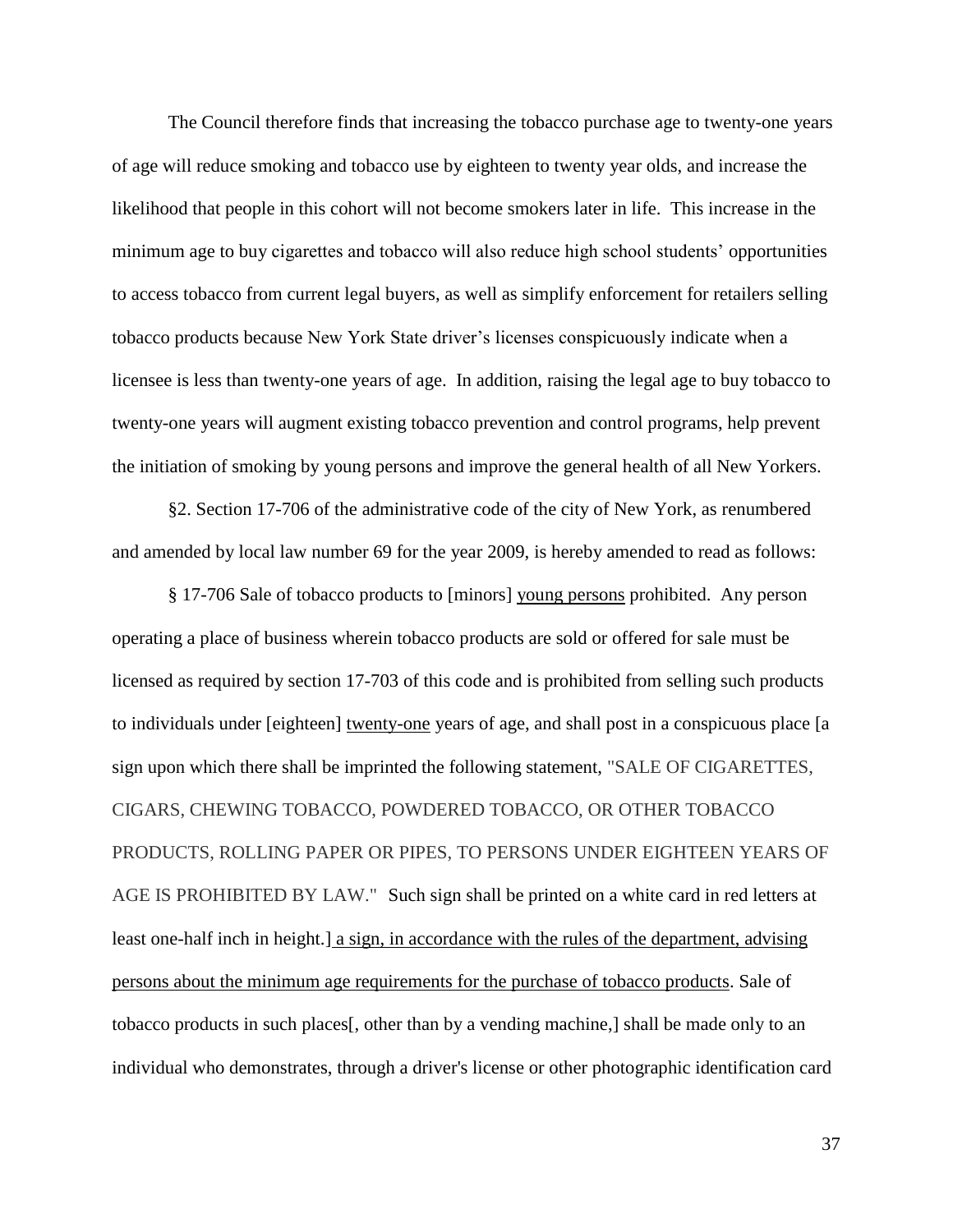issued by a government entity or educational institution, that the individual is at least [eighteen] twenty-one years of age. Such identification need not be required of any individual who reasonably appears to be at least [twenty-five] thirty years of age, provided, however, that such appearance shall not constitute a defense in any proceeding alleging the sale of a tobacco product to an individual under [eighteen] twenty-one years of age.

§3. This local law shall take effect one hundred eighty days after it shall have become a law, provided that the commissioner of health and mental hygiene shall take such actions as are necessary for its implementation, including the promulgation of rules, prior to such effective date.

Int. No. 70/2006 LS # 334 **DSH** 4/26/13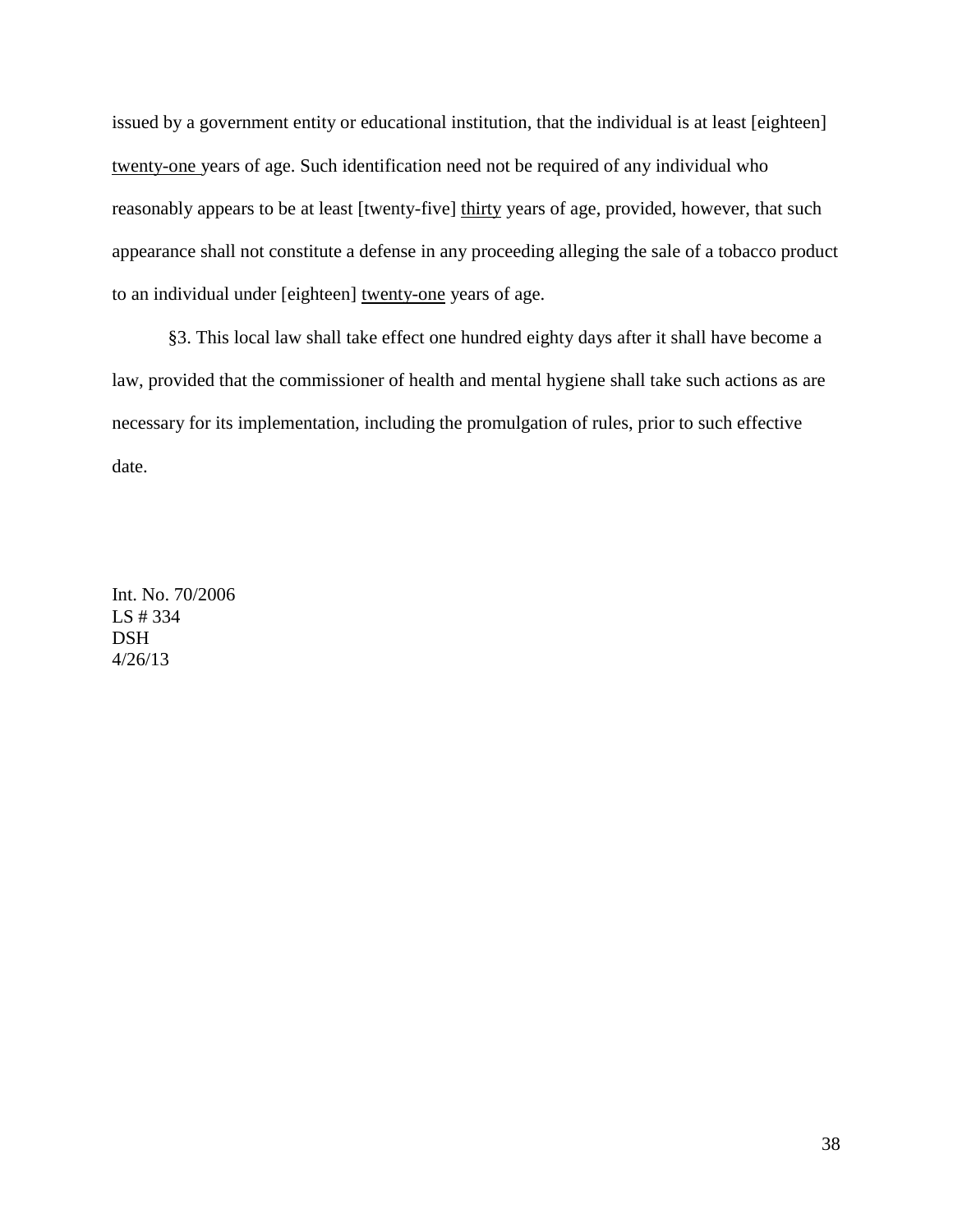# Int. No. 1020

By Council Members Arroyo, Cabrera, Chin, Comrie, Dromm, Fidler, King, Lander, Lappin, Rodriguez, Levin, Vann and Vacca (by request of the Mayor)

# A LOCAL LAW

to amend the administrative code of the city of New York, in relation to the display of cigarettes and tobacco products by retail dealers of cigarettes and age restrictions on entry to retail tobacco stores.

### Be it enacted by the Council as follows:

Section 1. Chapter 7 of title 17 of the administrative code of the city of New York is amended by adding a new section 17-705.1 to read as follows:

§ 17-705.1. Age restriction for retail tobacco stores.

a. For purposes of this section, "retail tobacco store" means "retail tobacco store"

as defined in subdivision (u) of section 17-502 of the code.

b. No retail tobacco store shall employ, or permit to be employed, any person under the age of eighteen years where the duties of such person require or permit such person to handle cigarettes or tobacco products, or to work in an area where cigarettes and tobacco products are on display, absent written consent from such person's parent or guardian.

c. No retail tobacco store shall permit any person under the age of eighteen years to enter such store unless such person is accompanied by a parent or guardian.

d. Retail tobacco stores shall post a sign in a conspicuous place at any public entrance to such stores on which the following statement shall be imprinted, "NO PERSON UNDER THE AGE OF 18 IS PERMITTED TO ENTER THIS STORE, unless accompanied by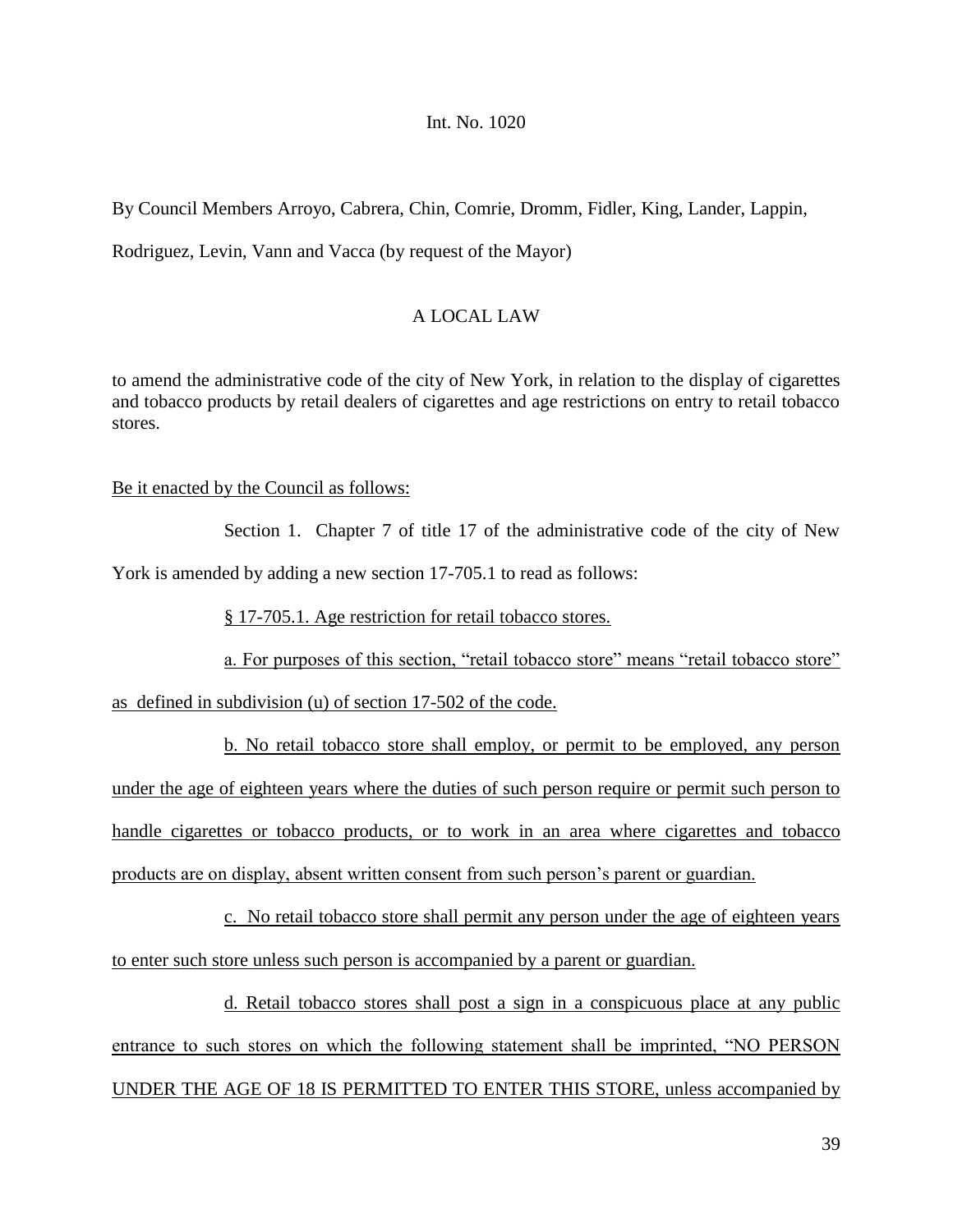a parent or guardian." The sign shall be printed on a white card in red letters at least one-half inch in height.

§ 2. Chapter 7 of title 17 of the administrative code of the city of New York is amended by adding a new subchapter 3 to read as follows:

# SUBCHAPTER 3 DISPLAY OF CIGARETTES AND TOBACCO PRODUCTS

§17-719 Definitions. For purposes of this subchapter, the following terms shall be defined as follows:

a. "Cigarette" means any roll for smoking made wholly or in part of tobacco or any other substance, irrespective of size or shape and whether or not such tobacco or substance is flavored, adulterated or mixed with any other ingredient, the wrapper or cover of which is made of paper or any other substance or material but is not made in whole or in part of tobacco.

b. "Tobacco product" means any product made or derived from tobacco that is intended for human consumption, including any component, part, or accessory of such product. Tobacco product shall include, but not be limited to, any cigar, little cigar, chewing tobacco, pipe tobacco, roll-your-own tobacco, snus, bidi, snuff or dissolvable tobacco product. Tobacco product shall not include cigarettes or any product that has been approved by the United States food and drug administration for sale as a tobacco use cessation product or for other medical purposes and that is being marketed and sold solely for such purpose.

c. "Retail dealer" means any person licensed to sell cigarettes pursuant to section 20-202 of this code.

d. "Legal tobacco customer" means a person who is at least eighteen years of age.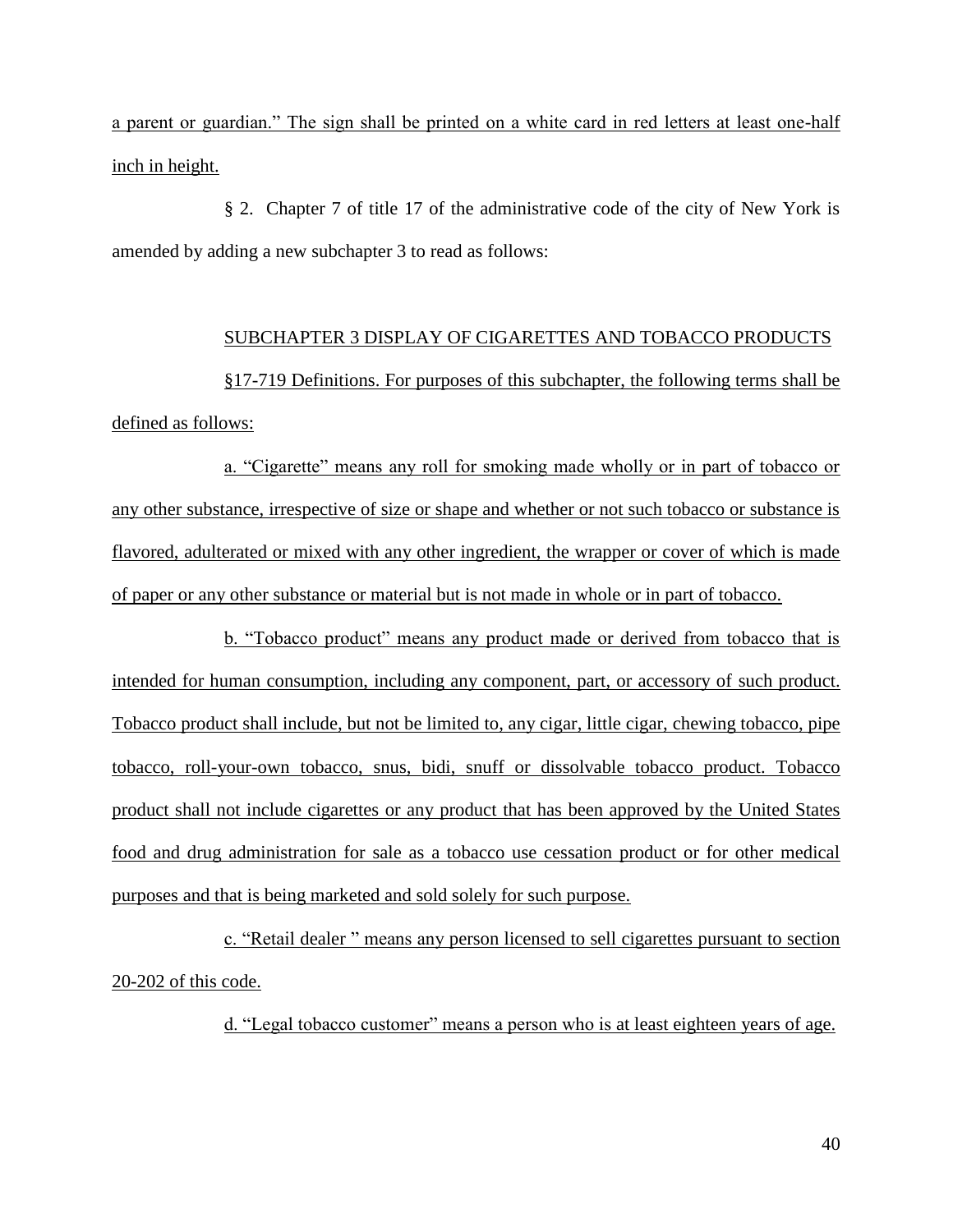e. "Retail tobacco store" means "retail tobacco store" as defined in section subdivision (u) of section 17-502 of this code.

§17-720 Display of cigarettes and tobacco products prohibited.

a. Prohibition of display of cigarettes or cigarette packaging. A retail dealer shall not display or permit the display of any cigarettes or cigarette packaging in a manner that allows a person to view such cigarettes or cigarette packaging prior to purchase at any place of business operated by such dealer.

b. Prohibition of display of tobacco products or tobacco product packaging. A retail dealer shall not display or permit the display of any tobacco product or tobacco product packaging in a manner that allows a person to view such product or packaging prior to purchase at any place of business operated by such dealer.

c. Exceptions. Notwithstanding subdivisions a and b of this section, a retail dealer shall not be prohibited from displaying cigarette packaging or other tobacco product packaging during:

(1) a sale to a legal tobacco customer; or

(2) the restocking of cigarettes or tobacco products.

d. Subdivisions a and b of this section shall not apply to retail tobacco stores.

e. (1) Subdivisions a and b of this section shall not apply to any place of business operated by a retail dealer that is not a chain store until one hundred eighty days after the enactment of the local law that added this subdivision.

 $(2)$  For purposes of paragraph  $(1)$  of this subdivision, a "chain store" shall mean a retail establishment within the city of New York that is one of a group of fifteen or more retail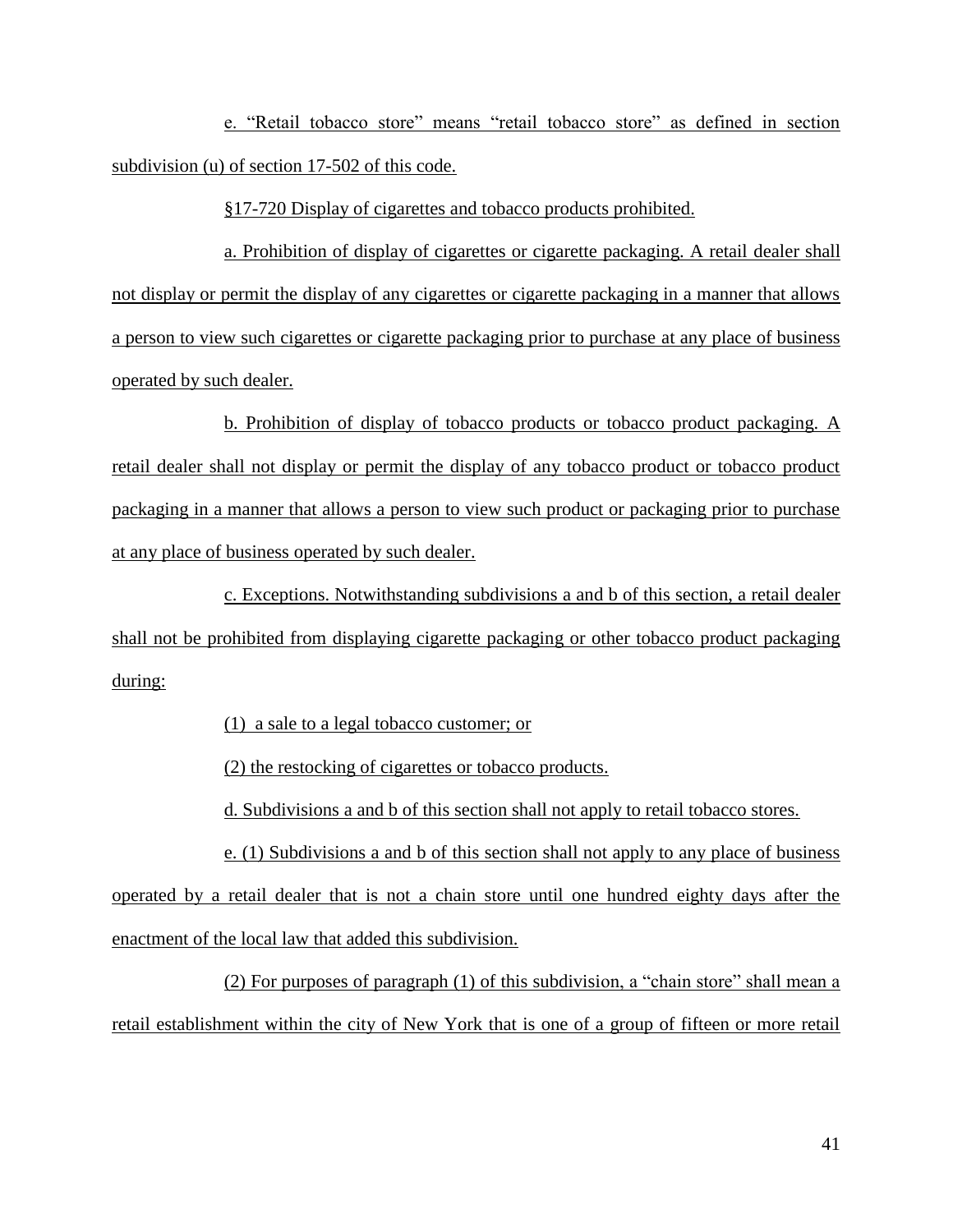establishments doing business nationally, operating under common ownership or control, or as franchised outlets of a parent business, or do business under the same name.

f. The provisions of this section may be enforced by any authorized agent or employee of the department or the department of consumer affairs, or the successor of either such agency.

g. Penalties. Any person who violates of this section shall be liable for a civil penalty in the following amounts:

(1) one thousand dollars for a first violation within a five year period;

(2) two thousand dollars for a second violation within a five year period; and

(3) five thousand dollars for a third or subsequent violation within a five year

period.

h. Violations. Notices of violation of this section may be adjudicated at any tribunal authorized to hear a violation issued by the issuing agency.

§ 3. This local law shall take effect ninety days after it shall have been enacted into law, provided that the commissioner may take any actions necessary prior to such effective date for the implementation of this local law including, but not limited to, promulgating rules.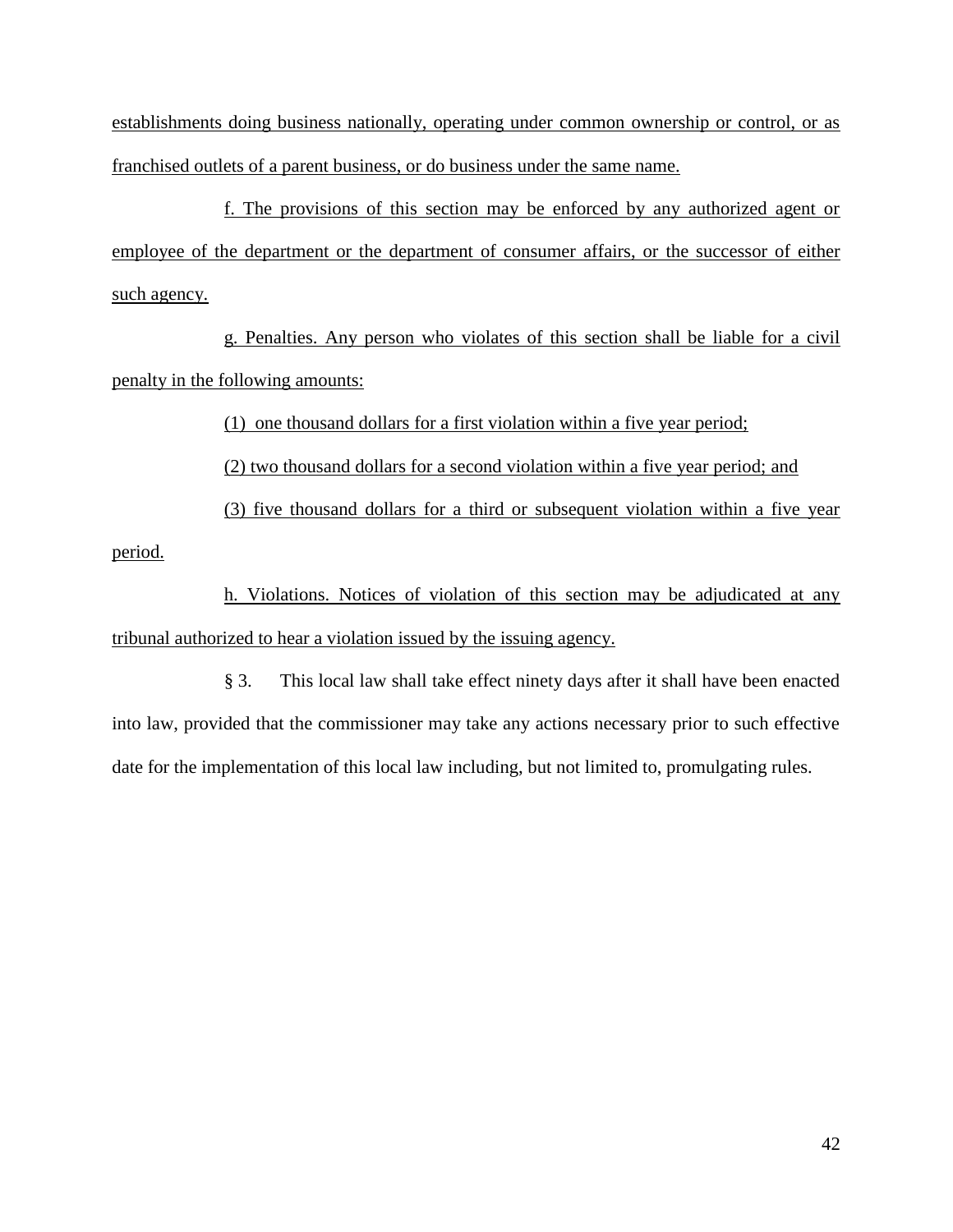#### Int. No. 1021

By Council Members Arroyo, Cabrera, Chin, Comrie, Dromm, Fidler, King, Lander, Lappin,

Rodriguez, Levin, Vann and Vacca (by request of the Mayor)

## A LOCAL LAW

to amend the administrative code of the city of New York, in relation to the sale of cigarettes and tobacco products, the regulation of retail dealers and wholesale dealers of cigarettes, and repealing subdivision c of section 17-176 of the administrative code of the city of New York, relating to an exemption from such section, and repealing section 17-707 of the administrative code of the city of New York, relating to requiring public health messages where tobacco advertisements appear.

### Be it enacted by the Council as follows:

Section 1. Legislative findings. The Council hereby finds that tobacco use is a leading cause of preventable premature death in the United States and the City of New York, and cigarette trafficking costs New York City and State hundreds of millions of dollars annually in foregone tax revenue. Cigarettes and tobacco products are the only consumer products that, when used exactly as intended, kill up to one-half of regular users. Currently, 930,000 adults smoke in New York City. In 2011, 28,000 New York City public high school students under the age of eighteen experimented with smoking for the first time; of those, more than one-third (35%) currently smoke. In total, approximately 19,000 New York City public high school students under the age of eighteen smoke. Smoking-related illnesses cost New Yorkers billions of dollars annually in health care costs and lost productivity.

Given the substantial human and economic costs associated with tobacco use, New York City has taken numerous steps to reduce tobacco use among adults and to stop youth (persons under the age of eighteen) from starting to use cigarettes and tobacco products. In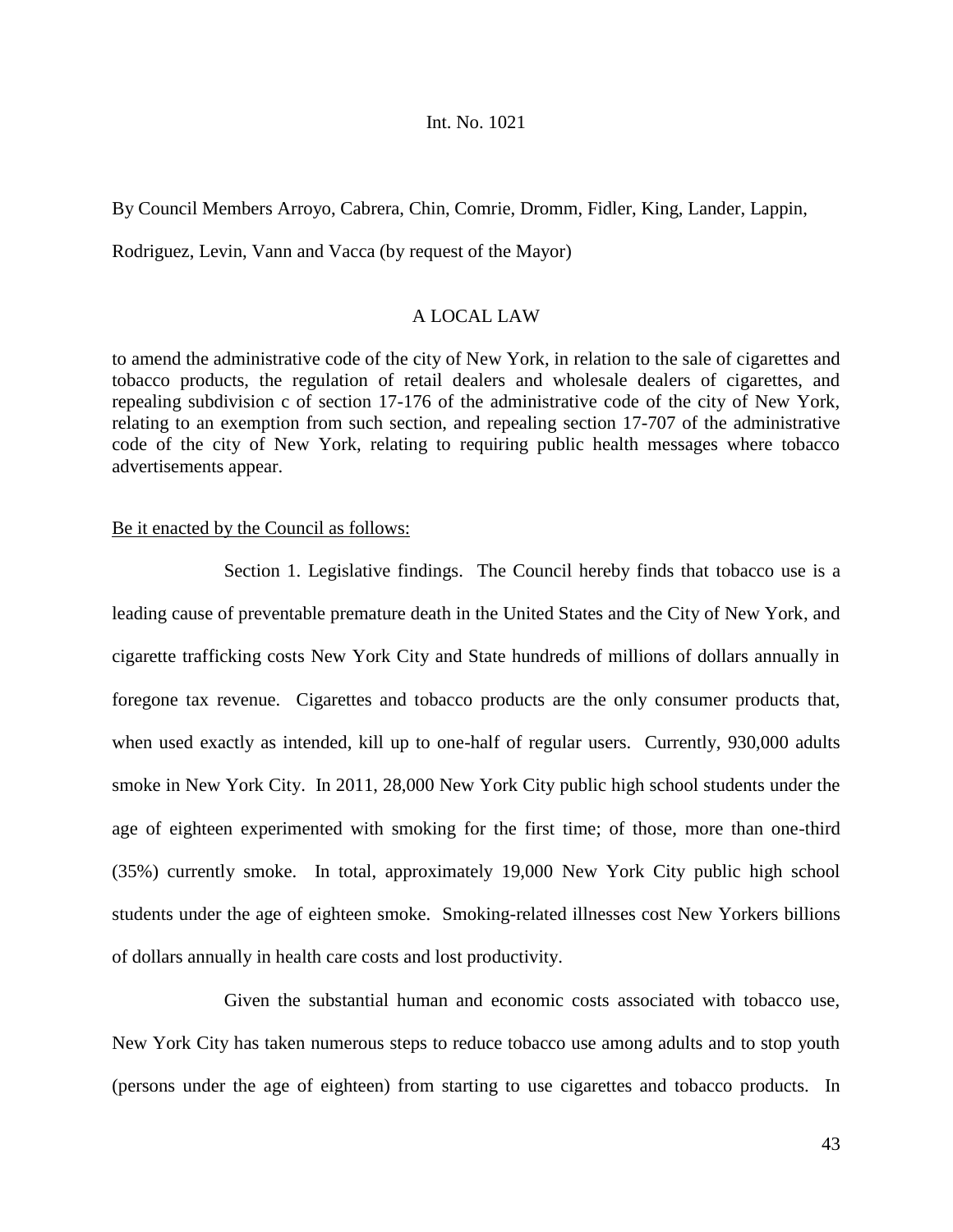2002, New York City employed a comprehensive, multifaceted tobacco control program incorporating the following components: (1) high cigarette excise taxes; (2) educational media campaigns on the risks of tobacco use; (3) a cessation program that helps people to quit; and (4) laws imposing restrictions and regulations on the sale and use of tobacco products. The City has succeeded in reducing the prevalence of adult tobacco use from 21.5% in 2002 to 14.8% in 2011, a 31% reduction. Prevalence among youth also declined substantially from 17.6% in 2001 to 8.5% in 2007. Youth smoking rates, however, have plateaued since, and remain at 8.5% as of 2011.

Because tobacco use persists among youth and adults, the City must take further action. Preventing youth and young adults (persons between eighteen and twenty-six years old) from taking up smoking is critical because, according to the United States Surgeon General, 88% of adults who become daily smokers start using tobacco products before reaching the age of eighteen, and 99% start by age twenty-six. Although the City employs a strong retail inspection program to prevent illegal sales to youth – inspecting more than 8,000 retailers annually, only 10% of which result in violations – more than a quarter of underage New York City public high school students who smoke buy their cigarettes from retail stores.

The Council further finds, based on numerous studies, that high tobacco prices reduce tobacco consumption among both youth, who are especially price-sensitive, and adults. A 10% increase in cigarette prices reduces demand among adult smokers by 3-5% and among youth by 7%. This reduction in demand is manifested in several ways: high prices reduce the prevalence of tobacco use, the probability of trying tobacco for the first time, the average cigarettes consumed per smoker, initiation of daily smoking, and initiation of daily heavy smoking. In addition, reductions in smoking prevalence indirectly lead to even greater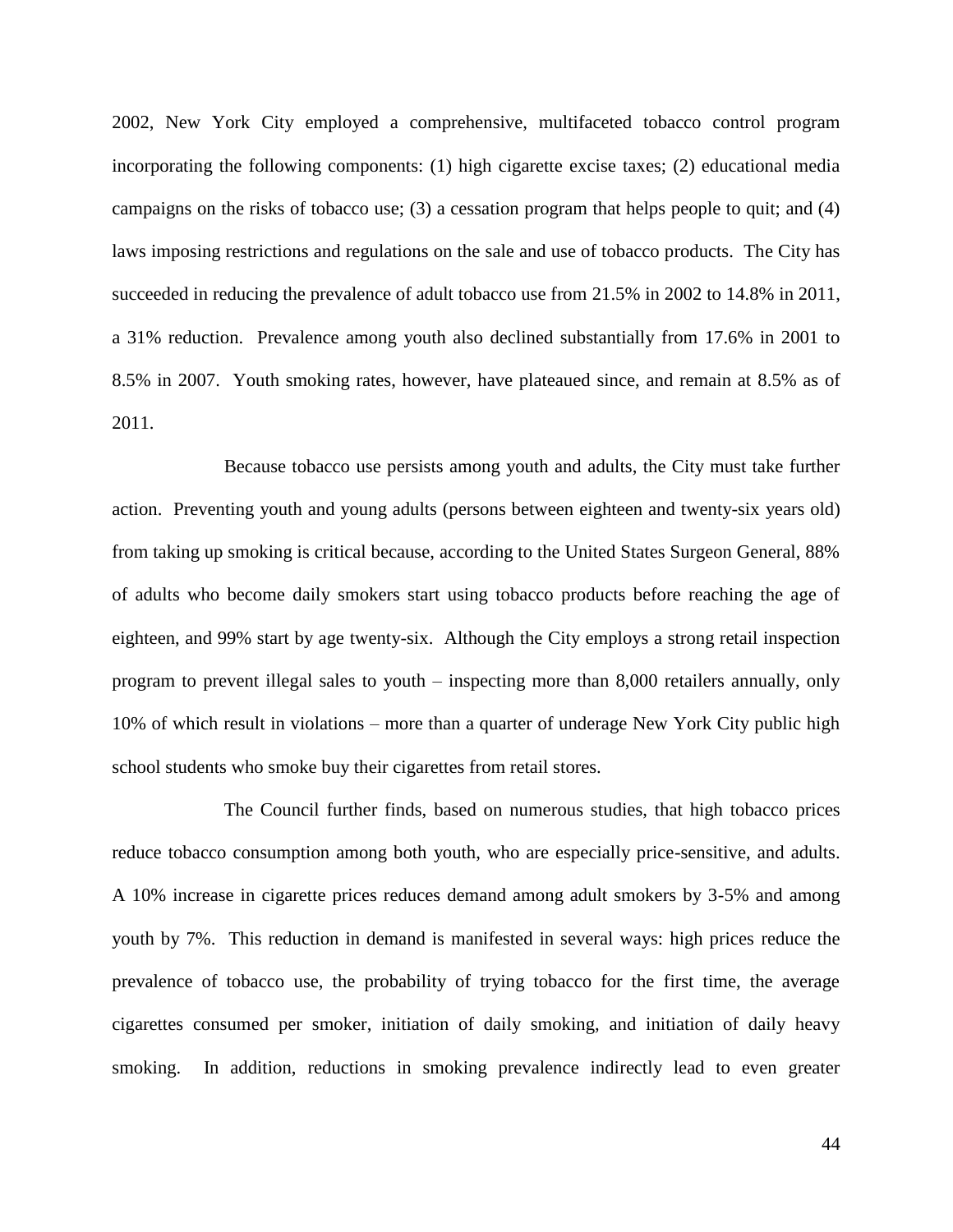reductions by eliminating peer and parental influences and by helping addicted smokers to succeed in quitting.

Just as high tobacco prices decrease demand, the availability of low-priced cigarettes and tobacco products increases demand and contributes to continued tobacco use. Low-priced cigarettes and tobacco products are widely available in New York City through a number of sources:

First, tax-free contraband cigarettes are widely available and lower effective cigarette prices, thereby undermining the purpose of high cigarette taxes in New York City. Criminal actors take advantage of the disparities in cigarette prices among states along the east coast by trafficking cigarettes from low-tax jurisdictions like Virginia to high-tax jurisdictions like New York City, violating numerous laws in the process. For example, the state excise tax on a pack of cigarettes in Virginia is \$0.30; in New York City, the combined excise tax is \$5.85, including the \$4.35 State tax and the \$1.50 City tax. A trafficker smuggling 10,000 packs of cigarettes purchased legally in Virginia could make a profit of approximately \$55,500 by reselling them in New York City, earning more than double the initial outlay.

Several studies show the widespread availability of trafficked cigarettes. In a 2011 study of littered cigarette packs in New York City, only 39% of littered packs bore the proper New York City tax stamp; and among packs with out-of-state stamps, 71.4% were from Virginia. Targeted investigations of 877 licensed retailers in 2012 by the New York City Department of Finance's Sheriff's Office found that 52% of the retailers possessed cigarettes without the required New York City tax stamp. In a 2010 survey, approximately 11% of New York City smokers reported purchasing their last pack of cigarettes from another person or on the street, presumably without payment of the City excise tax.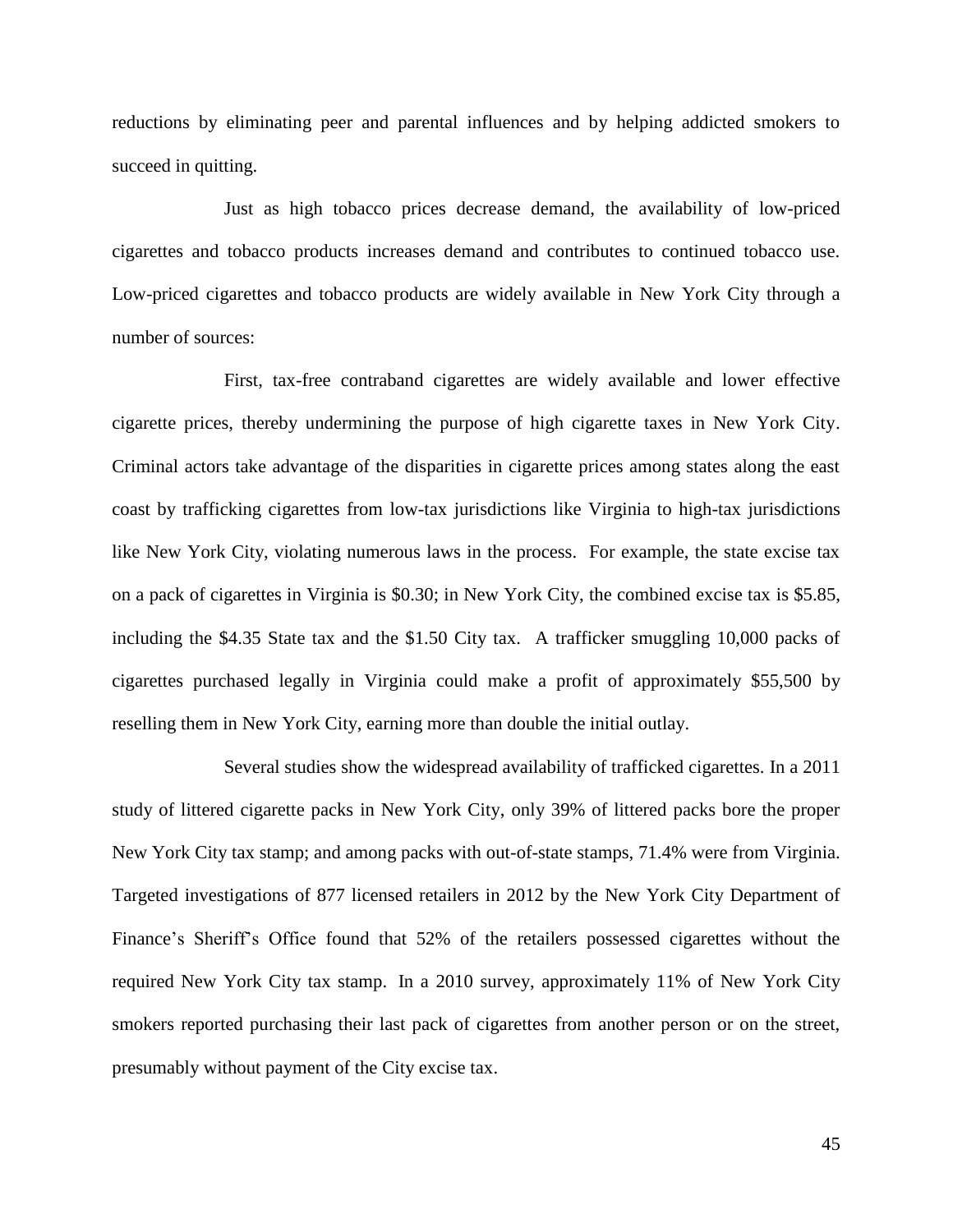Cigarette tax evasion puts law-abiding retailers at a competitive disadvantage relative to retailers and street sellers selling untaxed cigarettes. On a broader level, New York State's Department of Health estimated that cigarette excise tax evasion deprived the State of \$500 million in 2009. New York City's cigarette tax revenue losses amount to a substantial fraction of New York State's losses. Available evidence suggests the extent of cigarette tax revenue losses has likely increased since 2009.

Second, the use of coupons, multipackage discounts and other price reduction instruments, all of which are widely available in New York City, reduce retail prices for cigarettes and tobacco products. In a 2011 study of New York City smokers attempting to quit, 25% reported using a coupon or other discount on their last purchase, saving an average \$1.25 per package of cigarettes. Discounts entice consumers – often price-sensitive youth – to purchase deadly and highly addictive products. In addition, retailers do not display the prices of cigarettes and tobacco products in a uniform manner that includes all applicable taxes. This can deceive consumers, leading them to believe cigarettes and tobacco products are less expensive than they actually are.

Third, as the price of cigarettes has increased, smokers, particularly youth and young adults, have migrated to cheaper tobacco products. Little cigars, for example, appear virtually identical to cigarettes and cost substantially less. Manufactured cigarillos, cigars and smokeless tobacco are also less expensive alternatives. These products are not subject to New York City excise taxes and are often sold individually for one to two dollars. Despite welldocumented risks, smokers of all ages – especially youth and young adults in low-income urban areas – erroneously perceive cigars as less harmful than cigarettes, and increasingly opt for inexpensive cigars.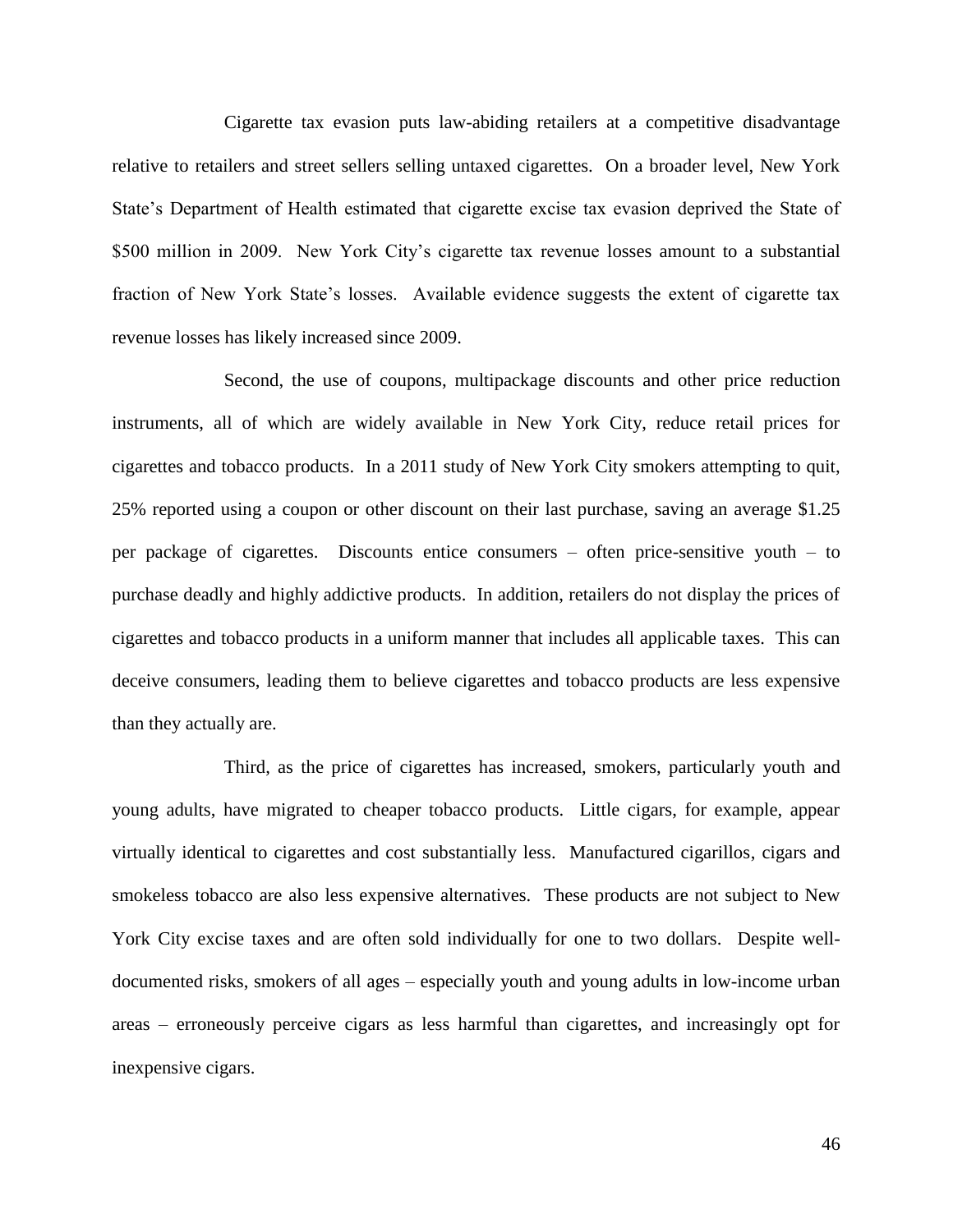The Council hereby declares that enactment of this law is necessary to address the persistent availability of low-priced cigarettes and tobacco products in New York City. This law will (1) reduce the illegal evasion of cigarette excise taxes; (2) ban the redemption of coupons and other price reduction instruments in the sale of cigarettes and tobacco products to consumers; (3) require retailers to disclose to consumers complete and accurate pricing information, including all applicable taxes, on cigarettes and tobacco products; (4) create a price floor for a package of cigarettes and little cigars; and (5) require inexpensive cigars to be sold in packages of no fewer than four. Such actions are necessary to maximize the public health impact of high tobacco prices, prevent consumer deception and ensure the accuracy of pricing information in the cigarette and tobacco product marketplace, prevent traffickers from profiting from illegal cigarette sales and New York City and State from losing billions of dollars in tax revenue, and protect law-abiding retailers who are at a competitive disadvantage relative to retailers who illegally evade excise taxes.

§ 2. Subdivision 7 of section 11-1301 of the administrative code of the city of New York is amended to read as follows:

7. "Retail dealer." Any person other than a wholesale dealer engaged in selling cigarettes. For the purposes of this chapter, the possession or transportation at any one time of [five thousand or] more than four hundred cigarettes by any person other than a manufacturer, an agent, a licensed wholesale dealer or a person delivering cigarettes in the regular course of business for a manufacturer, an agent or a licensed wholesale or retail dealer, shall be presumptive evidence that such person is a retail dealer.

§ 3. Section 11-1304 of the administrative code of the city of New York is amended by adding a new subdivision d to read as follows:

47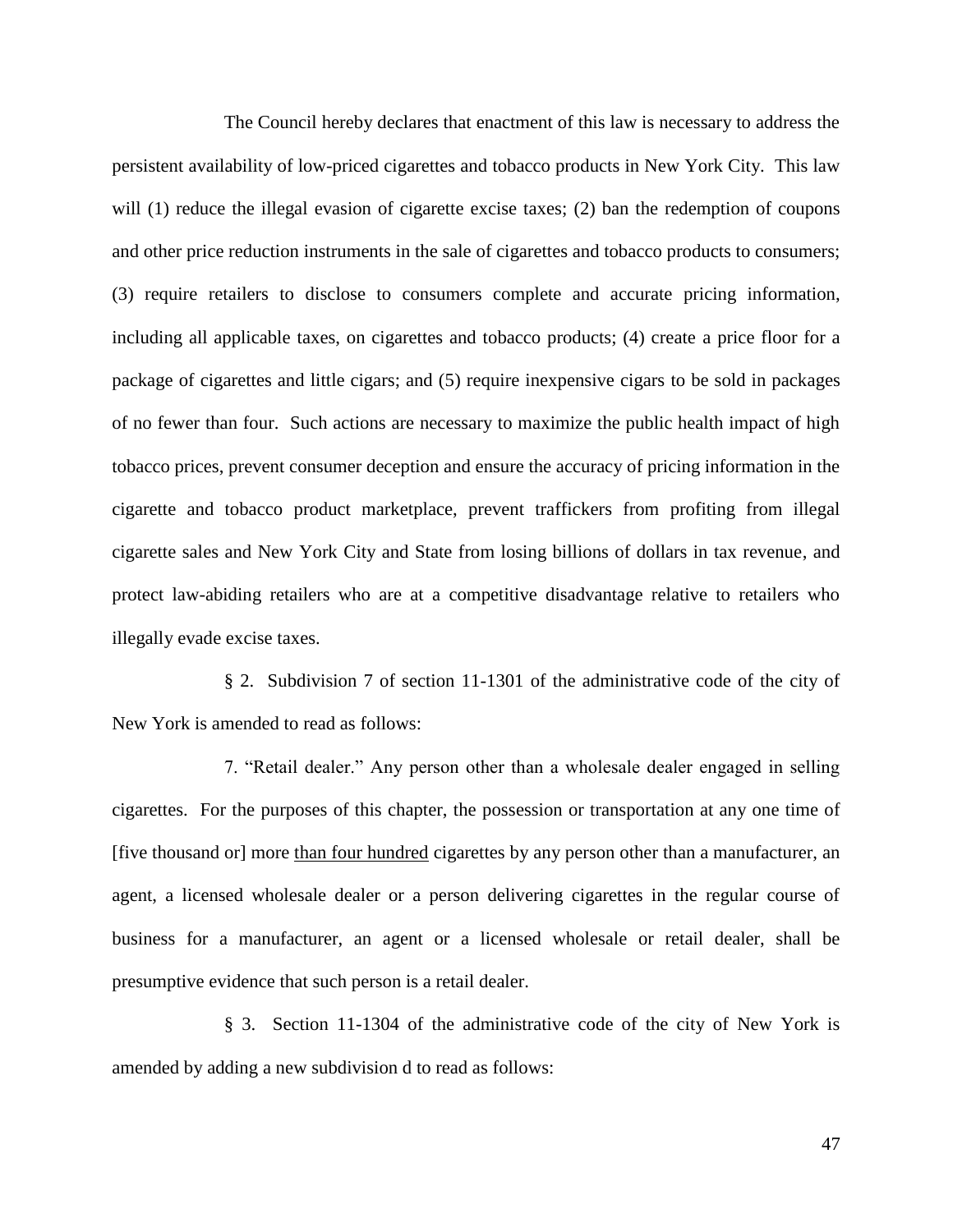d. (1) Except as provided in this subdivision, it shall be unlawful for any person to sell, offer for sale, possess or transport any affixed or unaffixed false, altered or counterfeit cigarette tax stamps, imprints or impressions.

(2) Paragraph one of this subdivision shall not apply to:

(A) a person, other than a retail dealer, in possession of twenty or fewer affixed tax stamps;

(B) public officers or employees in the performance of their official duties requiring possession or control of affixed or unaffixed false, altered or counterfeit cigarette tax stamps, imprints or impressions; or

(C) any person authorized by the commissioner of finance or the commissioner of the department of taxation and finance of the state of New York to perform law enforcement functions.

§ 4. Chapter 40 of title 11 of the administrative code of the city of New York is amended by adding new sections 11-4023 and 11-4024 to read as follows:

§ 11-4023 Authority to seal premises.

(a) If any person has been finally determined to have engaged in the acts described in subdivision b of this section, the commissioner of finance shall be authorized to order:

(1) the sealing of any or all premises operated by such person where such acts occurred; and

(2) the removal, sealing or making inoperable of any devices, items or goods used in connection with any of such acts.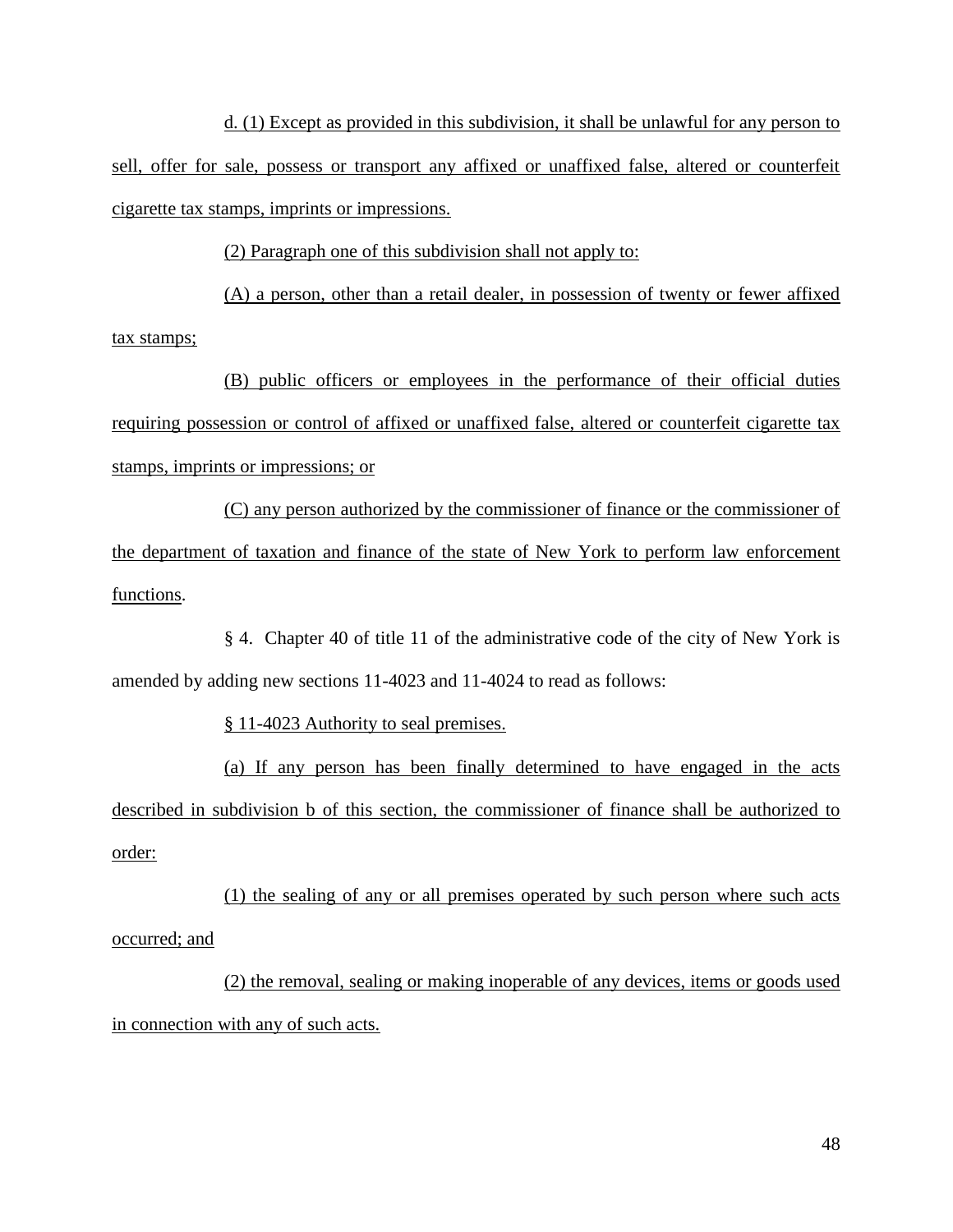(b) The following acts shall serve as the basis for a sealing order pursuant to this section:

(1) the violation of subdivisions a or b of section 11-1303 of this title or section 17-703 or 20-202 of the code on at least two occasions within a two-year period; or

(2) the violation of any provision of chapter thirteen of this title or any of sections 17-703, 17-703.1, 17-703.2, 17-704, 17-705, 17-706, 17-715 or 20-202 of the code on at least three occasions within a three-year period.

(c) Orders of the commissioner to seal premises.

(1) Orders of the commissioner issued pursuant to this section shall be posted at the premises at which the acts described in subdivision b of this section have occurred.

(2) Ten days after the date of such posting, and upon the written directive of the commissioner, police officers designated in section 1.20 of the criminal procedure law and peace officers employed by the department of finance, including but not limited to the sheriff, undersheriff and deputy sheriffs of the city of New York designated as peace officers in subdivision two of section 2.10 of the criminal procedure law, are authorized to act upon and enforce such orders.

(3) Any devices, items or goods removed pursuant to this section, other than items seized and forfeited pursuant to section 11-4021 of this chapter, shall be stored in a garage, pound or other place of safety and the owner or other person lawfully entitled to the possession of such devices, items or goods may be charged with reasonable costs for removal and storage payable prior to the release of such devices, items or goods to such owner or such other person.

(4) The owner or other person lawfully entitled to reclaim the devices, items or goods described in paragraph three of this subdivision shall reclaim such devices, items or goods.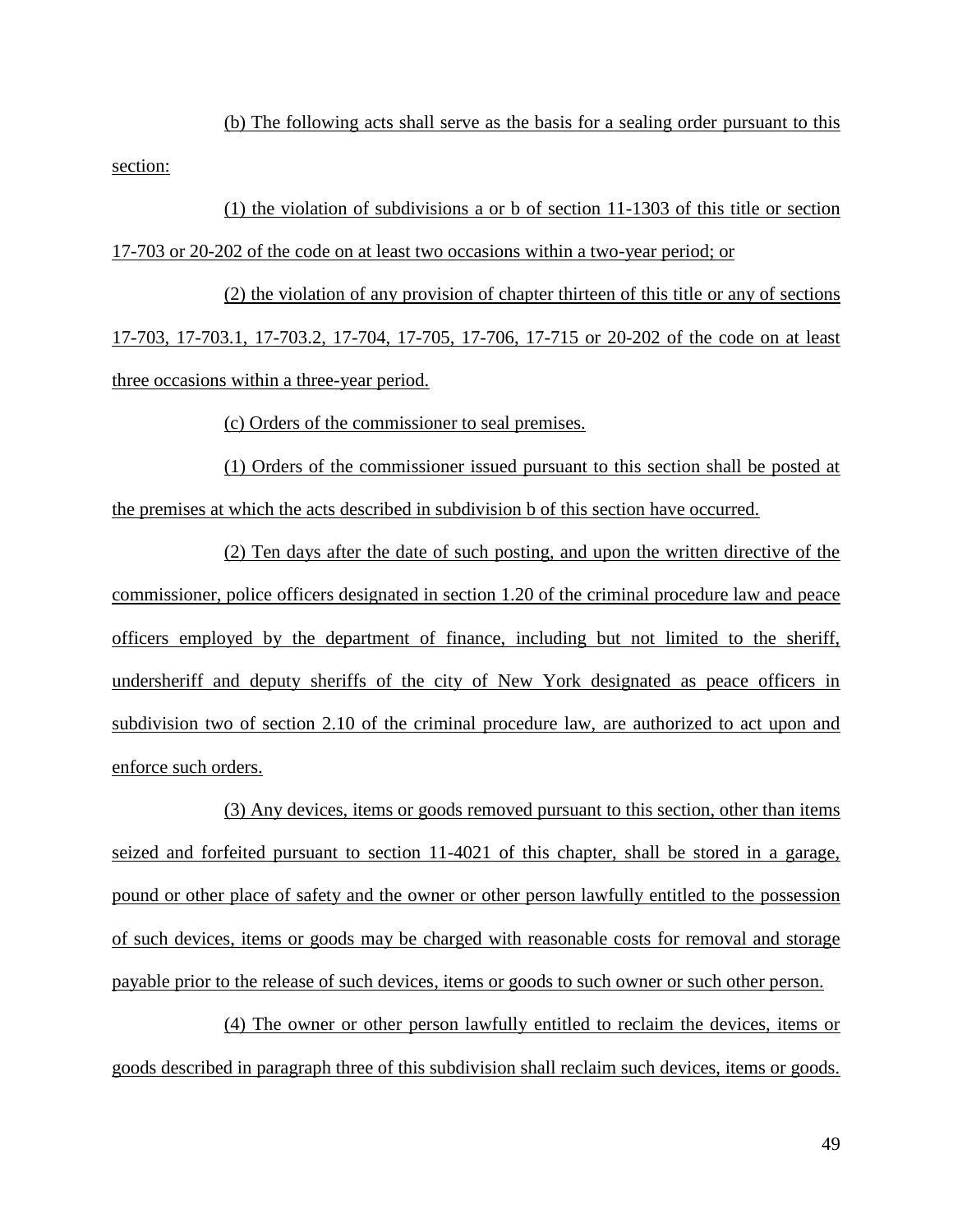If such owner or such other person does not reclaim such devices, items or goods within ninety days of their removal, such devices, items or goods shall be subject to forfeiture upon notice and judicial determination in accordance with provisions of law. Upon forfeiture the department shall, upon a public notice of at least five days, sell such forfeited devices, items or goods at public sale. The net proceeds of such sale, after deduction of the lawful expenses incurred, shall be paid into the general fund of the city.

(d) Unsealing of premises. The commissioner shall order that any premises which are sealed pursuant to this section shall be unsealed and that any devices, items or goods removed, sealed or otherwise made inoperable pursuant to this section shall be released, unsealed or made operable upon:

(1) payment of all outstanding cigarette taxes and civil penalties and all reasonable costs for removal and storage; and

(2) the expiration of a period of time from the date of enforcement of the order to be determined by the commissioner not to exceed sixty days.

(e) Any person aggrieved by an order issued pursuant to this section may seek judicial review of such order through a proceeding pursuant to article seventy-eight of the civil practice law and rules.

(f) Removal of seal. Any person who removes the seal on any premises or removes the seal on or makes operable any devices, items or goods sealed or otherwise made inoperable in accordance with an order of the commissioner shall be guilty of a misdemeanor.

§11-4024 Seizure and forfeiture of taxed and lawfully stamped cigarettes sold or possessed by unlicensed retail or wholesale dealers and flavored tobacco products.

50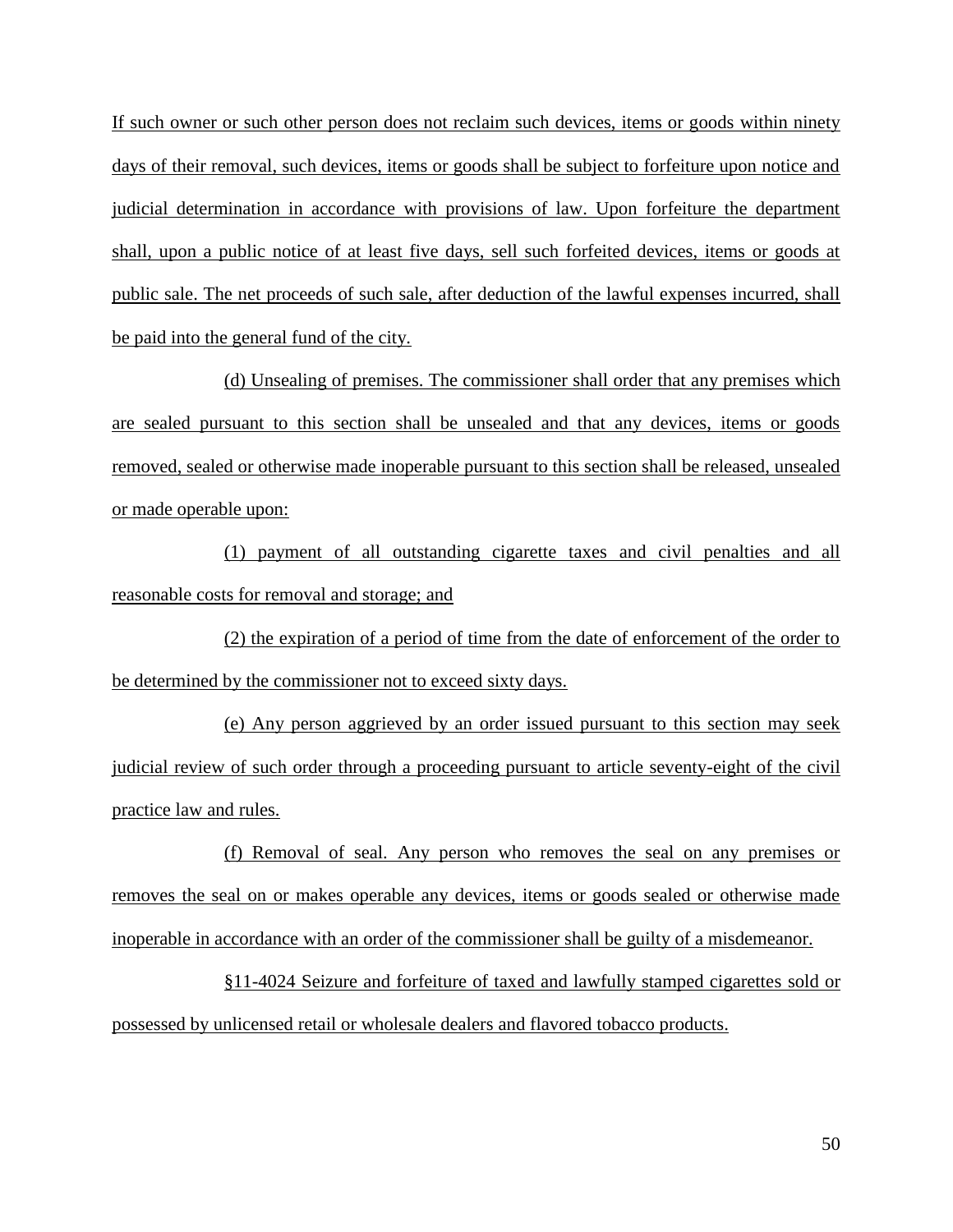(a) Whenever a police officer designated in section 1.20 of the criminal procedure law or a peace officer employed by the department of finance, including but not limited to the sheriff, undersheriff or deputy sheriffs of the city of New York designated as peace officers in subdivision two of section 2.10 of the criminal procedure law, shall discover (1) any cigarettes subject to any tax provided by chapter thirteen of this title, and upon which the tax has been paid and the stamps affixed as required by such chapter, but such cigarettes are sold, offered for sale or possessed by a person in violation of section 11-1303, 17-703 or 20-202 of this code, or (2) any flavored tobacco product that is sold, offered for sale or possessed with intent to sell in violation of section 17-715 of this code, he or she is hereby authorized and empowered forthwith to seize and take possession of such cigarettes or flavored tobacco product, together with any vending machine or receptacle in which such cigarettes or flavored tobacco product are held for sale. Such cigarettes or flavored tobacco product, vending machine or receptacle seized by such police officer or such peace officer shall be turned over to the commissioner of finance.

(b) The seized cigarettes or flavored tobacco product and any vending machine or receptacle seized therewith, but not the money contained in such vending machine or receptacle, shall thereupon be forfeited to the city, unless the person from whom the seizure is made, or the owner of such seized cigarettes or flavored tobacco product, vending machine or receptacle, or any other person having an interest in such property, shall within ten days of such seizure, apply to the commissioner of finance for a hearing to determine the propriety of the seizure, or unless the commissioner of finance shall on his own motion release the seized cigarettes, flavored tobacco product, vending machine or receptacle. After such hearing the commissioner of finance shall give notice of his decision to the petitioner. The decision of the commissioner shall be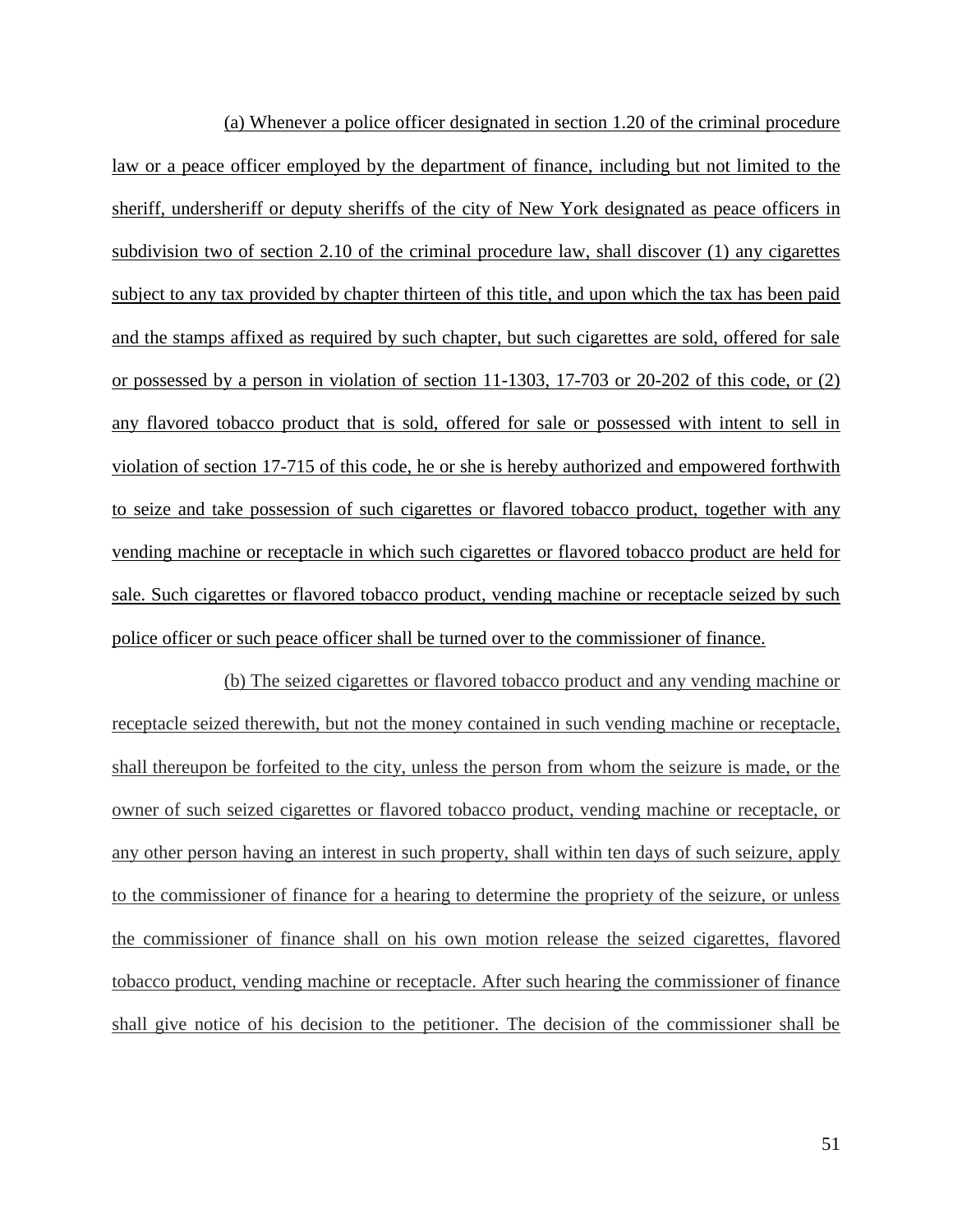reviewable for error, illegality, unconstitutionality or any other reason whatsoever by a proceeding under article seventy-eight of the civil practice law and rules.

(c) The commissioner of finance may, within a reasonable time after the forfeiture to the city of such vending machine or receptacle under this section, upon publication of a notice to such effect for at least five successive days, in a newspaper published or circulated in the city, sell such forfeited vending machine or receptacle at public sale and pay the proceeds into the treasury of the city to the credit of the general fund. Such seized vending machine or receptacle may be sold prior to forfeiture if the owner of the seized property consents to the sale. Cigarettes and flavored tobacco products forfeited to the city under this section shall be destroyed or used for law enforcement purposes, except that cigarettes that violate, or are suspected of violating, federal trademark laws or import laws shall not be used for law enforcement purposes. If the commissioner determines the cigarettes forfeited under this section may not be used for law enforcement purposes, the commissioner of finance must, within a reasonable time after the forfeiture to the city of such cigarettes, upon publication of a notice to such effect for at least five successive days, prior to destruction, in a newspaper published or circulated in the city, destroy such forfeited cigarettes.

(d) In the alternative, the commissioner of finance, on reasonable notice by mail or otherwise, may permit the person from whom a seizure of cigarettes or flavored tobacco product under this section was made, to redeem any vending machine or receptacle seized with such cigarettes or flavored tobacco product, or may permit the owner of any such vending machine or receptacle to redeem the same, upon the payment of any civil penalty imposed pursuant to chapter seven of title seventeen or subchapter one of chapter two of title twenty of this code and the costs incurred in such proceeding.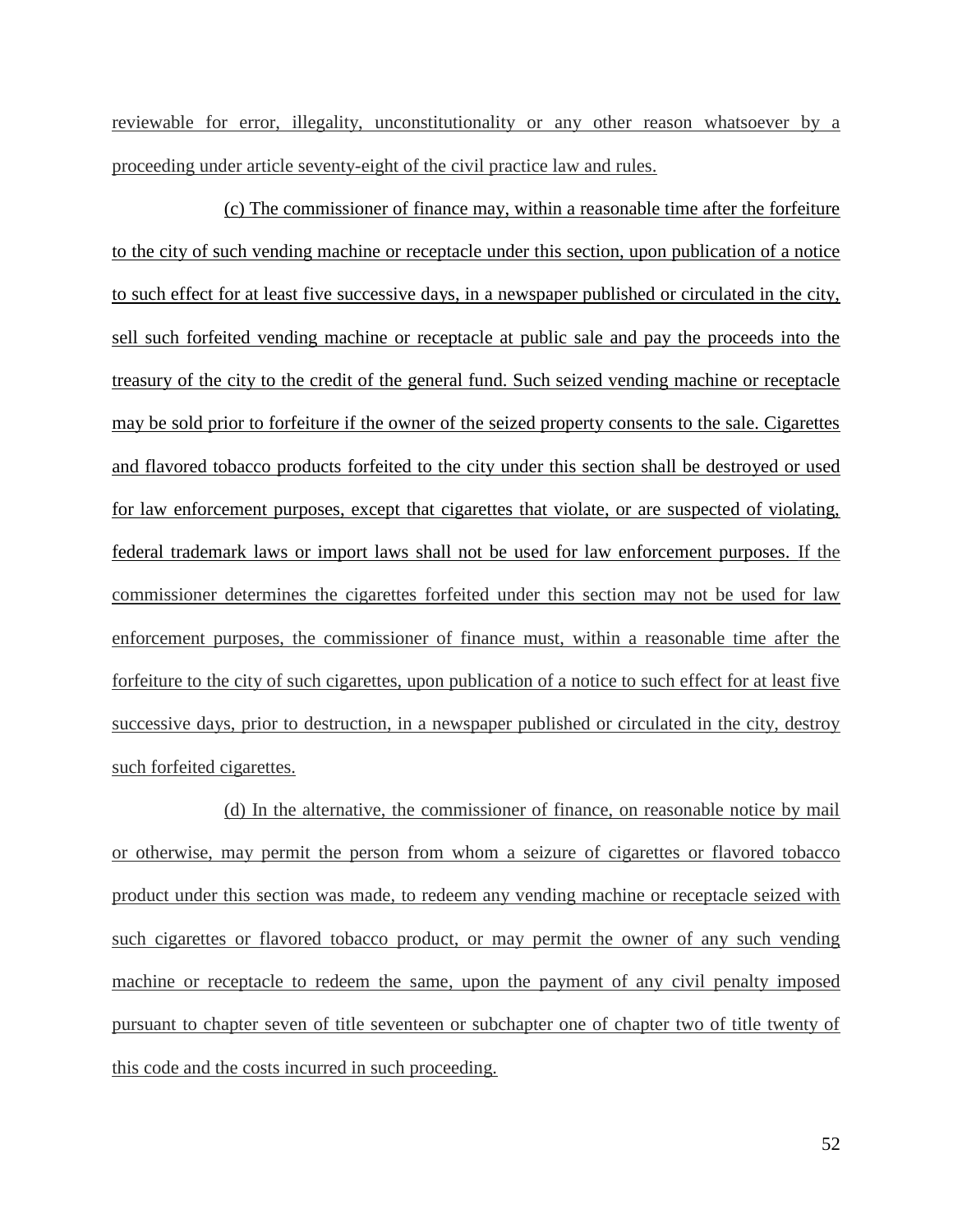§ 5. Subdivision c of section 17-176 of the administrative code of the city of New York is REPEALED.

§ 6. Title 17 of the administrative code of the city of New York is amended by adding a new section 17-176.1 to read as follows:

§ 17-176.1 Prohibition on the sale of discounted cigarettes and tobacco products.

a. Definitions. For purposes of this section:

"Cigar" means any roll of tobacco for smoking that is wrapped in leaf tobacco or in any substance containing tobacco, with or without a tip or mouthpiece. Cigar does not include a little cigar as defined in this section.

―Cigarette‖ means any roll for smoking made wholly or in part of tobacco or any other substance, irrespective of size or shape and whether or not such tobacco or substance is flavored, adulterated or mixed with any other ingredient, the wrapper or cover of which is made of paper or any other substance or material but is not made in whole or in part of tobacco.

"Cigarette price floor" means the minimum price, including all applicable taxes, for which one package of twenty cigarettes or more may be sold by a retail dealer.

―Listed price‖ means the price listed for cigarettes or tobacco products on their packages or on any related shelving, posting, advertising or display at the place where the cigarettes or tobacco products are sold or offered for sale, including all applicable taxes.

―Little cigar‖ means any roll of tobacco for smoking that is wrapped in leaf tobacco or in any substance containing tobacco and that weighs no more than four pounds per thousand or has a cellulose acetate or other integrated filter.

―Little cigar price floor‖ means the minimum price, including all applicable taxes, for which one package of twenty little cigars or more may be sold by a retail dealer.

53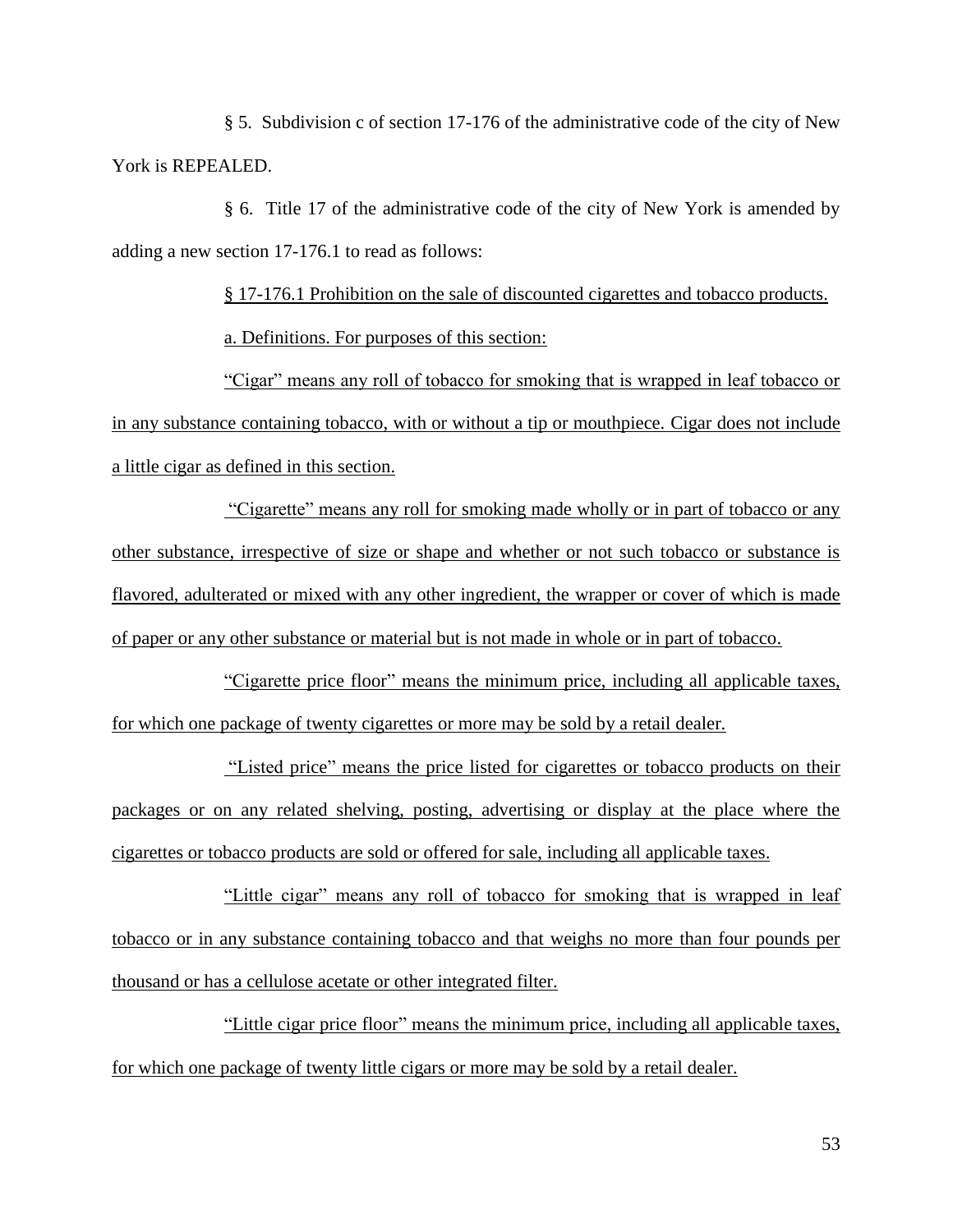"Person" means any natural person, corporation, partnership, firm, organization or other legal entity.

"Price reduction instrument" means any coupon, voucher, rebate, card, paper, note, form, statement, ticket, image, or other issue, whether in paper, digital, or any other form, used for commercial purposes to receive an article, product, service, or accommodation without charge or at a discounted price.

"Retail dealer" means retail dealer as defined in section 11-1301 of the code, and any employee or other agent of such retail dealer.

―Tobacco product‖ means any product made or derived from tobacco that is intended for human consumption, including any component, part, or accessory of such product. Tobacco product shall include, but not be limited to, any cigar, little cigar, chewing tobacco, pipe tobacco, roll-your-own tobacco, snus, bidi, snuff, or dissolvable tobacco product. Tobacco product shall not include cigarettes or any product that has been approved by the United States food and drug administration for sale as a tobacco use cessation product or for other medical purposes and that is being marketed and sold solely for such purpose.

b. Requirement to display listed price of cigarettes and tobacco products. For any cigarettes and tobacco products on display for sale, a retail dealer shall display the listed price for all such cigarettes and tobacco products at the point of display or at the point of sale of such cigarettes and tobacco products.

c. Prohibition on the sale of cigarettes for less than the listed price. No person shall:

(1) honor or accept a price reduction instrument in any transaction related to the sale of cigarettes to a consumer;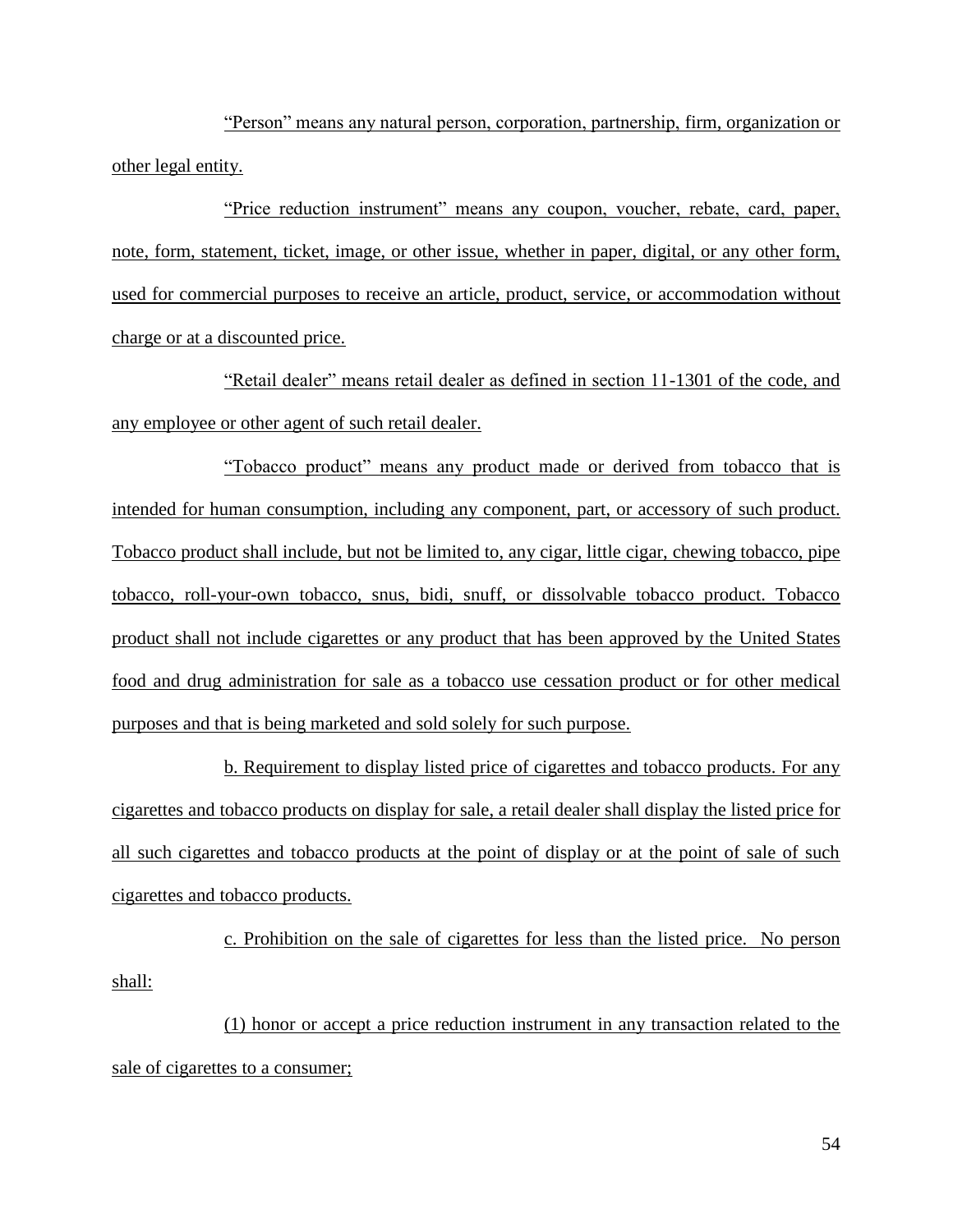(2) sell or offer for sale cigarettes to a consumer through any multi-package discount or otherwise provide to a consumer any cigarettes for less than the listed price in exchange for the purchase of any other cigarettes by the consumer;

(3) sell, offer for sale, or otherwise provide any product other than cigarettes to a consumer for less than the listed price in exchange for the purchase of cigarettes by the consumer; or

(4) sell, offer for sale, or otherwise provide cigarettes to a consumer for less than the listed price.

d. Prohibition on the sale of tobacco products for less than the listed price. No person shall:

(1) honor or accept a price reduction instrument in any transaction related to the sale of tobacco products to a consumer;

(2) sell or offer for sale tobacco products to a consumer through any multipackage discount or otherwise provide to a consumer any tobacco product for less than the listed price in exchange for the purchase of any other tobacco product by the consumer;

(3) sell, offer for sale, or otherwise provide any product other than a tobacco product to a consumer for less than the listed price in exchange for the purchase of a tobacco product by the consumer; or

(4) sell, offer for sale, or otherwise provide tobacco products to a consumer for less than the listed price.

e. Price floor for cigarettes and little cigars. (1) Prohibition on the sale of cigarettes below the cigarette price floor. No person shall sell or offer for sale a package of cigarettes to a consumer for a price less than the cigarette price floor. The cigarette price floor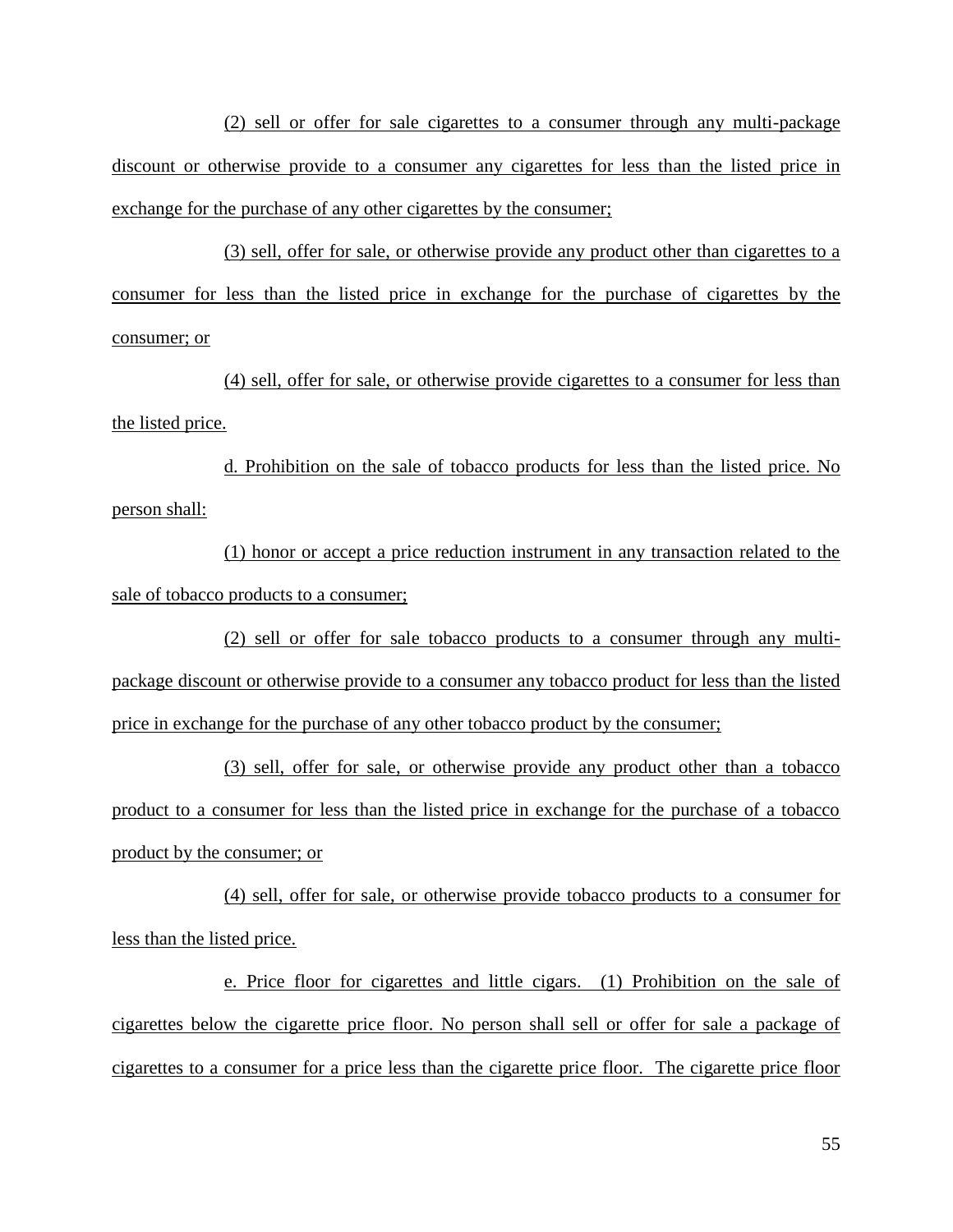shall be \$10.50 per package of cigarettes, provided that the cigarette price floor may be modified pursuant to paragraph three of this subdivision.

(2) Prohibition on the sale of little cigars below the little cigar price floor. No person shall sell or offer for sale a package of little cigars for a price less than the little cigar price floor. The little cigar price floor shall be equal to the cigarette price floor.

(3) The department may modify by rule the cigarette price floor and little cigar price floor to account for changes in the New York – northern New Jersey – Long Island consumer price index, adjusted for inflation, or changes in taxes for cigarettes or little cigars.

f. The department shall promulgate any rules as may be necessary for the purpose of carrying out this section.

g. Penalties. (1) Any person who violates subdivision c, d, or e of this section or any rule promulgated pursuant to any of such subdivisions shall be liable for a civil penalty in the following amounts:

(i) one thousand dollars for a first violation within a five-year period;

(ii) two thousand dollars for a second violation within a five-year period; and,

(iii) five thousand dollars for a third violation within a five-year period.

(2) Any person who violates subdivision b of this section or any rule promulgated

pursuant to such subdivision shall be liable for a civil penalty of not more than two hundred fifty dollars.

(3) No person shall be liable under this section for more than one violation of any of subdivisions c, d or e during a single day.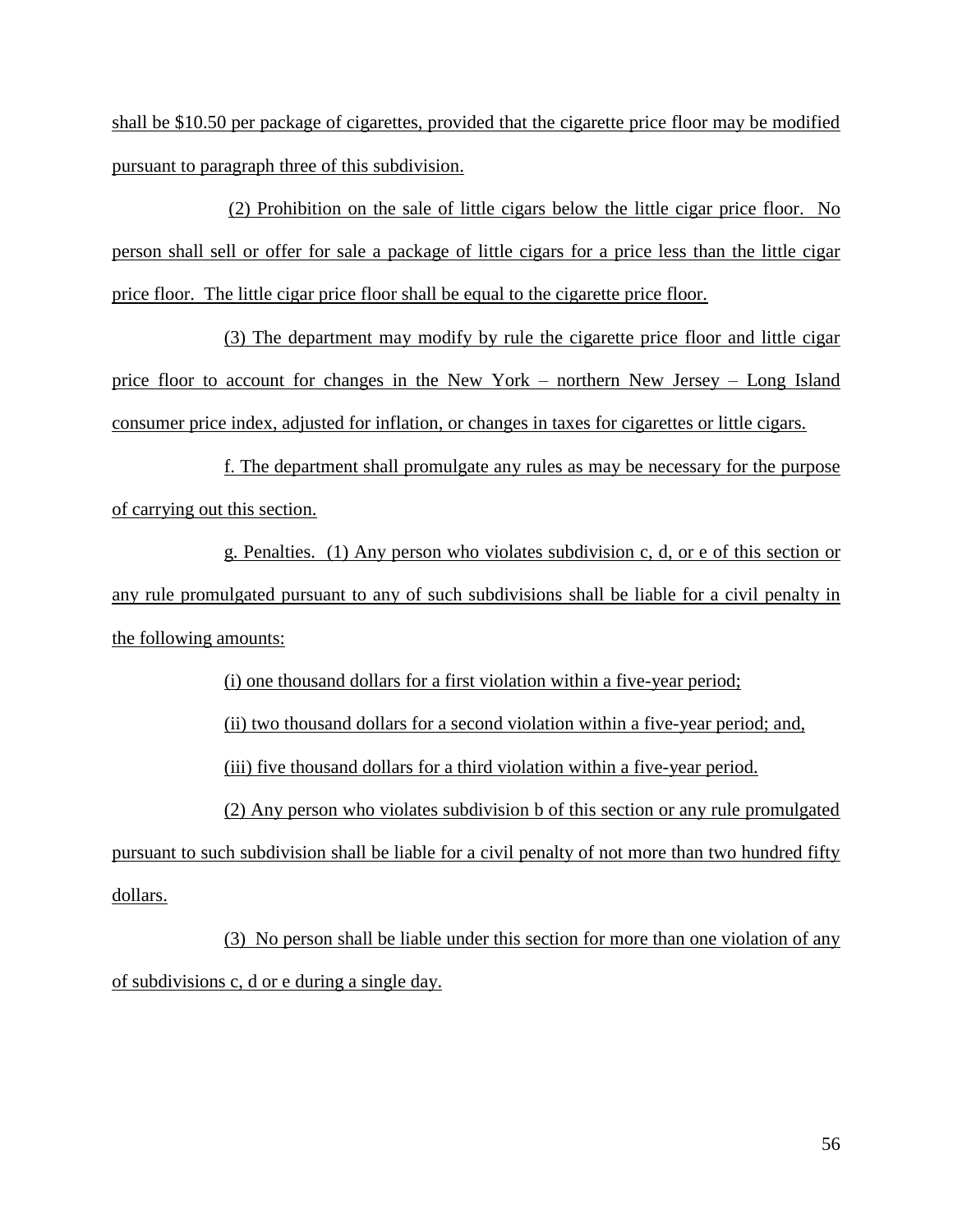(4) A violation of subdivision c, d, or e of this section by a retail dealer shall constitute a basis, pursuant to section 20-206 of the code, for the suspension or revocation of the license issued to the place of business of such retail dealer.

h. Enforcement. The department, the department of consumer affairs, and the department of finance shall enforce the provisions of this section at the tribunals that are authorized to hear violations issued by such departments.

§ 7. Subdivision r of section 17-702 of the administrative code of the city of New York, as added by local law number 83 for the year 1992, and renumbered by local law number 69 for the year 2009, is amended to read as follows:

r. "Tobacco product" means any [substance which contains tobacco, including but not limited to cigarettes, cigars, pipe tobacco and chewing tobacco] product made or derived from tobacco that is intended for human consumption, including any component, part, or accessory of such product. Tobacco product shall include, but not be limited to, any cigar, little cigar, chewing tobacco, pipe tobacco, roll-your-own tobacco, snus, bidi, snuff, or dissolvable tobacco product. Tobacco product shall not include cigarettes or any product that has been approved by the United States food and drug administration for sale as a tobacco use cessation product or for other medical purposes and that is being marketed and sold solely for such purposes.

§ 8. Section 17-702 of the administrative code of the city of New York is amended by adding new subdivisions w, x, and y to read as follows:

> w. "Cigarette" means cigarette as defined in section 17-176.1. x. "Cigar" means cigar as defined in section 17-176.1. y. "Little cigar" means little cigar as defined in section 17-176.1.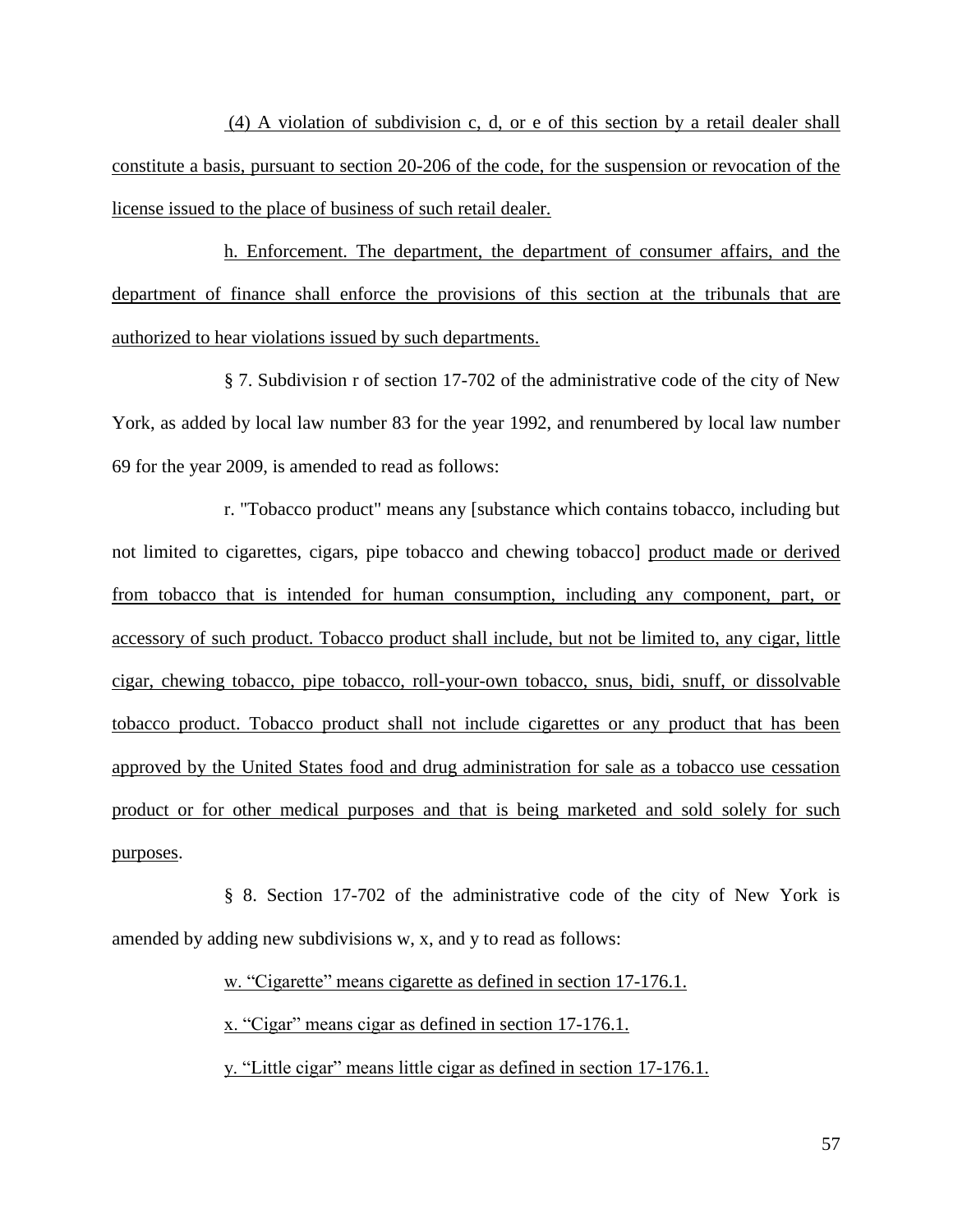§ 9. Section 17-703 of the administrative code of the city of New York, as added by local law number 2 for the year 2000, and renumbered by local law number 69 for the year 2009, is amended to read as follows:

§ 17–703 License Required. It shall be unlawful for a person to engage in [business] any act as a wholesale dealer without a license as prescribed in section 11–1303 of the code, or engage in any act as a retail dealer without a license as prescribed in section 20–202 of the code.

§ 10. Title 17 of the administrative code of the city of New York is amended to add a new section 17-703.1 to read as follows:

§ 17–703.1 Sign required. A retail dealer shall post a sign in a conspicuous place at the point of sale of cigarettes or at the place where cigarettes are displayed or offered for sale stating that cigarettes sold in the city of New York must be in packages bearing valid tax stamps.

§ 11. Title 17 of the administrative code of the city of New York is amended to add a new section 17-703.2 to read as follows:

§ 17–703.2 Requirements for retail dealers concerning cigarette tax. a. Any package containing cigarettes sold or offered for sale by a retail dealer shall bear a valid tax stamp as required by section 11-1302 of the code. Except as provided in subdivision b of section 11-1305 of the code, any cigarettes possessed or transported in the city by a retail dealer shall be in a package bearing a valid tax stamp.

b. No retail dealer shall engage in a sale or purchase prohibited by subdivision e of section 11-1303 or section 20-205 of the code.

c. No retail dealer shall sell, offer for sale, possess or transport any affixed or unaffixed false, altered or counterfeit cigarette tax stamp, imprint or impression.

58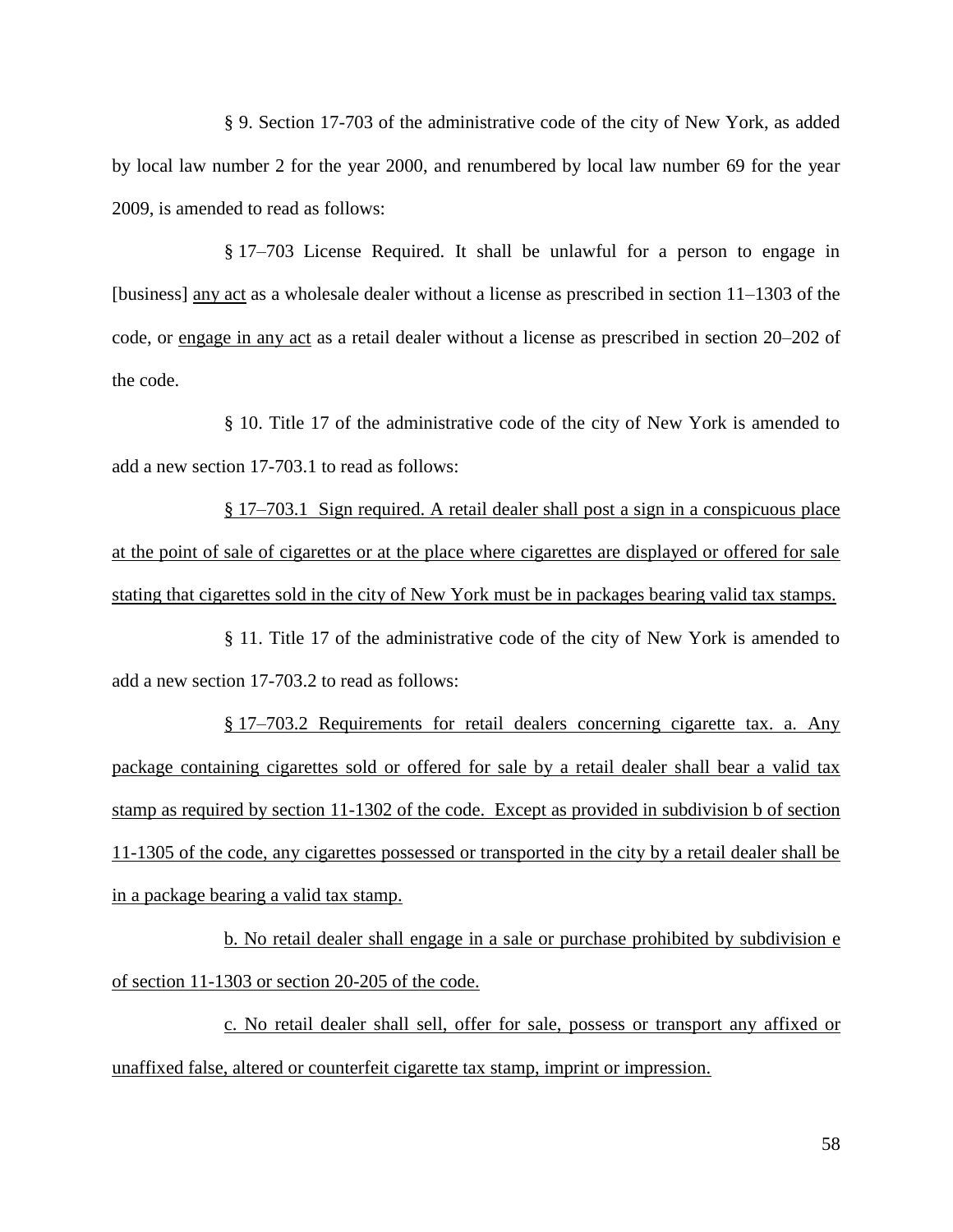d. No retail dealer shall engage in any act to hide or conceal:

(1) any cigarettes in unstamped or unlawfully stamped packages;

(2) any affixed or unaffixed false, altered or counterfeit cigarette tax stamp, imprint or impression; or

(3) any cigarettes that are outside of a package in violation of subdivision a of this section.

§ 12. Section 17-704 of the administrative code of the city of New York, as added by local law number 83 for the year 1992, and renumbered by local law number 69 for the year 2009, is amended to read as follows:

§ 17-704 Out-of-package sales prohibited. <u>a.</u> All cigarettes and tobacco products sold or offered for sale by a retail dealer shall be sold or offered for sale in the package, box, carton or other container provided by the manufacturer, importer or packager which bears a health warning required by federal statute.

b. No retail dealer shall sell or offer for sale a cigar unless the cigar is sold in a package of at least four cigars, provided that this subdivision shall not apply to the sale or distribution of an individual cigar whose listed price, as defined in section 17-176.1 of this code, is greater than three dollars.

c. No retail dealer shall sell or offer for sale a little cigar unless the little cigar is sold in a package of at least twenty little cigars.

§ 13. Section 17-705 of the administrative code of the city of New York, as added by local law number 83 for the year 1992, and renumbered by local law number 69 for the year 2009, is amended to read as follows: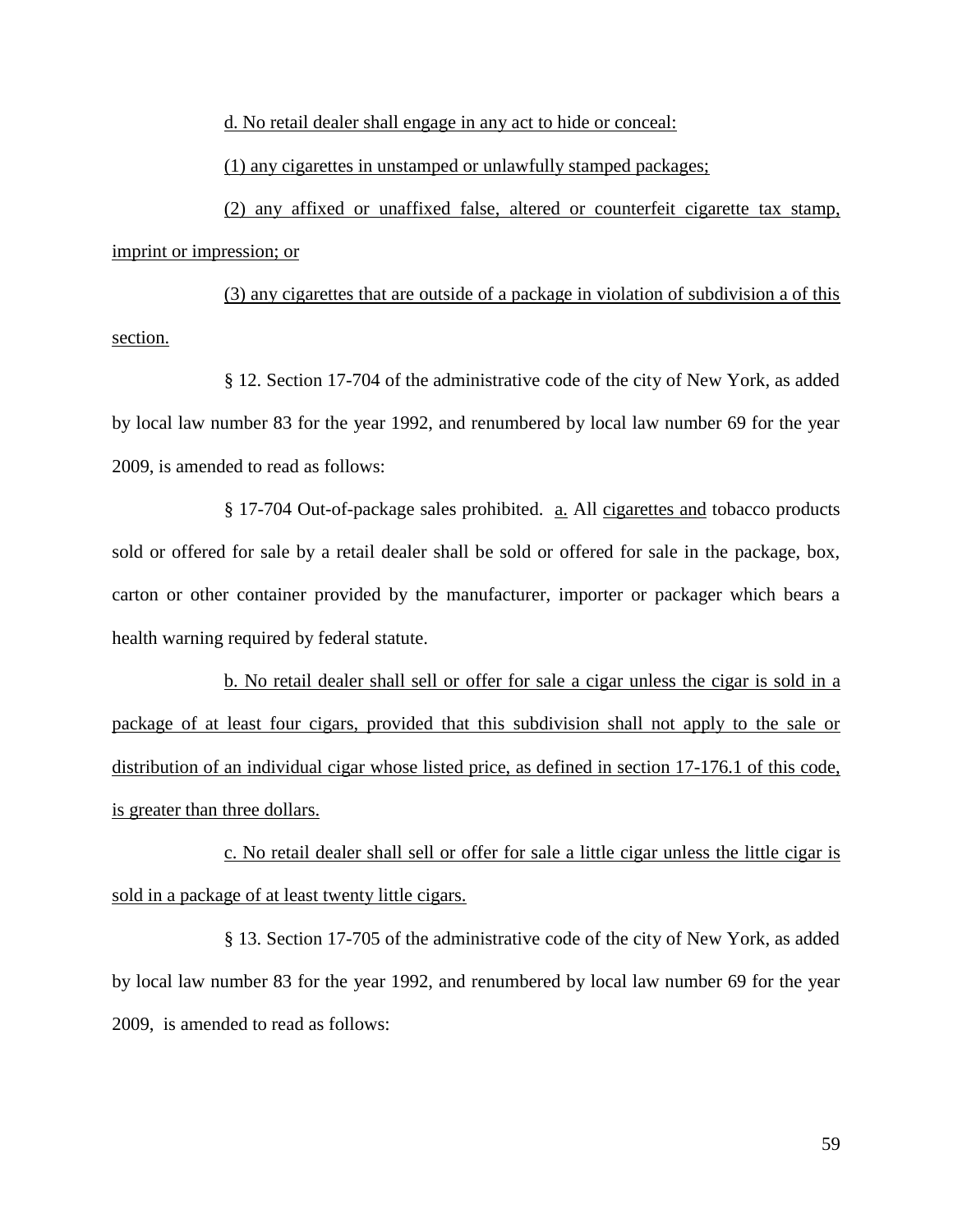§ 17-705 Age restriction on handling and identification requirement. a. It shall be unlawful for a retail dealer to permit an employee or other agent of the retail dealer to sell, dispense or otherwise handle cigarettes or a tobacco product unless such employee or other agent is (1) at least eighteen years of age; or (2) under the direct supervision of the retail dealer or an employee or other agent of the retail dealer who is at least eighteen years of age, and who is present on the premises.

b. It shall be unlawful for a retail dealer to permit an employee or other agent of such dealer to sell, dispense or otherwise handle cigarettes or a tobacco product unless such employee or agent possesses a driver's license or other photographic identification card issued by a government entity or educational institution to such employee or agent.

§ 14. Section 17-706 of the administrative code of the city of New York, as amended by local law number 69 for the year 2009, is amended to read as follows:

§ 17-706 Sale of cigarettes or tobacco products to minors prohibited. Any person operating a place of business wherein cigarettes or tobacco products are sold or offered for sale [must be licensed as required by section 17-703 of this code and] is prohibited from selling such cigarettes or tobacco products to individuals under eighteen years of age, and shall post in a conspicuous place [a sign upon which there shall be imprinted the following statement, "SALE" OF CIGARETTES, CIGARS, CHEWING TOBACCO, POWDERED TOBACCO, OR OTHER TOBACCO PRODUCTS, ROLLING PAPER OR PIPES, TO PERSONS UNDER EIGHTEEN YEARS OF AGE IS PROHIBITED BY LAW." Such sign shall be printed on a white card in red letters at least one-half inch in height] the sign required by subdivision two of section 1399-cc of the public health law. Sale of cigarettes or tobacco products in such places, other than by a vending machine, shall be made only to an individual who demonstrates, through a driver's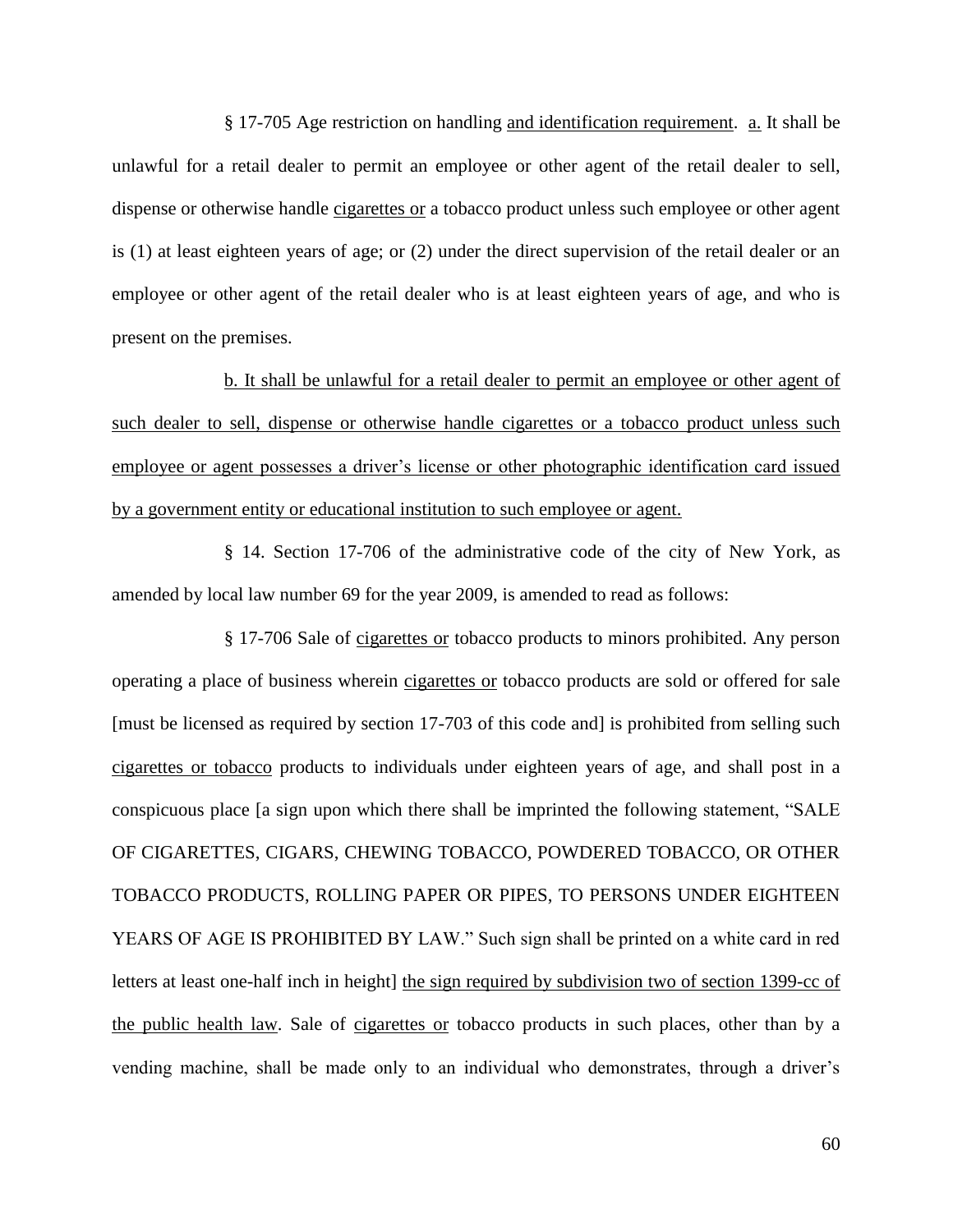license or other photographic identification card issued by a government entity or educational institution, that the individual is at least eighteen years of age. Such identification need not be required of any individual who reasonably appears to be at least twenty-five years of age, provided, however, that such appearance shall not constitute a defense in any proceeding alleging the sale of [a tobacco product] cigarettes or tobacco products to an individual under eighteen years of age.

§ 15. Section 17-707 of the administrative code of the city of New York is REPEALED.

§ 16. Section 17-709 of the administrative code of the city of New York, as amended by local law number 69 for the year 2009, is amended to read as follows:

§ 17–709 Enforcement. The department of health and mental hygiene and [the department of consumer affairs] the department of finance shall enforce the provisions of this subchapter. The department of consumer affairs shall enforce sections 17-703.1, 17-704, subdivision a of section 17-705 and section 17-706 of this subchapter. In addition, designated enforcement employees of any authorizing agency [and the department of finance] shall have the power to enforce the provisions of this subchapter.

§ 17. Subchapter 1 of title 17 of the administrative code of the city of New York is amended by adding a new section 17-709.1 to read as follows:

§ 17-709.1 Rules. The commissioner of the department and the commissioner of finance shall promulgate any rules as may be necessary for the purposes of carrying out the provision of this subchapter.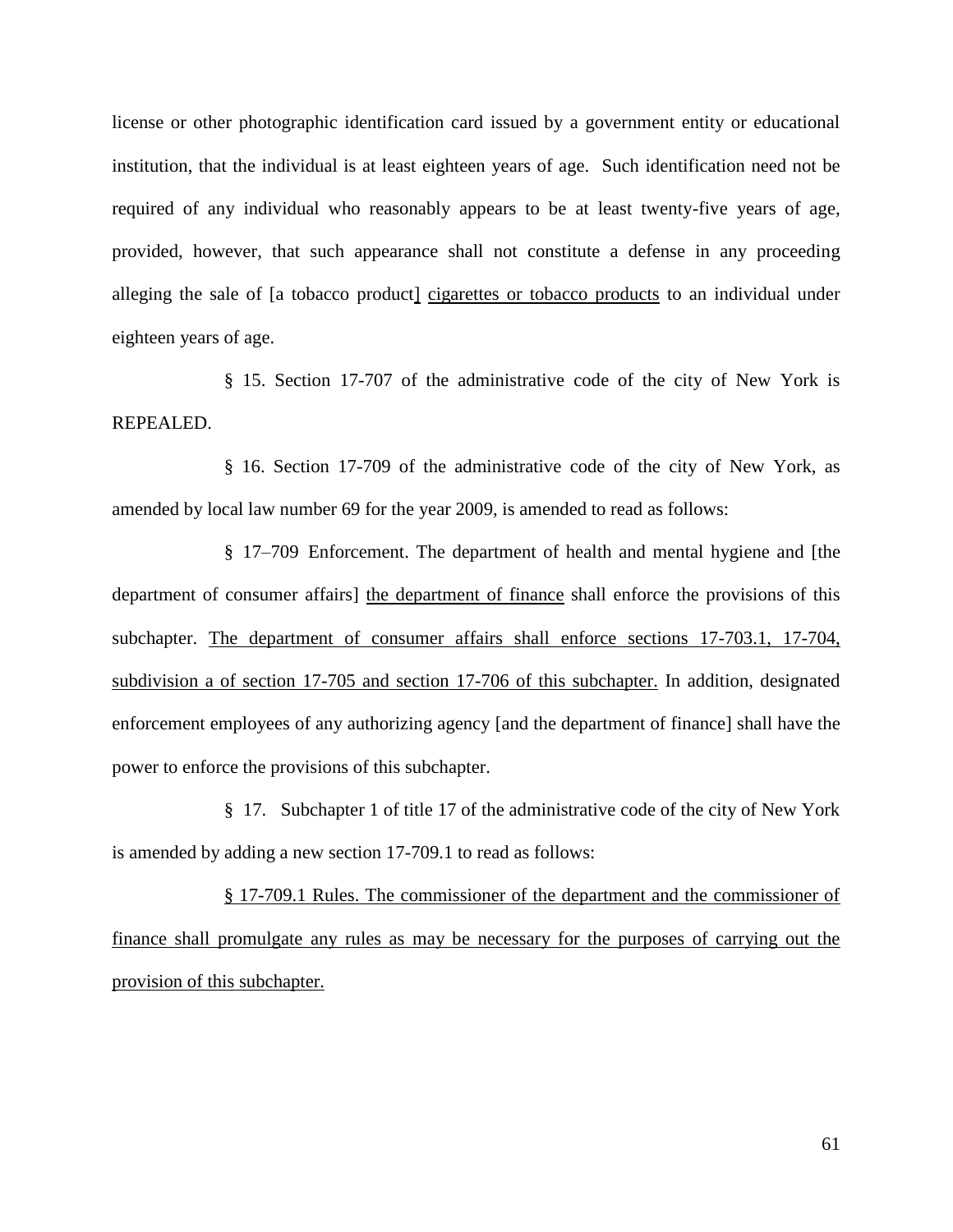§ 18. Subdivisions a, b, c and e of section 17-710 of the administrative code of the city of New York, as amended by local law number 69 for the year 2009, are amended to read as follows:

a. Civil penalties for a person found to be in violation of the provisions of this subchapter or the rules promulgated pursuant to this subchapter shall be as follows:

(1) Any person found to be in violation of section 17-703 shall be liable for a civil penalty of not more than five thousand dollars for the first violation, and not more than five thousand dollars for each additional violation found on that day; and not more than ten thousand dollars for the second violation and each subsequent violation by that person.

(2) Any person found to be in violation of section 17-703.1 shall be liable for a civil penalty of not more than two hundred fifty dollars in any single day.

(3) In addition to any penalty that may be imposed pursuant to subdivision b of section 11-1317 of the code, any person found to be in violation of section 17-703.2 of the code shall be liable for a civil penalty of not more than two thousand dollars for the first violation, and not more than two thousand dollars for each additional violation found on that day, and not more than five thousand dollars for the second violation and each subsequent violation at the same place of business within a three-year period.

(4) Any person found to be in violation of section 17-704, 17-705 or 17-706 shall be liable for a civil penalty of not more than one thousand dollars for the first violation, and not more than one thousand dollars for each additional violation found on that day; and not more than two thousand dollars for the second violation and each subsequent violation at the same place of business within a [two-year] three-year period.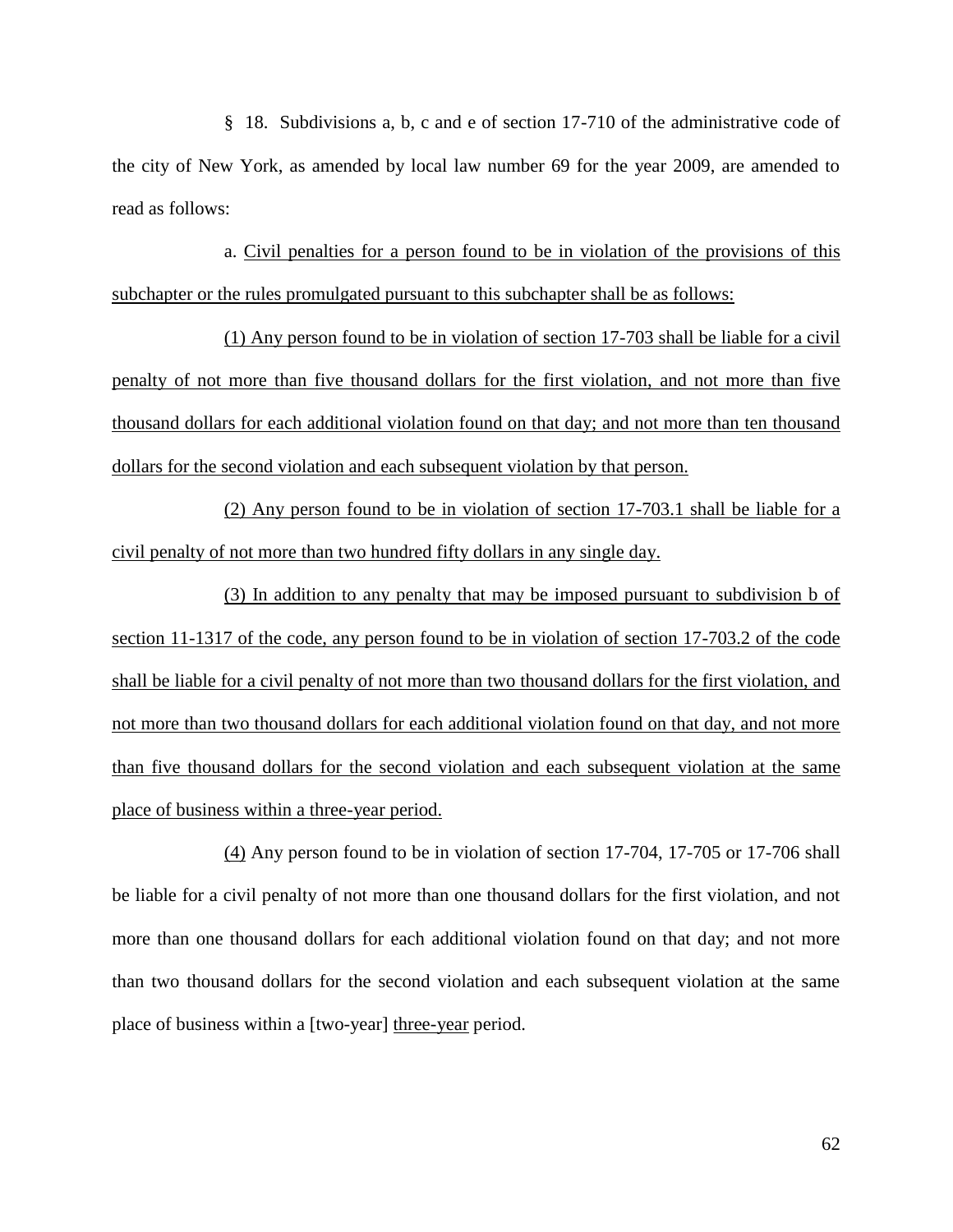(5) In addition, for a second violation of any of sections 17-703, 17-703.1, 17- 703.2, 17-704, 17-705 and 17-706 occurring on a different day and [all] any subsequent violations occurring on different days at the same place of business within a [two-year] threeyear period, any person who engages in business as a retail dealer shall be subject to the mandatory revocation of his or her cigarette license for such place of business. [For purposes of this section, any] Any violation of section 17-703, 17-703.1, 17-703.2, 17-704, 17-705 or 17-706 by any license holder at a place of business shall be included in determining the number of violations by such license holder and by any subsequent license holder at the same place of business unless the subsequent license holder provides [the commissioner of consumer affairs] the commissioner of the department that has commenced the proceeding to recover a civil penalty pursuant to subdivision b of this section with adequate documentation demonstrating that the subsequent license holder acquired the premises or business through an arm's length transaction as defined in subdivision e of this section and that the sale or lease was not conducted, in whole or in part, for the purpose of permitting the original licensee to avoid the effect of violations on the premises. A cigarette license shall be revoked at the same hearing at which a retail dealer is found liable for a second violation or subsequent violations at the same place of business within a [two-year] three-year period. [Any person who shall knowingly make a false statement or who shall falsify or allow to be falsified any record or report required by section 17-707, shall be guilty of a misdemeanor and upon conviction thereof, shall be punished by a fine of not less than five hundred dollars nor more than one thousand five hundred dollars, or by imprisonment not to exceed six months, or both. Any person who shall make a false statement or who shall falsify or allow to be falsified any record or report required by section 17- 707, or who shall fail to maintain any record or submit any report required by section 17-707,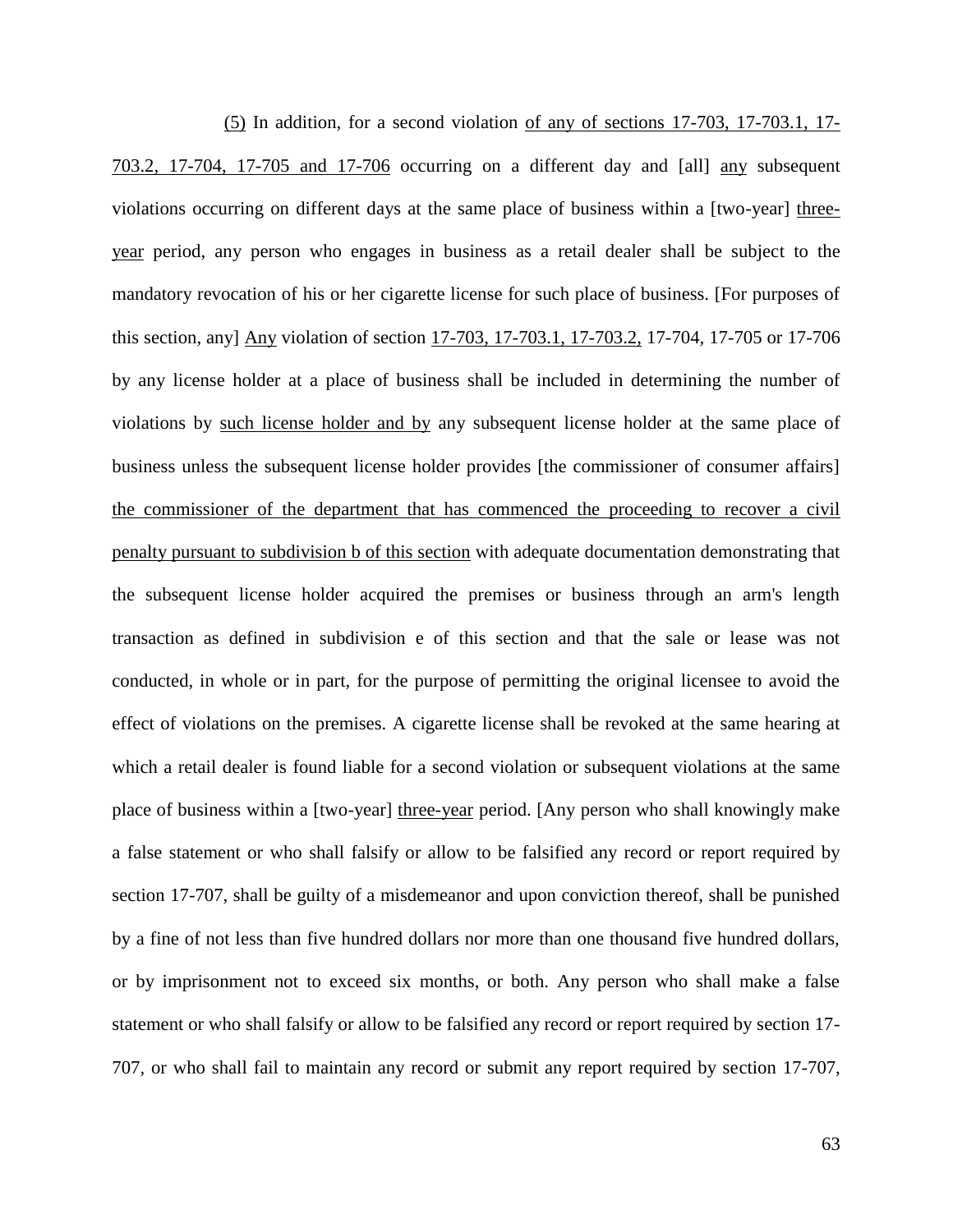shall be liable for a civil penalty of not less than three hundred dollars nor more than one thousand five hundred dollars.]

(6) Any person who violates section 17-708 shall be liable for a civil penalty of not more than fifty dollars for each violation.

b. A proceeding to recover any civil penalty authorized pursuant to the provisions of subdivision a of this section for a violation of section 17-703, 17-703.1, 17-703.2, 17-704, 17- 705 or 17-706 of this subchapter shall be commenced by the service of a notice of violation which shall be returnable to the [administrative tribunal established by the board of health] health tribunal at the office of administrative trials and hearings where the department of health and mental hygiene issues such notice [or], the adjudication division of the department of consumer affairs where that department or a designated employee of any authorizing agency [or the department of finance] issues such notice, or an adjudication division of the department of finance or the administrative tribunal selected by the commissioner of finance where the department of finance issues such notice. Such notice shall contain a statement that any hearing for a second violation or subsequent [violations] violation of [section 17-704, 17-705 or 17-706] any of such sections at the same place of business within a [two-year] three-year period shall also constitute a hearing for the revocation of a retail dealer's cigarette license where the retail dealer is found to be in violation of any such sections. [Where the department of health and mental hygiene finds a retail dealer to be liable for a violation of section 17-704, 17-705 or 17-706 that department shall notify the department of consumer affairs within thirty days of such finding. Where the department of consumer affairs finds a retail dealer to be liable for a violation of section 17-704, 17-705 or 17-706, that department shall notify the department of health within thirty days of such finding. A proceeding to recover any civil penalty authorized pursuant to the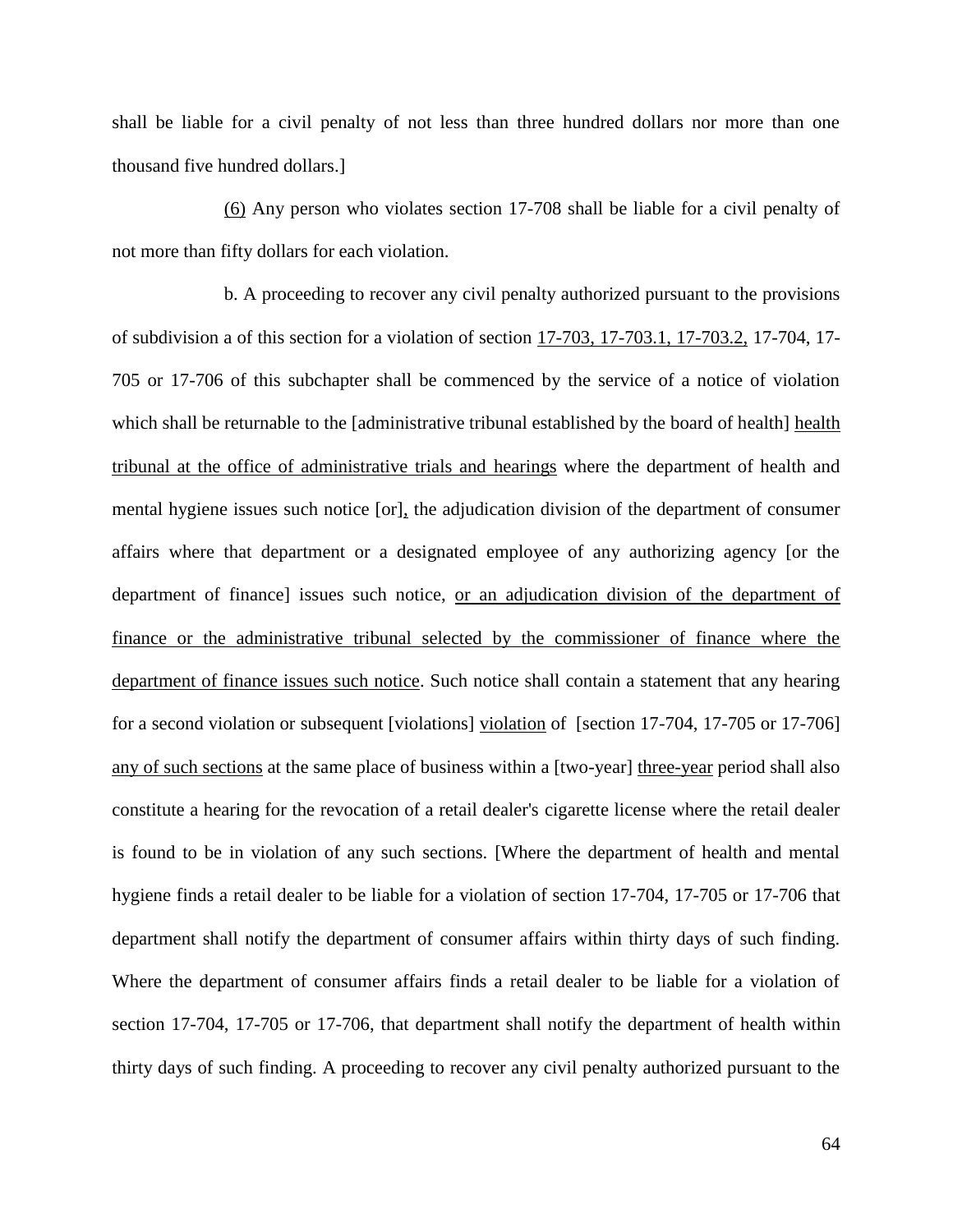provisions of subdivision a of this section for a violation of section 17-707 or authorized pursuant to subdivision h of section 17-707 shall be returnable to the administrative tribunal established by the board of health.] The department of health and mental hygiene, the department of consumer affairs and the department of finance shall notify each other within thirty days of a final determination that a retail dealer has been found to be in violation of section 17-703, 17- 703.1, 17-703.2, 17-704, 17-705 or 17-706 of this subchapter. A proceeding to recover any civil penalty authorized pursuant to the provisions of subdivision a of this section for a violation of section 17-708 shall be returnable to the [administrative tribunal established by the board of health] health tribunal at the office of administrative trials and hearings. Such tribunal shall have the power to impose the civil penalties prescribed by subdivision a of this section [or subdivision h of section 17-707 of this subchapter]. The adjudication division of the department of consumer affairs, the health tribunal at the office of administrative trials and hearings and an adjudication division of the department of finance or the administrative tribunal selected by the commissioner of finance shall have the power to impose the civil penalties prescribed by subdivision a of this section for a violation of section 17-703, 17-703.1, 17-703.2, 17-704, 17-705 or 17-706 of this subchapter.

c. The penalties provided by subdivision a of this section [and subdivision h of section 17-707 of this subchapter] shall be in addition to any other penalty imposed by any other provision of law or rule promulgated thereunder.

e. For purposes of this section, "arm's length transaction" means a sale of a fee or all undivided interests in real property, or lease of any part thereof, or a sale of a business, in good faith and for valuable consideration, that reflects the fair market value of such real property or lease, or business, in the open market, between two informed and willing parties, where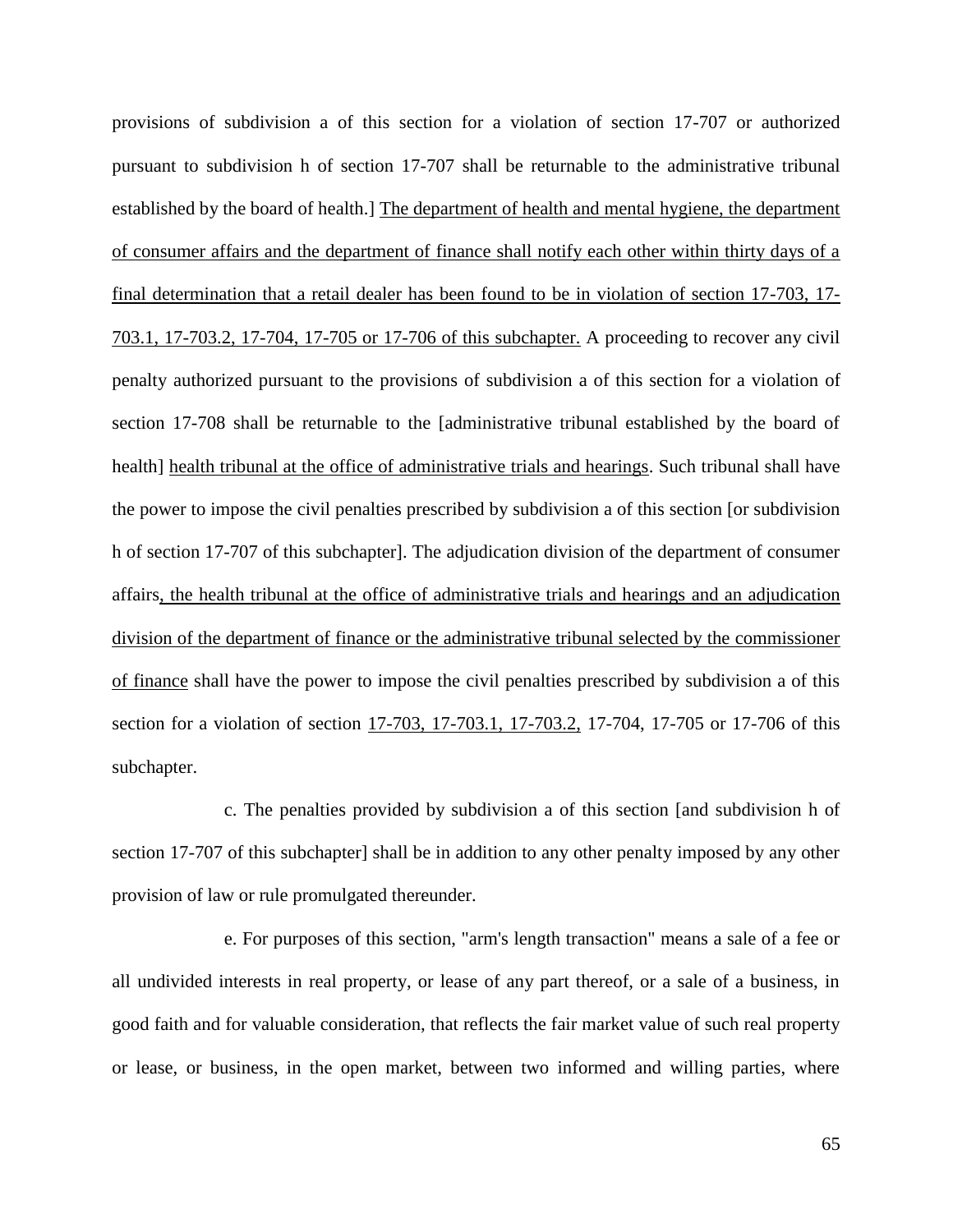neither is under any compulsion to participate in the transaction, unaffected by any unusual conditions indicating a reasonable possibility that the sale or lease was made for the purpose of permitting the original licensee to avoid the effect of violations on the premises. The following sales or leases shall be presumed not to be arm's length transactions unless adequate documentation is provided demonstrating that the sale or lease was not conducted, in whole or in part, for the purpose of permitting the original licensee to avoid the effect of violations on the premises:

(1) a sale between relatives; or

(2) a sale between related companies or partners in a business; or

 (3) a sale or lease affected by other facts or circumstances that would indicate that the sale or lease is entered into for the primary purpose of permitting the original licensee to avoid the effect of violations on the premises, such as a sale or lease entered into while there are violations pending against the original licensee that could result in revocation or suspension of the license.

§ 19. Section 17-710 of the administrative code of the city of New York is amended by adding a new subdivision g to read as follows:

g. Any retail dealer who fails to pay (1) any civil penalty imposed under chapter thirteen of title eleven of the code for the violation of any provision thereunder, or (2) any civil penalty imposed under this chapter for any violation thereof or under section 17-176.1 or section 17-177 of this title for any violation of such sections, shall be subject to suspension of his or her retail dealer license for the place of business where the violation occurred until such retail dealer pays all such civil penalties. Such retail dealer license shall not be renewed until such retail dealer pays all such civil penalties. A proceeding to suspend a retail dealer license pursuant to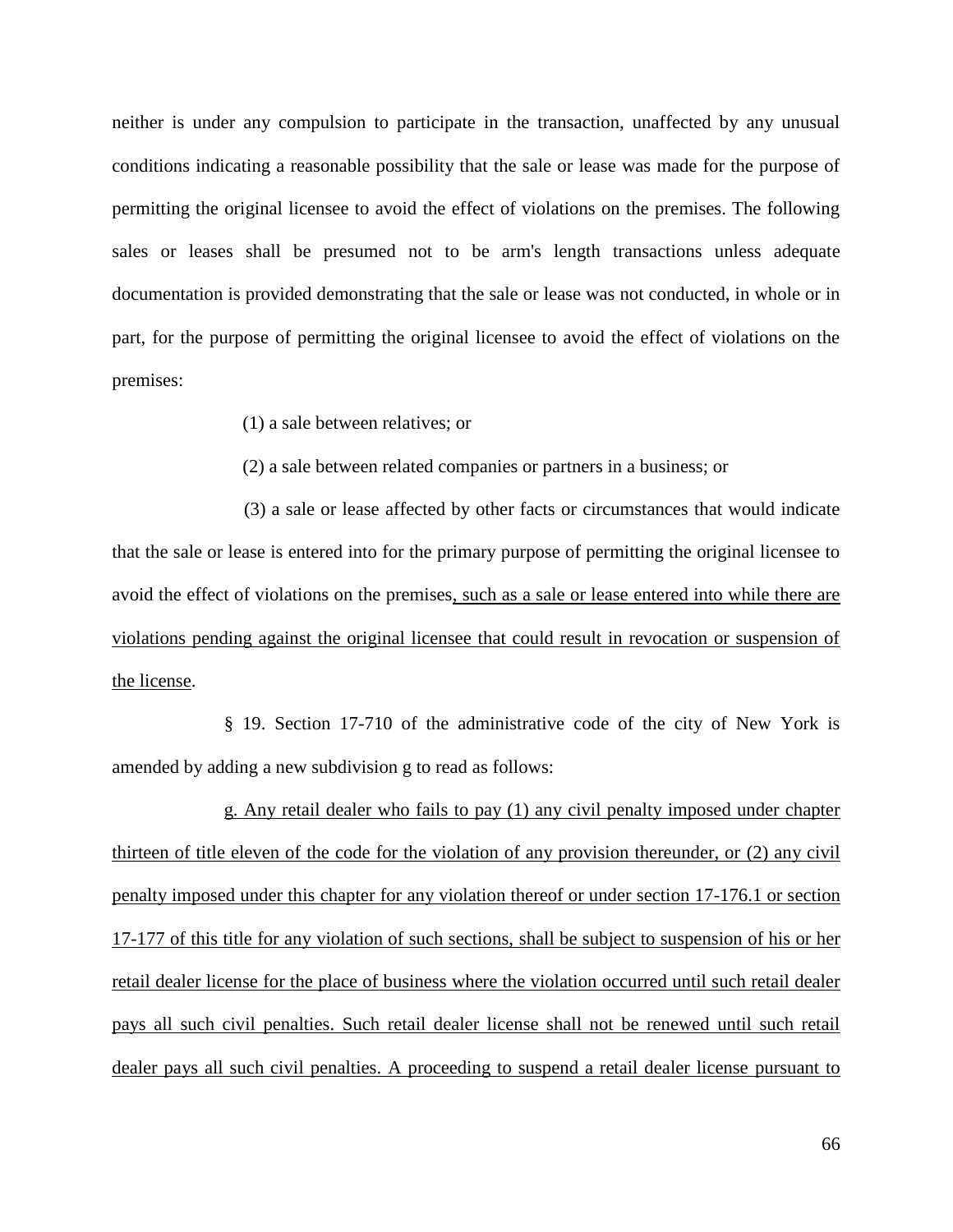this subdivision may be commenced by the department to which payment of the penalty is due, in the same manner as a proceeding pursuant to subdivision b of this section to recover a civil penalty. The adjudication division of the department of consumer affairs, the health tribunal at the office of administrative trials and hearings and an adjudication division of the department of finance or the administrative tribunal selected by the commissioner of finance shall have the power to suspend a retail dealer's license pursuant to this subdivision.

§ 20. Subdivisions a and j of section 17-713 of the administrative code of the city of New York, as added by local law number 69 for the year 2009, are amended to read as follows:

a. "Cigarette" means  $[(1)$  any roll made or used for smoking made wholly or in part of tobacco or any other substance wrapped in paper or in any other substance not containing tobacco, and (2) any roll made or used for smoking made wholly or in part of tobacco wrapped in any substance containing tobacco which, because of its appearance, the type of tobacco used in the filler, or its packaging and labeling, is likely to be offered to, or purchased by, consumers as a cigarette described in paragraph (1) of this subdivision; provided, however, that no roll shall be considered to be a cigarette for purposes of paragraph (2) of this subdivision if it is not treated as a cigarette for federal excise tax purposes under the applicable federal statute in effect on August first, two thousand nine] any roll for smoking made wholly or in part of tobacco or any other substance, irrespective of size or shape and whether or not such tobacco or substance is flavored, adulterated or mixed with any other ingredient, the wrapper or cover of which is made of paper or any other substance or material but is not made in whole or in part of tobacco.

j. "Tobacco product" means [any substance which contains tobacco, including, but not limited to, cigars and chewing tobacco; provided, however, that such term shall not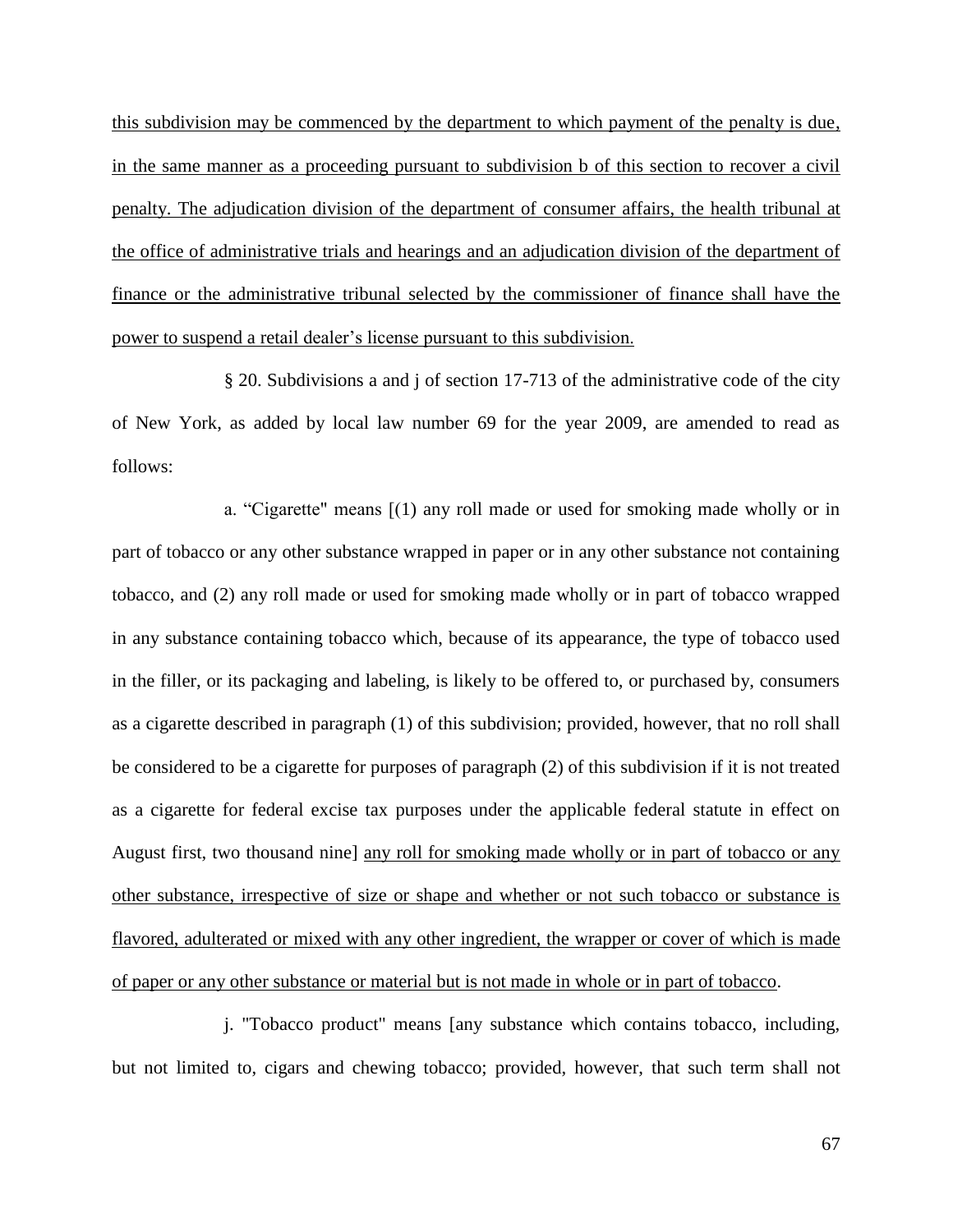include cigarettes] any product made or derived from tobacco that is intended for human consumption, including any component, part, or accessory of such product. Tobacco product shall include, but not be limited to, any cigar, little cigar, chewing tobacco, pipe tobacco, rollyour-own tobacco, snus, bidi, snuff, or dissolvable tobacco product. Tobacco product shall not include cigarettes or any product that has been approved by the United States food and drug administration for sale as a tobacco use cessation product or for other medical purposes and that is being marketed and sold solely for such purposes.

§ 21. Section 17-715 of the administrative code of the city of New York, as amended by local law number 69 for the year 2009, is amended to read as follows:

§ 17-715 Sale of flavored tobacco products prohibited.

a. It shall be unlawful for any person to sell or offer for sale, or to possess with intent to sell or offer for sale, any flavored tobacco product except in a tobacco bar.

b. There shall be a presumption that a retail dealer in possession of four or more flavored tobacco products, which shall include individual tobacco products, packages of tobacco products, or any combination thereof, possesses such tobacco products with intent to sell or offer for sale.

§ 22. Section 17-716 of the administrative code of the city of New York, as amended by local law number 69 for the year 2009, is amended to read as follows:

§ 17-716 Violations and penalties. a. Any person who violates section 17-714 of this subchapter or any rules promulgated hereunder shall be liable for a civil penalty of not less than [two hundred and fifty] <u>five hundred</u> dollars, nor more than two thousand dollars for each violation.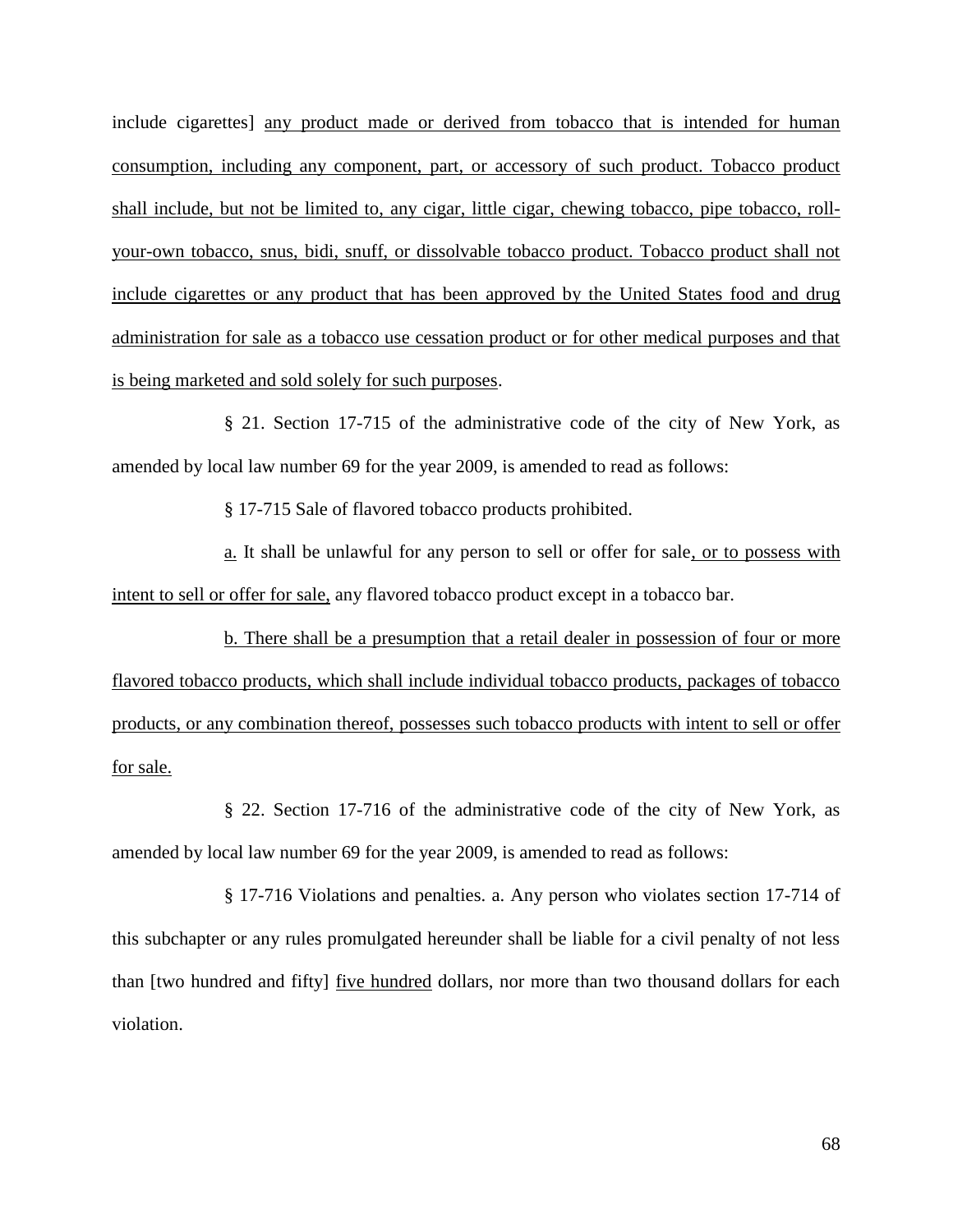b. Any person who violates section 17-715 of this subchapter shall be liable for a civil penalty of not more than [five hundred] one thousand dollars for the first violation, and not more than [five hundred] one thousand dollars for each additional violation found on that day; and not more than [one] two thousand dollars for the second violation at the same place of business within a [two-year] three-year period, and not more than [one] two thousand dollars for each additional violation found on that day; and not more than [two] five thousand dollars for the third and all subsequent violations at the same place of business within a [two-year] three-year period. In addition, for a third violation occurring on a different day and all subsequent violations occurring on different days at the same place of business within a [two-year] three-year period, any person who engages in business as a retail dealer, as such term is defined in section 20-201 of the code, shall be subject to the mandatory suspension of his or her cigarette license, issued pursuant to 20-202 of the code, for such place of business, for a period not to exceed one year. A cigarette license shall be suspended at the same hearing at which a retail dealer is found liable for a third violation or subsequent violations at the same place of business within a [two-year] threeyear period.

§ 23. Section 17-717 of the administrative code of the city of New York, as added by local law number 69 for the year 2009, is amended to read as follows:

§ 17-717 Enforcement. The department [and], the department of consumer affairs and the department of finance shall enforce the provisions of this subchapter. A proceeding to recover any civil penalty authorized pursuant to section 17-716 of this subchapter shall be commenced by the service of a notice of violation returnable to the [administrative tribunal established by the board of health] health tribunal at the office of administrative trials and hearings where the department issues such a notice or to the adjudication division of the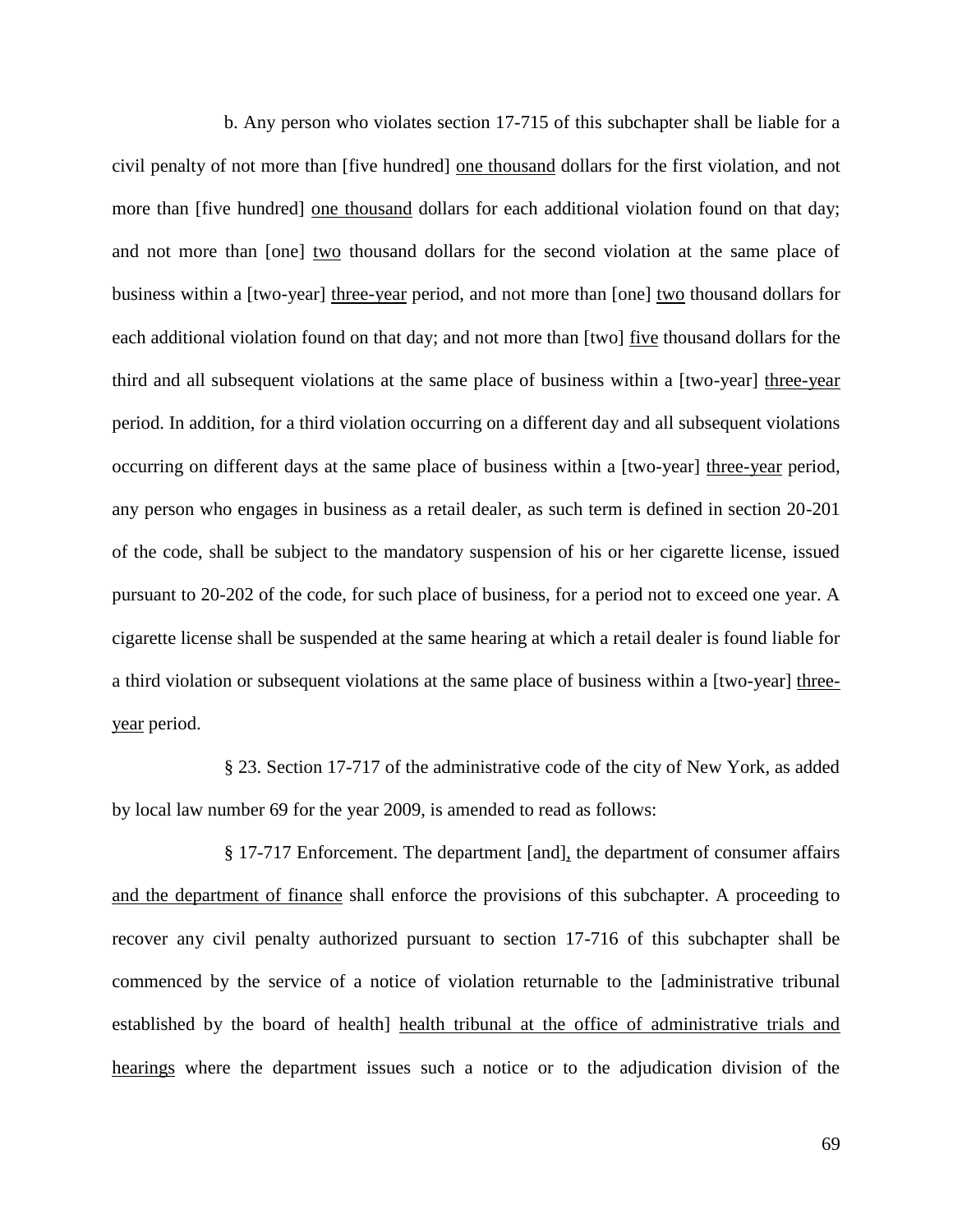department of consumer affairs where such department issues such a notice or to an adjudication division of the department of finance or the administrative tribunal selected by the commissioner of finance where the department of finance issues such notice. The notice of violation or copy thereof when filled in and served shall constitute notice of the violation charged. Such notice shall contain a statement that any hearing for a third violation or subsequent violation of section 17-715 of this subchapter at the same place of business within a [two-year] three-year period shall also constitute a hearing for the suspension of a retail dealer's cigarette license where the retail dealer is found to be in violation of such section. The [administrative tribunal of the board of health and] health tribunal at the office of administrative trials and hearings, the adjudication division of the department of consumer affairs and an adjudication division of the department of finance or the administrative tribunal selected by the commissioner of finance shall have the power to render decisions and to impose the remedies and penalties provided for in section 17- 716 of this subchapter, in addition to any other remedies or penalties provided for the enforcement of such provisions under any other law including, but not limited to, civil or criminal actions or proceedings. The department [and], the department of consumer affairs and the department of finance shall notify each other within thirty days of finding that a retail dealer has been found liable for any section of this subchapter.

§ 24. Section 17-718 of the administrative code of the city of New York, as added by local law number 69 for the year 2009, is amended to read as follows:

§ 17-718 Rules. The commissioner of the department [and], the commissioner of [the department of] consumer affairs and the commissioner of finance shall promulgate any rules as may be necessary for the purposes of carrying out the provisions of this [section] subchapter.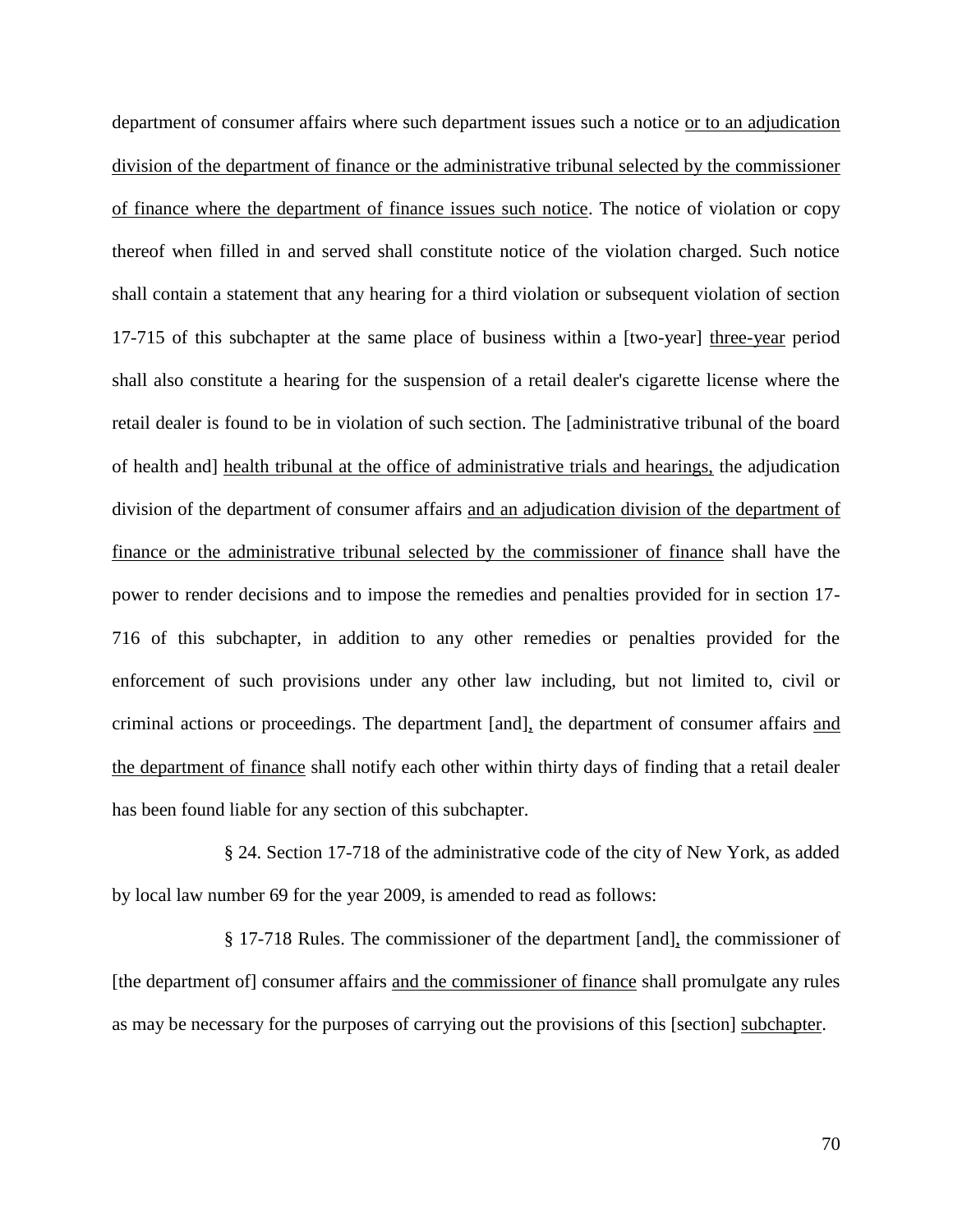§ 25. Subdivision f of section 20-201 of the administrative code of the city of New York, as added by local law number 2 for the year 2000, is amended to read as follows:

f. "Retail dealer" shall mean any person other than a wholesale dealer engaged in selling cigarettes. For the purposes of this chapter, the possession or transportation at any one time of [five thousand or] more than four hundred cigarettes by any person other than a manufacturer, an agent, a licensed wholesale dealer or a person delivering cigarettes in the regular course of business for a manufacturer, an agent or a licensed wholesale or retail dealer, shall be presumptive evidence that such person is a retail dealer.

§ 26. Subdivision d of section 20-202 of the administrative code of the city of New York, subparagraph C of paragraph 1 of subdivision d as amended by local law number 22 for the year 2002 and paragraph 4 of subdivision d as amended by local law number 69 for the year 2009, is amended to read as follows:

d. Issuance of license.

1. A license shall be issued to a person to conduct the business of a retail dealer for each place of business where such person engages in selling cigarettes in the city only where:

(A) an applicant for a license or renewal thereof meets all the requirements prescribed herein and any criteria in addition thereto established by the commissioner by rule as he or she deems necessary to effectuate the purposes of this subchapter;

(B) an applicant satisfies the commissioner that such person is fit and able to conduct the business of a retail dealer; and

(C) the commissioner has not received notification from the commissioner of finance or the commissioner of the department of health and mental hygiene that such applicant is not in full compliance with any provisions of chapter thirteen of title eleven of this code, or

71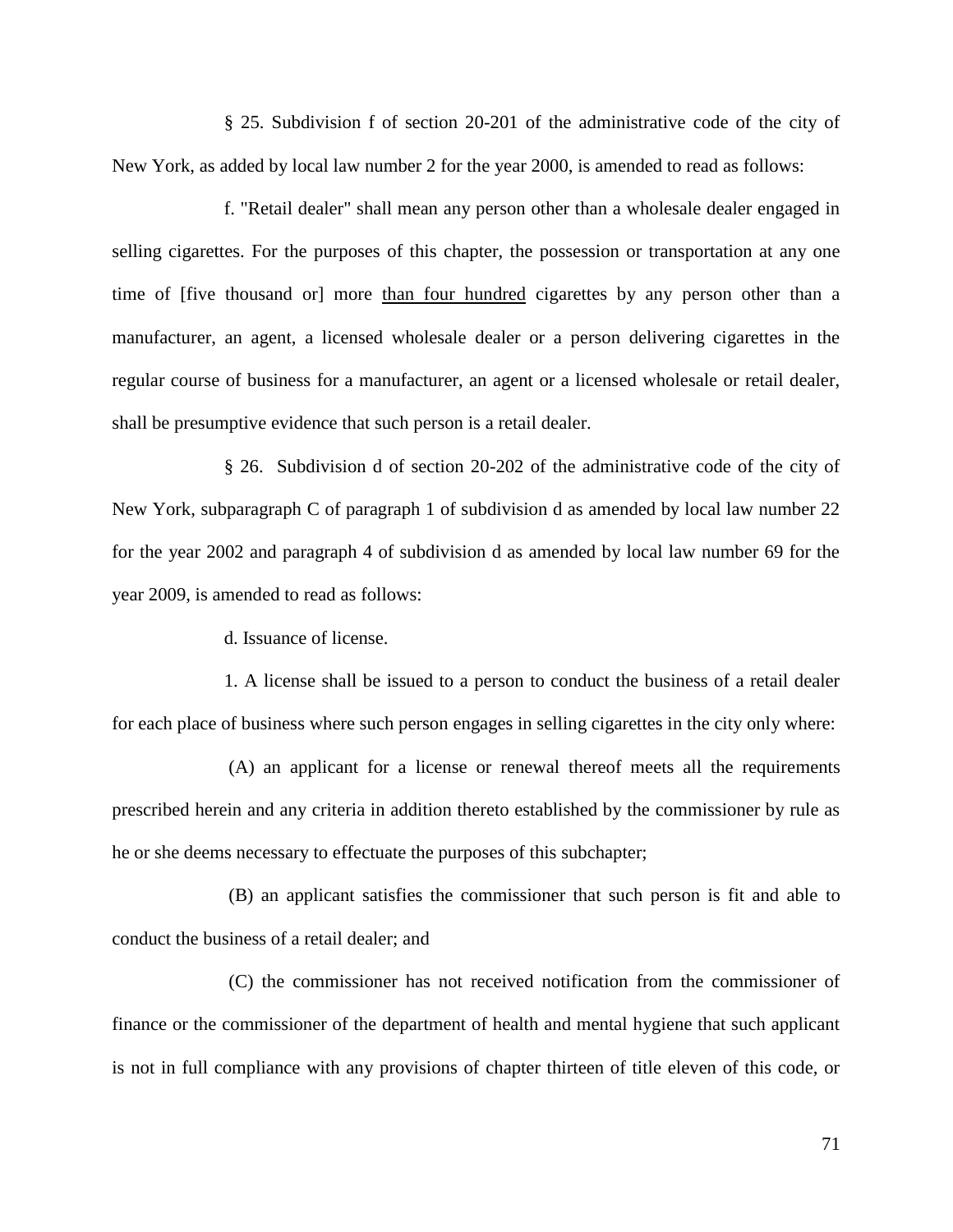chapter forty of title eleven of this code relating to the sale of cigarettes, or chapter seven of title seventeen of this code, [or chapter eight of title seventeen of this code,] or any rules promulgated by the commissioner of finance or the commissioner of the department of health and mental hygiene to effectuate the purposes of such chapters.

2. A retail dealer license shall not be assignable and shall be valid only for the persons in whose names it is issued and for the transaction of business in the place designated therein and shall at all times be conspicuously displayed at the place for which it is issued.

3. Where a license for any place of business licensed pursuant to this subchapter has been revoked, the commissioner [in his or her discretion may] shall refuse to issue a license required under this subchapter, for a period of two years after such revocation, for such place of business or for any part of the building that had contained such place of business and was connected therewith, unless the applicant for such license demonstrates with documentary proof, to the satisfaction of the commissioner, that the applicant acquired the premises or business through an arm's length transaction.

4. For purposes of revocation of retail dealer licenses pursuant to section 17-710 of the code, any violation of section 17-703, 17-703.1, 17-703.2, 17-704, 17-705 or 17-706, or for purposes of [revocation] suspension of retail dealer licenses pursuant to section 17-716 of the code, any violation of section 17-715, by any license holder at a place of business shall be included in determining the number of violations by any subsequent license holder at the same place of business unless the subsequent license holder provides the commissioner with adequate documentation demonstrating that the subsequent license holder acquired the premises or business through an arm's length transaction and that the sale or lease was not conducted, in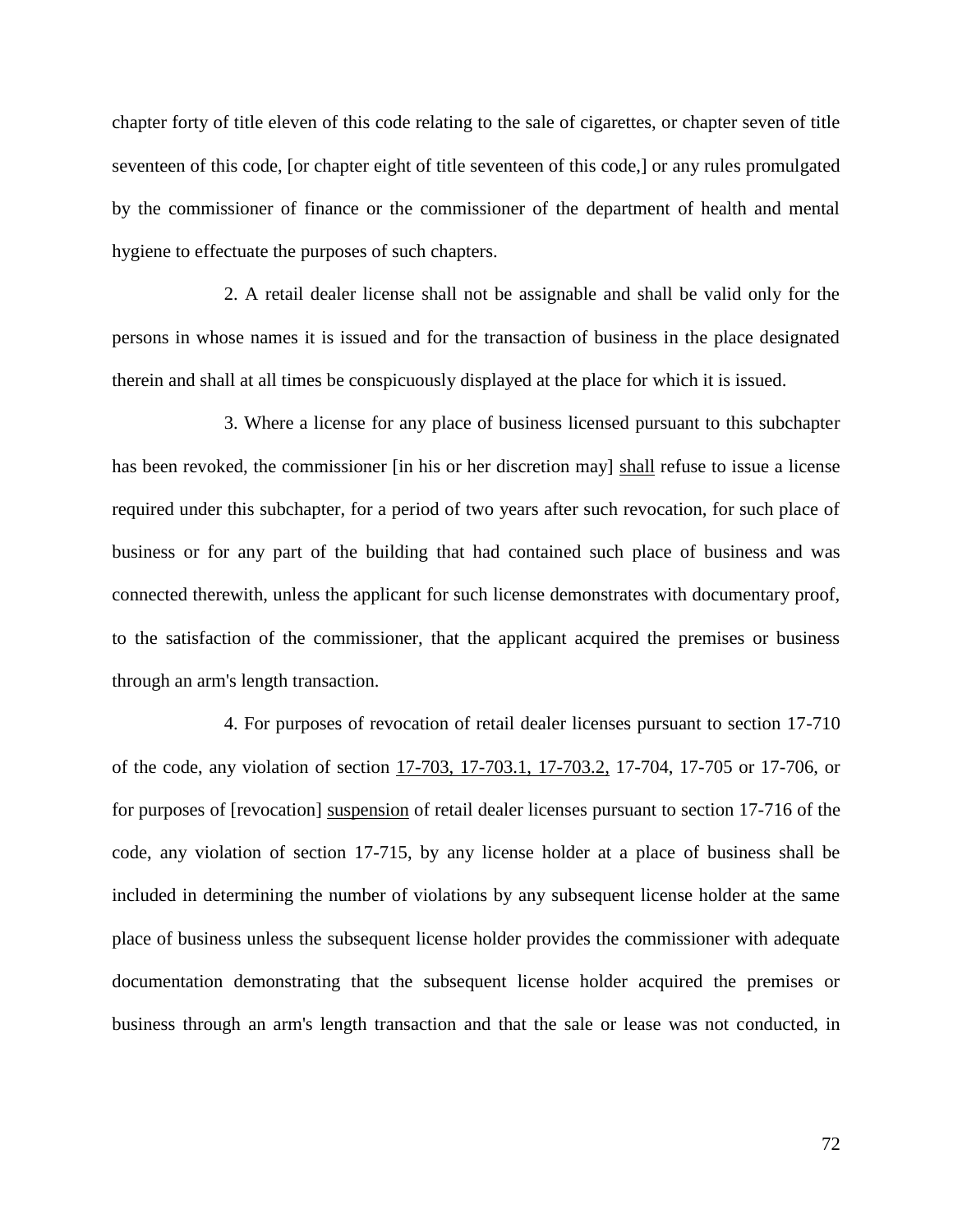whole or in part, for the purpose of permitting the original licensee to avoid the effect of violations on the premises.

5. For purposes of paragraphs 3 and 4 of section 20-202, "arm's length transaction" means a sale of a fee or all undivided interests in real property, or lease of any part thereof, or a sale of a business, in good faith and for valuable consideration, that reflects the fair market value of such real property or lease, or business, in the open market, between two informed and willing parties, where neither is under any compulsion to participate in the transaction, unaffected by any unusual conditions indicating a reasonable possibility that the sale or lease was made for the purpose of permitting the original licensee to avoid the effect of violations on the premises. The following sales or leases shall be presumed not to be arm's length transactions unless adequate documentation is provided demonstrating that the sale or lease was not conducted, in whole or in part, for the purpose of permitting the original licensee to avoid the effect of violations on the premises:

- (1) a sale between relatives; or
- (2) a sale between related companies or partners in a business; or

 (3) a sale or lease affected by other facts or circumstances that would indicate that the sale or lease is entered into for the primary purpose of permitting the original licensee to avoid the effect of violations on the premises, or revocation of a license, such as a sale or lease entered into while there are violations pending against the original licensee that could result in revocation or suspension of the license.

§ 27. Section 20-207 of the administrative code of the city of New York, as added by local law 2 for the year 2000, is amended, and a new subdivision c is added, to read as follows:

73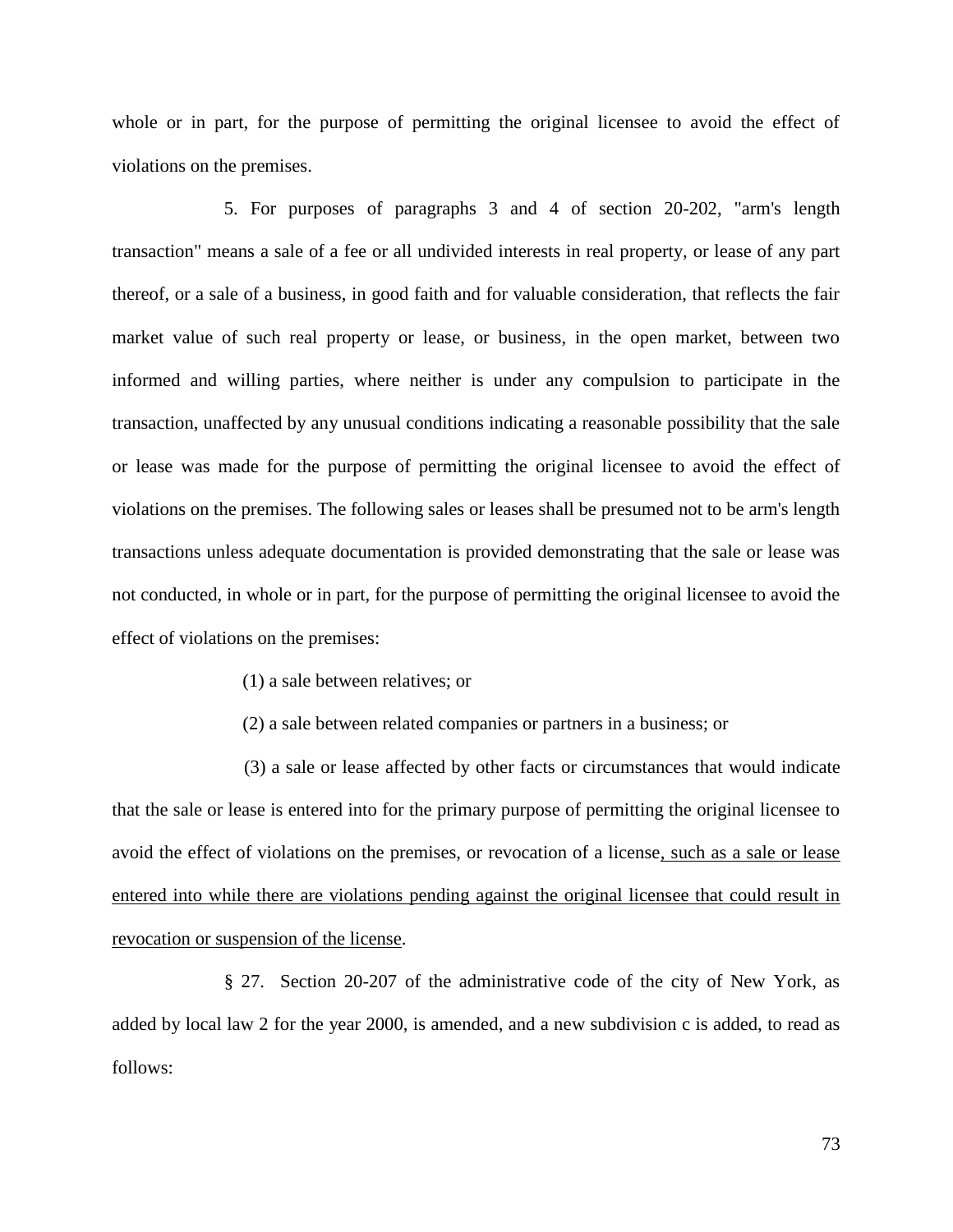a. The civil penalties imposed pursuant to this section shall be in addition to any other sanctions and orders which may be imposed by the commissioner pursuant to this title including, but not limited to, such sanctions and orders which may be imposed pursuant to section 20-105 or to title 11 or title 17 of this code or pursuant to such other law the commissioner is authorized to enforce under this code. The civil penalties imposed pursuant to this section for a violation of subdivision a of section 20-202 shall be in lieu of the civil penalties imposed pursuant to section 17-703 of this code, and the civil penalties imposed pursuant to this section for a violation of section 20-205 shall be in lieu of the civil penalties imposed pursuant to subdivision b of section 17-703.2 of this code.

b. Notwithstanding the provisions of subdivision a and b of section 20-106 of this code, any person who violates any provision of this subchapter or any rules promulgated thereunder shall be subject to a civil penalty of not less than two hundred and fifty dollars but not more than two thousand dollars for each violation, to be recovered in a civil action or in an administrative tribunal with jurisdiction.

c. The commissioner, after notice and hearing, shall be authorized to order the sealing of any premises where any person has been found:

1. to have engaged in unlicensed activities in violation of this subchapter on at least two occasions within a two-year period; or

2. to have violated any of sections 17-704, 17-705, 17-706 or 17-715 on at least three occasions within a three-year period.

§ 28. This local law shall take effect immediately, except that sections two, seven, eight, nine, eleven, eighteen, nineteen, twenty, twenty-one, twenty-two, twenty-five, twenty-six and twenty-seven shall take effect sixty days after its enactment, and except that

74